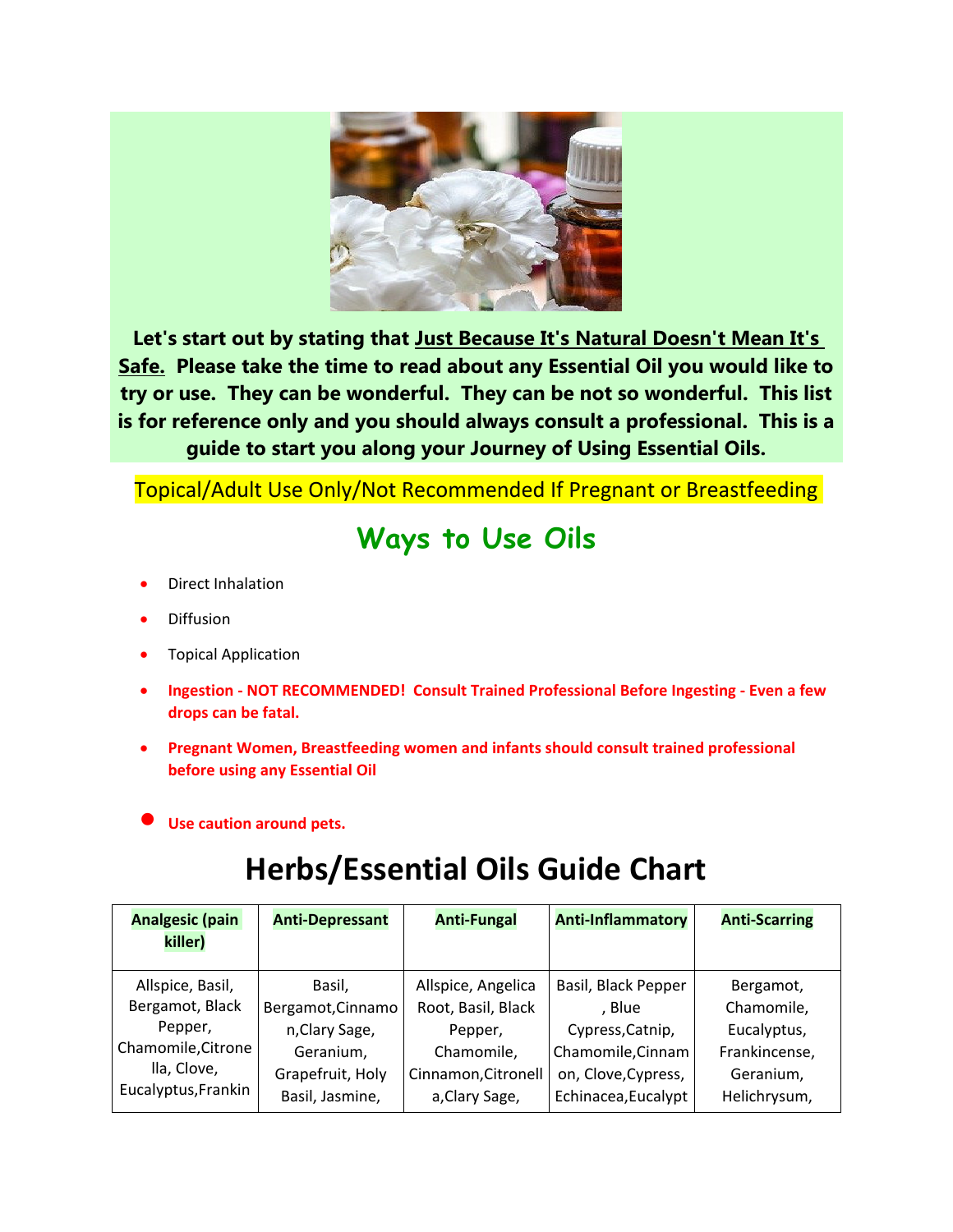| cense,<br>Galbanum, Geraniu<br>m, German<br>Chamomile, Ginger,<br>Jasmine, Juniper,<br>Lavender,<br>Lemongrass,<br>Nutmeg,<br>Peppermint,<br>Roman Chamomile<br>Rosemary, Rose<br>Otto, Scots Pine,<br>Spearmint, Tea<br>Tree, Vetiver,<br>Wintergreen                                                   | Lavender, Lemon,<br>Orange, Patchouli,<br>Rosemary,<br>Sandalwood, Ylang-<br>Ylang                                                                                                                                                                                                               | Clove, Douglas<br>Fir, Eucalyptus,<br>Frankincense,<br>Geranium,<br>Helichrysum,<br>Lavender, Lemon,<br>Lemongrass,<br>Myrrh, Neroli,<br>Palmarosa,<br>Patchouli,<br>Peppermint,<br>Rosemary, Rose<br>Otto, Scots Pine,<br>Spikenard, Tea<br>Tree, Vetiver,<br>Yarrow | us, Frankincense,<br>Galbanum,<br>Geranium, German<br>Chamomile, Ginger,<br>Helichrysum,<br>Jasmine, Lavender,<br>Lemon,<br>Lemongrass,<br>Marigold, Melissa,<br>Myrrh, Neroli, Palo<br>Santo, Patchouli,<br>Peppermint, Peru<br>Balsam, Roman<br>Chamomile,<br>Rosemary, Sage,<br>Scots Pine,<br>Spearmint,<br>Spikenard, Tea<br>Tree, Vetiver,<br>Wintergreen,<br>Yarrow, Ylang-<br>Ylang | Lavender, Lemon,<br>Patchouli,<br>Rosemary, Tea<br>Tree, Thyme                                     |
|----------------------------------------------------------------------------------------------------------------------------------------------------------------------------------------------------------------------------------------------------------------------------------------------------------|--------------------------------------------------------------------------------------------------------------------------------------------------------------------------------------------------------------------------------------------------------------------------------------------------|-----------------------------------------------------------------------------------------------------------------------------------------------------------------------------------------------------------------------------------------------------------------------|---------------------------------------------------------------------------------------------------------------------------------------------------------------------------------------------------------------------------------------------------------------------------------------------------------------------------------------------------------------------------------------------|----------------------------------------------------------------------------------------------------|
| <b>Antiseptic</b>                                                                                                                                                                                                                                                                                        | <b>Antispasmodic</b>                                                                                                                                                                                                                                                                             | <b>Aphrodisiac</b>                                                                                                                                                                                                                                                    | <b>Astringent</b>                                                                                                                                                                                                                                                                                                                                                                           | <b>Calming</b>                                                                                     |
| Allspice, Basil,<br>Bergamot, Black<br>Pepper,<br>Cardamom, Carrot<br>Seed, Cedarwood,<br>Chamomile,<br>Cinnamon,<br>Citronella, Clary<br>Sage,<br>Clove, Cypress,<br>Douglas,<br>Eucalyptus,<br>Fir, Frankincense,<br>Galbanum,<br>Geranium, Ginger,<br>Grapefruit,<br>Helichrysum,<br>Hyssop, Jasmine, | Angelica Root,<br>Basil, Bergamot,<br>Black Pepper,<br>Cardamom, Catnip,<br>Chamomile,<br>Cinnamon,<br>Citronella, Clary<br>Sage, Clove,<br>Cypress,<br>Eucalyptus,<br>Galbanum,<br>Geranium, German<br>Chamomile,<br>Helichrysum,<br>Hyssop, Jasmine,<br>Juniper, Lavender,<br>Lemon, Mandarin, | Allspice,<br>Cinnamon, Clary<br>Sage, Jasmine,<br>Neroli, Nutmeg,<br>Patchouli,<br>Rosemary, Rose<br>Otto, Sandalwood,<br>Ylang-Ylang                                                                                                                                 | Bergamot, Catnip,<br>Cedarwood, Cinnam<br>on, Citronella, Clary<br>Sage, Cypress,<br>Eucalyptus,<br>Frankincense,<br>Geranium,<br>Helichrysum,<br>Hyssop, Juniper,<br>Lemon,<br>Lemongrass, Lime,<br>Myrrh, Myrtle,<br>Patchouli,<br>Peppermint,<br>Rosemary, Rose<br>Otto, Sage,<br>Sandalwood,                                                                                            | Basil, Clary Sage,<br>Geranium, German<br>Chamomile,<br>Juniper, Lavender,<br>Lemon,<br>Sandalwood |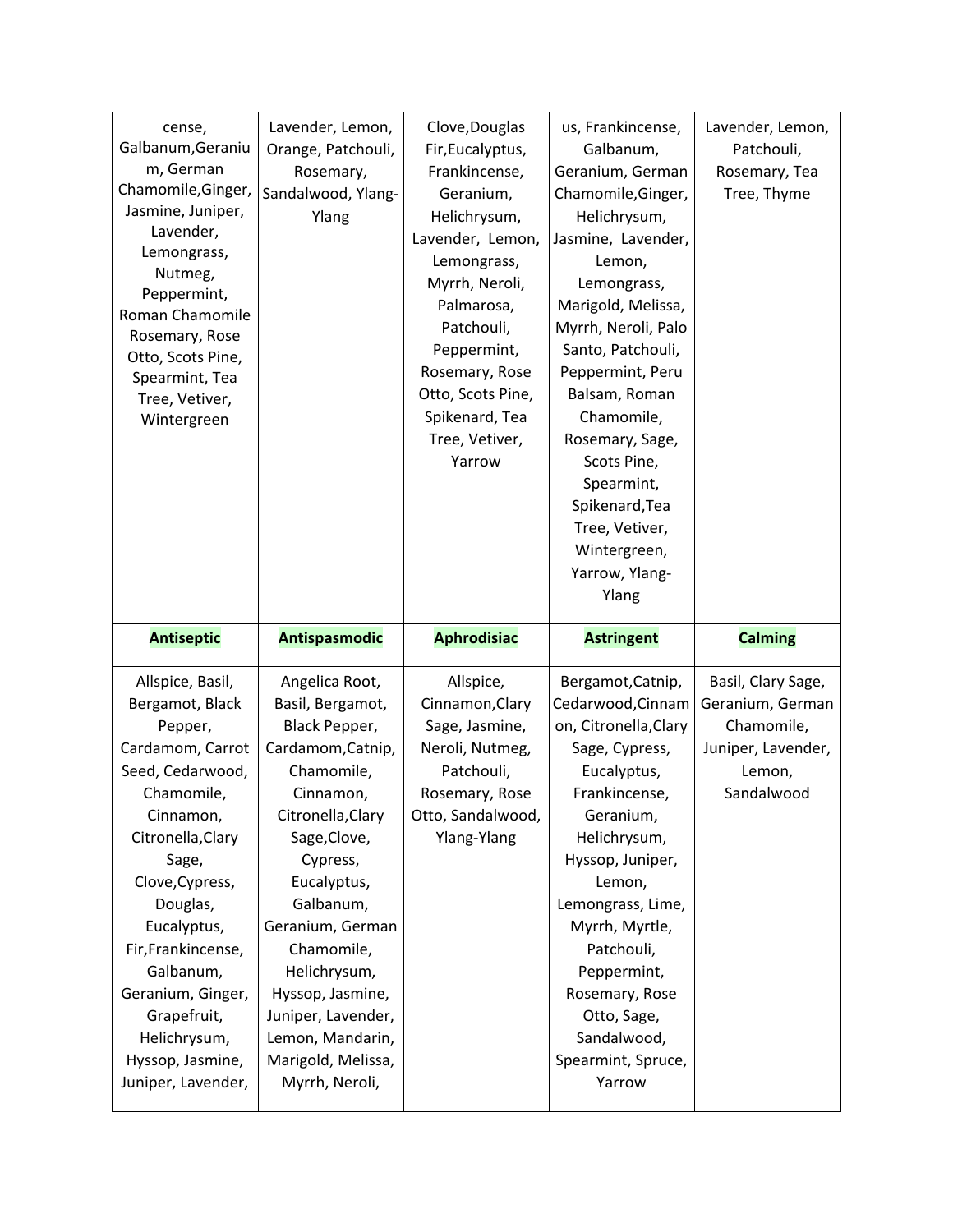| Lemon,<br>Lemongrass, Lime,          | Nutmeg, Orange,<br>Peppermint,        |                     |                   |                                   |
|--------------------------------------|---------------------------------------|---------------------|-------------------|-----------------------------------|
| Mandarin, Melissa,                   | Petitgrain, Roman                     |                     |                   |                                   |
| Myrrh, Myrtle,                       | Chamomile,                            |                     |                   |                                   |
| Neroli, Nutmeg,                      | Rosemary, Sage,                       |                     |                   |                                   |
| Oakmoss, Orange,                     | Spearmint,                            |                     |                   |                                   |
| Palo Santo,                          | Tangerine, Thyme,                     |                     |                   |                                   |
| Palmrosa,                            | Valerian, Vetiver,                    |                     |                   |                                   |
| Patchouli,                           | Wintergreen,                          |                     |                   |                                   |
| Peppermint, Peru                     | Yarrow, Ylang-                        |                     |                   |                                   |
| Balsam, Petitgrain,                  | Ylang                                 |                     |                   |                                   |
| Roman Chamomile,                     |                                       |                     |                   |                                   |
| Rosemary, Rose                       |                                       |                     |                   |                                   |
| Otto, Sage,                          |                                       |                     |                   |                                   |
| Sandalwood, Scots                    |                                       |                     |                   |                                   |
| Pine, Spearmint,                     |                                       |                     |                   |                                   |
| Spikenard, Spruce,                   |                                       |                     |                   |                                   |
| Tanrerine, Tea                       |                                       |                     |                   |                                   |
| Tree, Thyme,                         |                                       |                     |                   |                                   |
| Vetiver,                             |                                       |                     |                   |                                   |
| Wintergreen,                         |                                       |                     |                   |                                   |
| Yarrow, Ylang-                       |                                       |                     |                   |                                   |
|                                      |                                       |                     |                   |                                   |
| Ylang                                |                                       |                     |                   |                                   |
| <b>Carminative</b>                   | <b>Clear/Stimulate</b><br><b>Mind</b> | <b>Decongestant</b> | <b>Deodorant</b>  | <b>Digestive</b>                  |
| Allspice, Angelica                   | Basil, Peppermint,                    | Chamomile, Clary    | Bergamot,         | Angelica Root,                    |
| Root, Basil,                         | Rosemary                              | Sage, Eucalyptus,   | Citronella, Clary | Basil, Bergamot,                  |
| Bergamot, Black                      |                                       | Geranium, German    | Sage, Cypress,    | Cardamom,                         |
| Pepper,                              |                                       | Chamomile,          | Eucalyptus,       | Chamomile, Clary                  |
| Cardamom, Carrot                     |                                       | Juniper, Lavender,  | Geranium,         | Sage, Douglas Fir,                |
| Seed,                                |                                       | Lemon, Orange,      | Lavender,         | Frankincense,                     |
| Catnip, Chamomile,                   |                                       | Patchouli,          | Lemongrass,       | Galbanum,                         |
| Cinnamon, Clary                      |                                       | Peppermint,         | Patchouli,        | Geranium, German                  |
| Sage, Clove,                         |                                       | Rosemary, Scots     | Petitgrain, Rose  | Chamomile,                        |
| Douglas Fir,                         |                                       | Pine, Spearmint     | Otto, Scots Pine, | Ginger,                           |
| Frankincense,                        |                                       |                     | Spikenard         | Helichrysum,                      |
| Galbanum, Ginger,                    |                                       |                     |                   | Hyssop,                           |
| Holy Basil, Hyssop,                  |                                       |                     |                   | Juniper, Lemon,                   |
| Juniper, Jasmine,                    |                                       |                     |                   | Lemongrass, Manda                 |
| Lavender, Lemon,                     |                                       |                     |                   | rin, Melissa,                     |
| Mandarin, Melissa,<br>Myrrh, Neroli, |                                       |                     |                   | Orange, Palmarosa,<br>Peppermint, |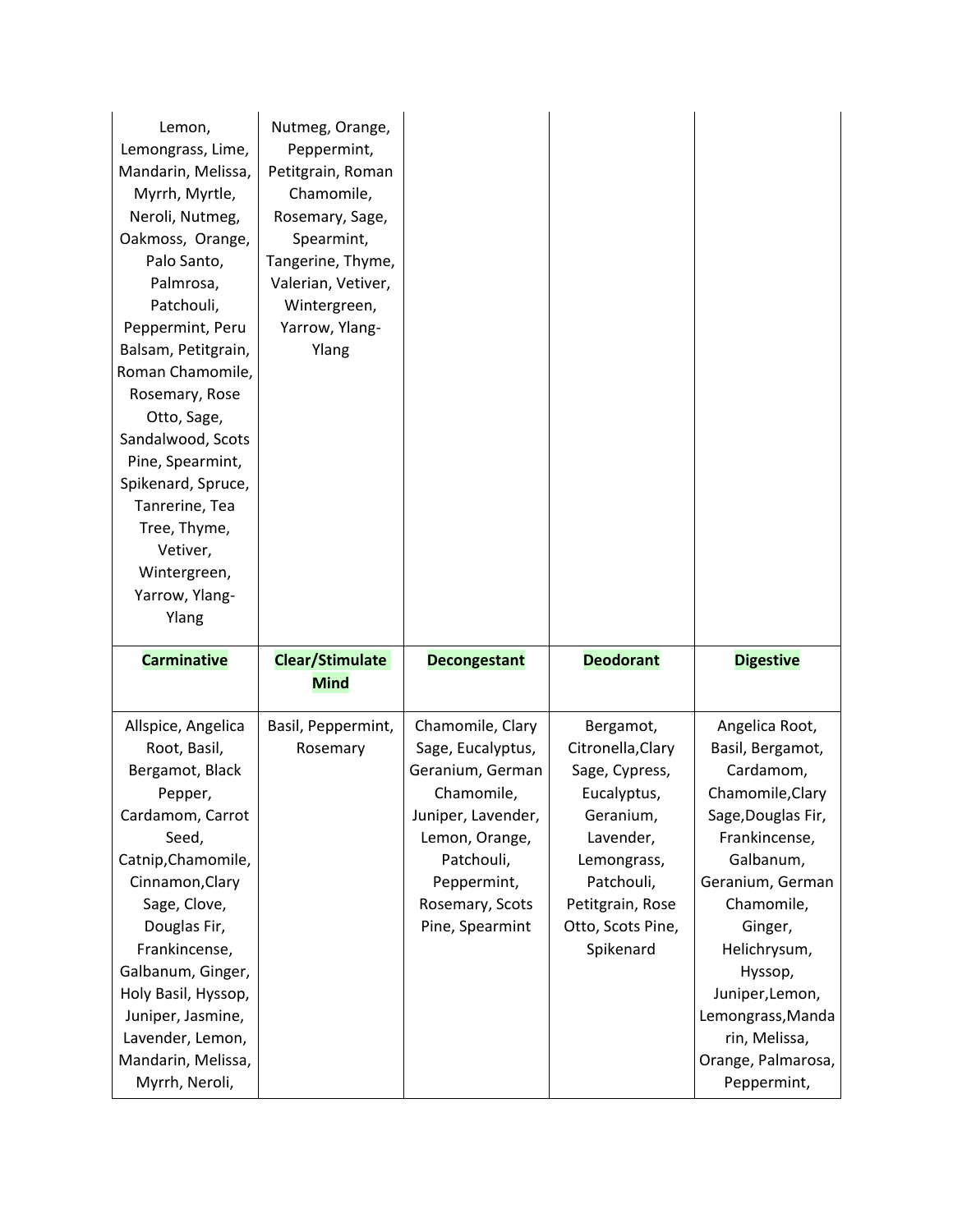| Nutmeg, Orange,<br>Patchouli,<br>Peppermint,<br>Petitgrain, Roman                                                                                                                               |                                                                                                                                                                                                                                                                                                                                                                           |                                                                                                                                                                                                                                                                                                                            |                                                                                                                                                                                                                                                                    | Roman Chamomile,<br>Rosemary, Sage,<br>Spearmint,<br>Tangerine, Yarrow                                                         |
|-------------------------------------------------------------------------------------------------------------------------------------------------------------------------------------------------|---------------------------------------------------------------------------------------------------------------------------------------------------------------------------------------------------------------------------------------------------------------------------------------------------------------------------------------------------------------------------|----------------------------------------------------------------------------------------------------------------------------------------------------------------------------------------------------------------------------------------------------------------------------------------------------------------------------|--------------------------------------------------------------------------------------------------------------------------------------------------------------------------------------------------------------------------------------------------------------------|--------------------------------------------------------------------------------------------------------------------------------|
| Chamomile,<br>Rosemary,<br>Tangerine, Thyme,<br>Valerian, Yarrow                                                                                                                                |                                                                                                                                                                                                                                                                                                                                                                           |                                                                                                                                                                                                                                                                                                                            |                                                                                                                                                                                                                                                                    |                                                                                                                                |
| <b>Disinfectant</b>                                                                                                                                                                             | <b>Diuretic</b>                                                                                                                                                                                                                                                                                                                                                           | <b>Expectorant</b>                                                                                                                                                                                                                                                                                                         | <b>Febrifuge/Reduce</b><br><b>Fever</b>                                                                                                                                                                                                                            | <b>Hormonal</b>                                                                                                                |
| Bergamot, Douglas<br>Fir, Eucalyptus,<br>Geranium,<br>Grapefruit,<br>Helichrysum,<br>Lavender, Lemon,<br>Lime, Patchouli,<br>Rosemary, Rose<br>Otto, Scots Pine,<br>Tree, Thyme,<br>Wintergreen | Angelica Root,<br>Bergamot,<br>Cardamom, Carrot<br>Seed, Cedarwood,<br>Citronella, Cypress,<br>Eucalyptus,<br>Frankincense,<br>Galbanum,<br>Geranium,<br>Grapefruit,<br>Helichrysum, Holy<br>Basil, Hyssop,<br>Juniper, Lavender,<br>Lemon, Mandarin,<br>Patchouli,<br>Rosemary, Rose<br>Otto, Sage, Scots<br>Pine, Spearmint,<br>Spruce,<br>Tangerine,Thyme,<br>Valerian | Angelica Root,<br>Basil, Bergamot,<br>Black Pepper,<br>Cedarwood,<br>Clove, Cypress,<br>Douglas Fir,<br>Eucalyptus,<br>Frankincense,<br>Galbanum, Ginger,<br>Helichrysum, Holy<br>Basil, Hyssop,<br>Jasmine, Myrrh,<br>Myrtle<br>Peppermint, Peru<br>Balsam, Rosemary,<br>Spearmint, Spruce,<br>Tea Tree, Thyme,<br>Yarrow | Angelica Root,<br>Basil, Bergamot,<br>Black Pepper,<br>Citronella, Cypress,<br>Eucalyptus, Ginger,<br>Helichrysum,<br>Hyssop, Lemon,<br>Lemongrass, Lime,<br>Melissa,<br>Palmarosa,<br>Patchouli,<br>Peppermint,<br>Roman Chamomile,<br>Sage, Spearmint,<br>Yarrow | Basil, Chamomile,<br>Clary Sage,<br>Geranium, German<br>Chamomile,<br>Helichrysum,<br>Peppermint,<br>Rosemary, Ylang-<br>Ylang |
| <b>Immune Boost</b>                                                                                                                                                                             | <b>Relieve</b><br><b>Red/Itching Skin</b>                                                                                                                                                                                                                                                                                                                                 | <b>Sedative</b>                                                                                                                                                                                                                                                                                                            | <b>Stimulant</b>                                                                                                                                                                                                                                                   | <b>Tonic</b>                                                                                                                   |
| Cypress, Echinacea,                                                                                                                                                                             | Eucalyptus, Ginger,                                                                                                                                                                                                                                                                                                                                                       | Bergamot, Catnip,                                                                                                                                                                                                                                                                                                          | Allspice, Angelica                                                                                                                                                                                                                                                 | Basil, Bergamot,                                                                                                               |
| Frankincense, Ho;y                                                                                                                                                                              | Juniper, Lemon,                                                                                                                                                                                                                                                                                                                                                           | Cedarwood,                                                                                                                                                                                                                                                                                                                 | Root, Basil,                                                                                                                                                                                                                                                       | <b>Black Pepper, Clary</b>                                                                                                     |
| Basil, Palo Santo,                                                                                                                                                                              | Rosemary                                                                                                                                                                                                                                                                                                                                                                  | Chamomile, Clary                                                                                                                                                                                                                                                                                                           | Bergamot, Black                                                                                                                                                                                                                                                    | Sage, Cypress,                                                                                                                 |
| Patchouli,                                                                                                                                                                                      |                                                                                                                                                                                                                                                                                                                                                                           | Sage, Cypress,                                                                                                                                                                                                                                                                                                             | Pepper, Blue                                                                                                                                                                                                                                                       | Douglas Fir,                                                                                                                   |
| Sandalwood, Tea                                                                                                                                                                                 |                                                                                                                                                                                                                                                                                                                                                                           | Frankincense,                                                                                                                                                                                                                                                                                                              | Cypress,                                                                                                                                                                                                                                                           | Frankincense,                                                                                                                  |
| <b>Tree</b>                                                                                                                                                                                     |                                                                                                                                                                                                                                                                                                                                                                           | Geranium, Hyssop,                                                                                                                                                                                                                                                                                                          | Cardamom, Carrot                                                                                                                                                                                                                                                   | Galbanum, Geraniu                                                                                                              |
|                                                                                                                                                                                                 |                                                                                                                                                                                                                                                                                                                                                                           | Jasmine, Juniper,                                                                                                                                                                                                                                                                                                          | Seed, Cinnamon,                                                                                                                                                                                                                                                    | m,Ginger,                                                                                                                      |
|                                                                                                                                                                                                 |                                                                                                                                                                                                                                                                                                                                                                           | Lavender,                                                                                                                                                                                                                                                                                                                  | Citronella, Clove,                                                                                                                                                                                                                                                 | Grapefruit,                                                                                                                    |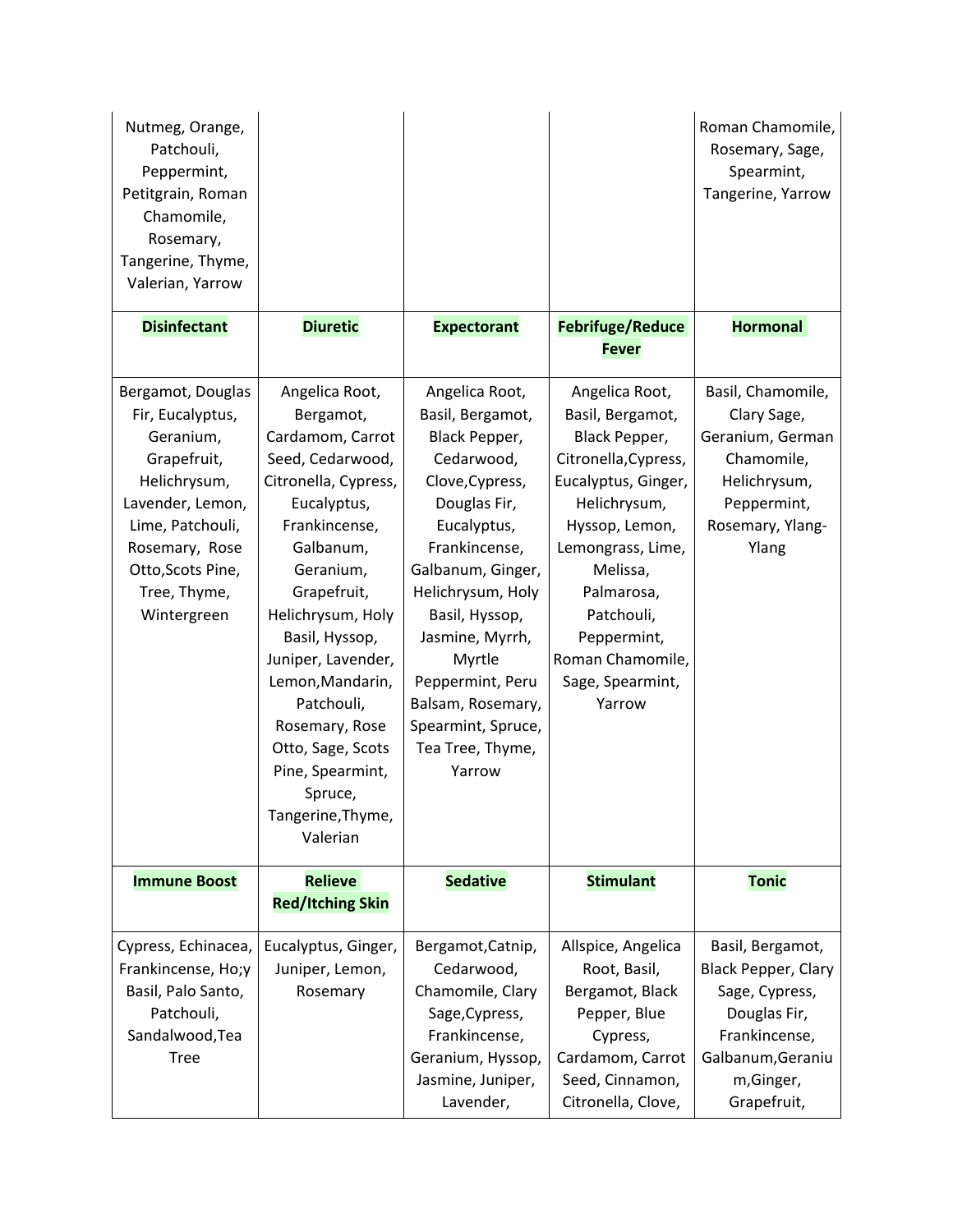|                                                                                          |                                                                              | Lemongrass,<br>Mandarin, Melissa,<br>Myrrh, Myrtle,<br>Neroli, Orange,<br>Palmarosa, Palo<br>Santo, Patchouli,<br>Roman<br>Chamomile, Rose<br>Otto, Sandalwood,<br>Spikenard,<br>Valerian, Vetiver,<br>Ylang-Ylang | Ginger,<br>Grapefruit, Helichry<br>sum ,Juniper,<br>Mandarin, Nutmeg,<br>Palmarosa,<br>Patchouli,<br>Peppermint, Peru<br>Balsam, Petitgrain,<br>Rosemary,<br>Spearmint,<br>Tangerine, Tea<br>Tree, Thyme,<br>Vetiver,<br>Wintergreen,<br>Yarrow | Helichrysum,<br>Hyssop, Jasmine,<br>Juniper, Lemon,<br>Lemongrass, Lime,<br>Mandarin,<br>Marigold, Melissa,<br>Myrrh,<br>Myrtle, Neroli,<br>Nutmeg, Orange,<br>Palmarosa,<br>Patchouli,<br>Petitgrain, Roman<br>Chamomile,<br>Rosemary, Rose<br>Otto, Sage,<br>Sandalwood,<br>Spearmint,<br>Spikenard, Spruce,<br>Tangerine, Thyme,<br>Vetiver, Yarrow,<br>Ylang-Ylang |
|------------------------------------------------------------------------------------------|------------------------------------------------------------------------------|--------------------------------------------------------------------------------------------------------------------------------------------------------------------------------------------------------------------|-------------------------------------------------------------------------------------------------------------------------------------------------------------------------------------------------------------------------------------------------|------------------------------------------------------------------------------------------------------------------------------------------------------------------------------------------------------------------------------------------------------------------------------------------------------------------------------------------------------------------------|
| <b>Vulnerary/Heal</b><br><b>Wounds</b>                                                   | <b>Anesthetic</b>                                                            | <b>Anti-bacterial</b>                                                                                                                                                                                              | <b>Antioxidant</b>                                                                                                                                                                                                                              | <b>Anti-viral</b>                                                                                                                                                                                                                                                                                                                                                      |
| Bergamot,<br>Chamomile, Clary<br>Sage. Eucalyptus,<br>Frankincense,<br>Geranium, Hyssop, | Allspice,<br>Catnip, Chamomile,<br>German<br>Chamomile,<br>Ginger, Spearmint | Allspice, Angelica<br>Root, Basil,<br>Bergamot, Cinnamo<br>n, Citronella, Clary                                                                                                                                    | Allspice, Chamomile<br>,Cinnamon, Clove,<br>Frankincense,<br>German                                                                                                                                                                             | Allspice, Blue<br>Cypress, Cinnamon,<br>Clove, Echinacea,<br>Holy Basil, Hyssop,                                                                                                                                                                                                                                                                                       |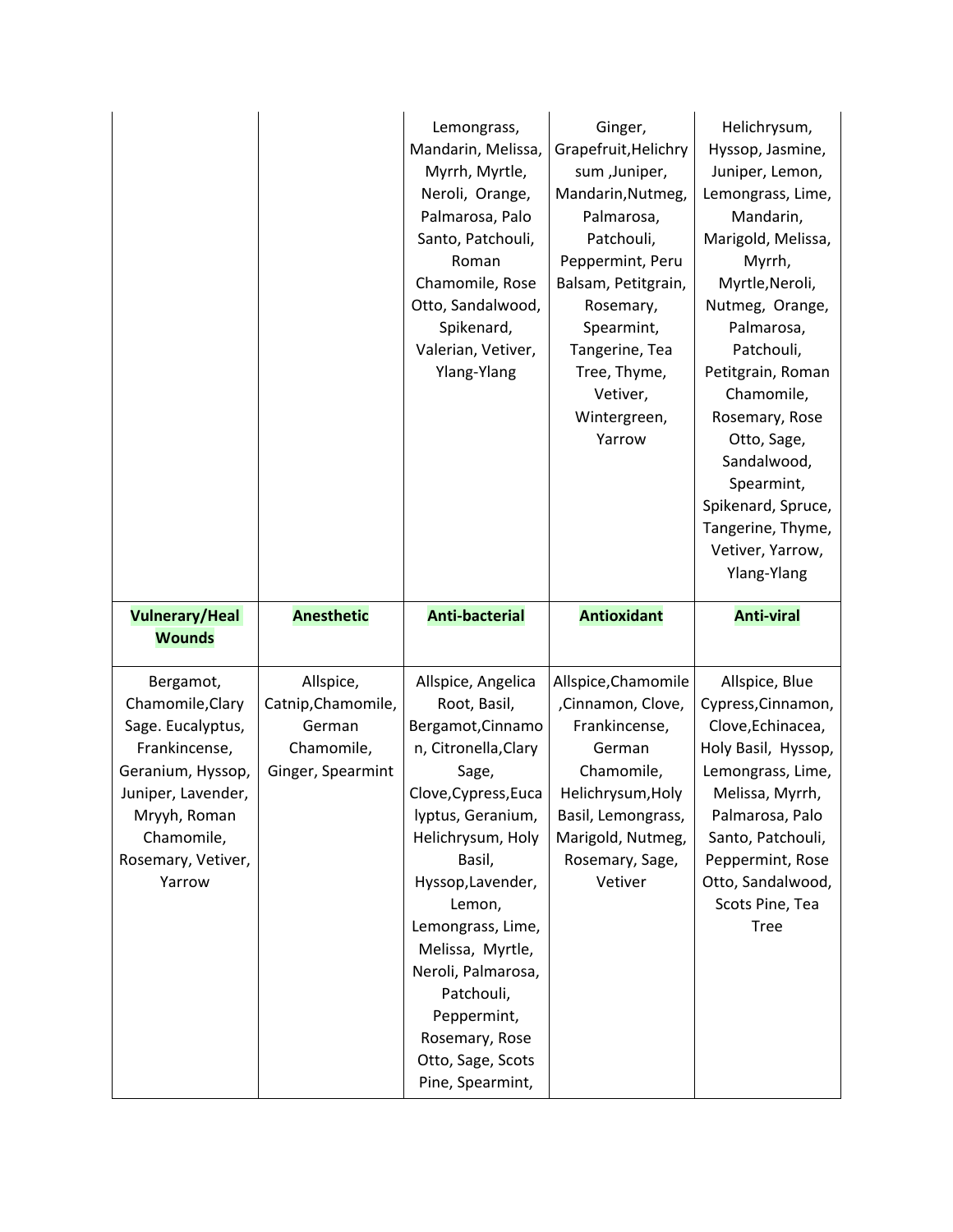|                                                                                                                            |                                                                                                                              | Spikenard, Tea<br>Tree, Valarian,<br>Vetiver, Yarrow       |                                                                                                                                                    |                                                                                                                                             |
|----------------------------------------------------------------------------------------------------------------------------|------------------------------------------------------------------------------------------------------------------------------|------------------------------------------------------------|----------------------------------------------------------------------------------------------------------------------------------------------------|---------------------------------------------------------------------------------------------------------------------------------------------|
| <b>Depurative</b><br>(Purifies,<br><b>Detoxifies)</b>                                                                      | <b>Diaphoretic</b><br>(Induces<br><b>Perspiration)</b>                                                                       | <b>Euphoric</b>                                            | <b>Emmenagogue</b><br>(Stimulates or<br><b>Increase Menstrual</b><br>flow                                                                          | <b>Nervine (Calms</b><br><b>Nerves)</b>                                                                                                     |
| Angelica Root,<br>Carrot Seed,<br>Grapefruit, Vetiver                                                                      | Angelica<br>Root, Catnip,<br>Citronella,<br>Echinacea,<br>Marigold, Melissa,<br>Rosemary, Spruce,<br>Tea Tree, Yarrow        | Clary Sage                                                 | Angelica Root,<br>Basil, Carrot<br>Seed, Cypress,<br>Galbanum,<br>Jasmine, Marigold,<br>Myrrh, Roman<br>Chamomile,<br>Rosemary, Vetiver,<br>Yarrow | Angelica Root,<br>Basil, Cardamom,<br>Douglas Fir,<br>Rosemary, Spruce                                                                      |
| <b>Laxative</b>                                                                                                            | <b>Vermifuge (Expels</b><br><b>Parasitic Worms)</b>                                                                          | <b>Anti-Catarrhal</b><br><b>(Removes Excess</b><br>Mucous) | <b>Warming</b>                                                                                                                                     | <b>Insecticide</b>                                                                                                                          |
| Bergamot, Black<br>Pepper,<br>Cardamom, Ginger,<br>Lemon, Mandarin,<br>Nutmeg, Patchouli,<br>Sage, Spikenard,<br>Tangerine | Bergamot, Carrot<br>Seed, Geranium,<br>Hyssop, Lavender,<br>Melissa, Roman<br>Chamomile,<br>Rosemary, Scots<br>Pine, Vetiver | <b>Black</b><br>Pepper, Eucalyptus                         | <b>Black</b><br>Pepper, Cinnamon,<br>Ginger                                                                                                        | Blue<br>Cypress, Catnip,<br>Citronella,<br>Clove, Cypress, Eucal<br>yptus, Geranium,<br>Lemongrass, Sage,<br>Scots Pine, Tea<br><b>Tree</b> |
| <b>Cephalic (Cerebral</b><br><b>Conditions)</b>                                                                            | <b>Hepatic (Liver</b><br><b>Conditions)</b>                                                                                  | <b>Anti-Rheumatic</b>                                      | <b>Anti-Infectious</b>                                                                                                                             | <b>Anti-Coagulant</b>                                                                                                                       |
| Basil, Cardamom,<br>Spearmint                                                                                              | Carrot Seed,<br>Helichrysum,<br>Roman Chamomile,<br>Rosemary, Rose<br>Otto, Spearmint                                        | Catnip, Eucalyptus,<br>Lemon, Rosemary,<br>Wintergreen     | Chamomile, Cinnam<br>on, Eucalyptus, Palo<br>Santo, Spikenard                                                                                      | Cinnamon, Clove,<br>Wintergreen                                                                                                             |
| <b>Anti-microbial</b>                                                                                                      | <b>Anti-Parasitic</b>                                                                                                        | <b>Anti-Aging</b>                                          | <b>Antitussive</b><br>(coughs)                                                                                                                     | <b>Vasodilator</b>                                                                                                                          |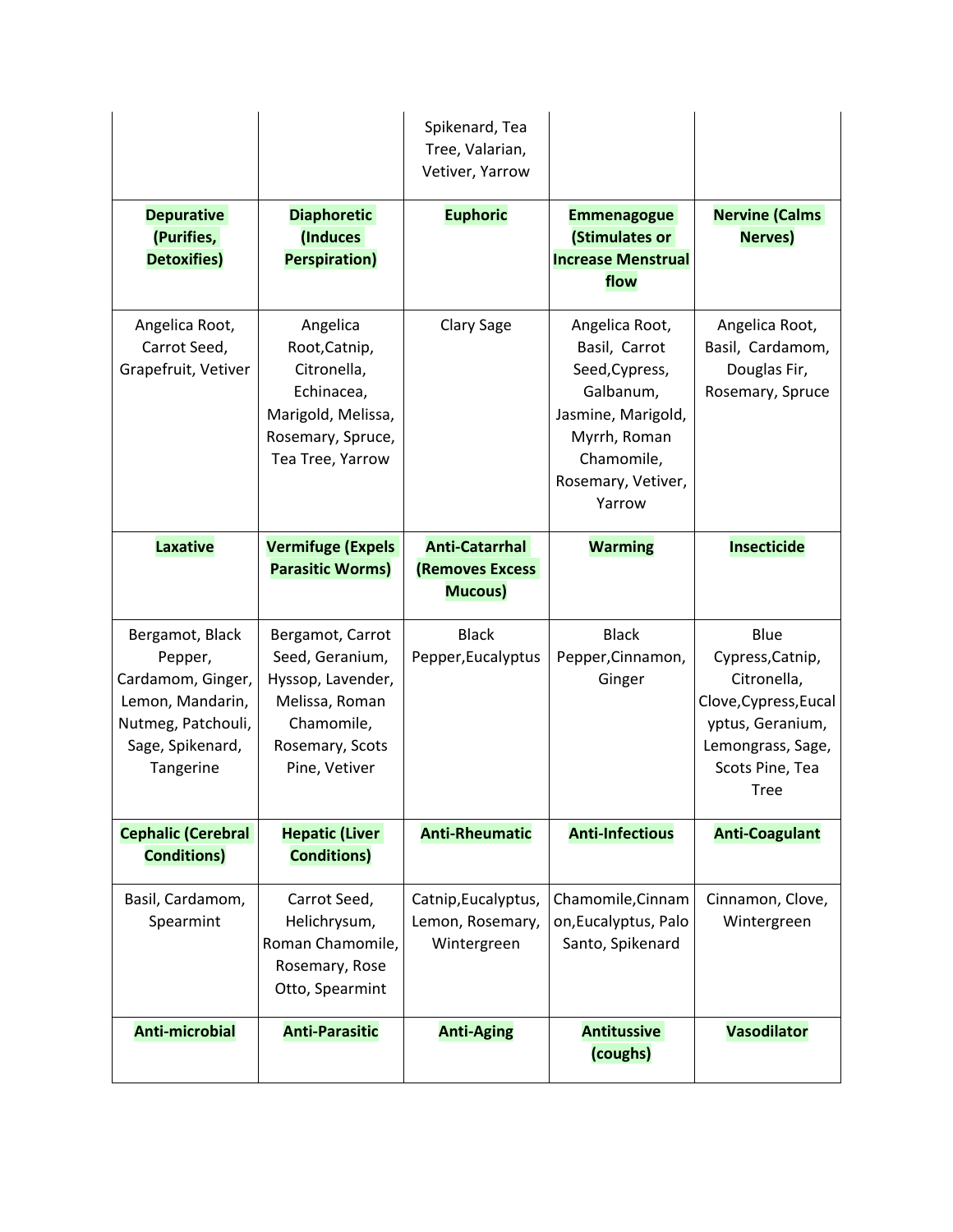| Cinnamon, Clove,<br>Echinacea,<br>Galbanum, Juniper,<br>Lemon,<br>Lemongrass,<br>Myrrh, Patchouli,<br>Roman Chamomile,<br>Rose Otto, Sage,<br>Scots Pine, Spruce,<br>Tangerine, Tea<br>Tree, Vetiver | Cinnamon,<br>Lemongrass,<br>Peppermint                                                | Clove, Eucalyptus                                           | Douglas Fir                                   | Douglas Fir,<br>Lavender,<br>Wintergreen,<br>Ylang-Ylang |
|------------------------------------------------------------------------------------------------------------------------------------------------------------------------------------------------------|---------------------------------------------------------------------------------------|-------------------------------------------------------------|-----------------------------------------------|----------------------------------------------------------|
| <b>Antibiotic</b>                                                                                                                                                                                    | <b>Hypotensive</b><br>(Lower Blood<br>Pressure)                                       | <b>Antidiabetic</b>                                         | <b>Regenerative</b>                           | <b>Styptic (Stops</b><br><b>Bleeding</b> )               |
| Echinacea, Roman<br>Chamomile,<br>Spikenard                                                                                                                                                          | Galbanum,<br>Valerine                                                                 | Geranium                                                    | Geranium, Lime,<br>Rosemary                   | Geranium, Lime                                           |
| <b>Vasoconstrictor(Na</b><br><b>rrows Blood</b><br><b>Vessels)</b>                                                                                                                                   | <b>Antitumoral</b>                                                                    | <b>Cleansing</b>                                            | <b>Fat Dissolving</b>                         | <b>Metabolic</b>                                         |
| Geranium                                                                                                                                                                                             | German<br>Chamomile,<br>Grapefruit,<br>Lavender, Orange,<br>Peppermint,<br>Sandalwood | Grapefruit                                                  | Grapefruit                                    | Grapefruit                                               |
| <b>Adaptogen</b><br>(smoothes life's<br>ups & downs)                                                                                                                                                 | <b>Hypertensive</b>                                                                   | <b>Anti-Convulsant</b>                                      | <b>Aperitif (Promotes</b><br><b>Appetite)</b> | <b>Hypnotic</b>                                          |
| <b>Holy Basil</b>                                                                                                                                                                                    | Hyssop, Rosemary                                                                      | Lavender                                                    | Lime                                          | Mandarin,<br>Tangerine                                   |
| <b>Lymphatic</b>                                                                                                                                                                                     | <b>Antihistamine</b>                                                                  | <b>Cicatrizant</b> (Promot<br>es Healing by Scar<br>Tissue) | <b>Antiemetic(Eases</b><br>Nausea)            | <b>Stomachic</b>                                         |
| Mandarin                                                                                                                                                                                             | Melissa, Oakmoss                                                                      | Myrrh                                                       | Patchouli                                     | Patchouli, Roman<br>Chamomile,<br>Rosemary, Rose         |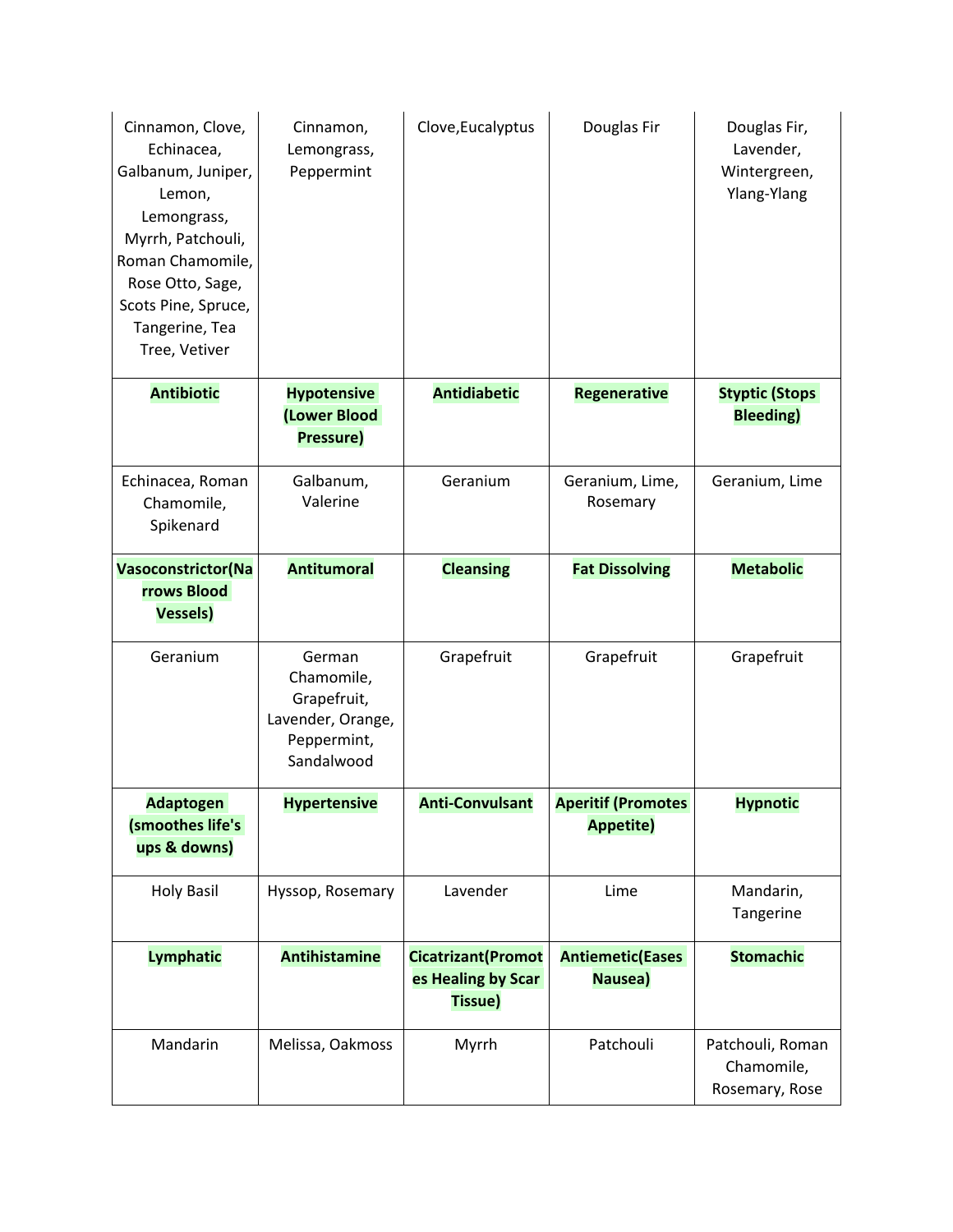|                  |                  |                                                                         |                     | Otto, Sage,<br>Valerian |
|------------------|------------------|-------------------------------------------------------------------------|---------------------|-------------------------|
| Anticarcinogenic | <b>Arthritis</b> | <b>Rubefacient</b><br>(Dilation of<br><b>Capillaries under</b><br>skin) | <b>Antidiabetic</b> |                         |
| Peppermint       | Rosemary, Yarrow | Rosemary, Vetiver                                                       | Ylang-Ylang         |                         |
|                  |                  |                                                                         |                     |                         |

| Oil                                              | <b>Can Be Used For</b>                                                                                                                                                                                                                                                                                             | <b>Remarks</b>                                                                                                                                      | <b>Goes Well With</b>                                                                                                                     |
|--------------------------------------------------|--------------------------------------------------------------------------------------------------------------------------------------------------------------------------------------------------------------------------------------------------------------------------------------------------------------------|-----------------------------------------------------------------------------------------------------------------------------------------------------|-------------------------------------------------------------------------------------------------------------------------------------------|
| Ajowan                                           | sedative, whooping<br>cough, toothaches, oral<br>pain,<br>bronchitis, asthma,<br>sore, achy muscles, gas,<br>digestive issues, arthritis,<br>diarrhea, circulatory<br>stimulant, anti-infectious,<br>antibacterial, antiviral,<br>anti-fungal, anti-parasitic,<br>antiseptic, anti-nausea                          | <b>Use With Caution-</b><br>Could be Deadly if<br>Swallowed, Could<br>be a carcinogen,<br><b>Could Cause</b><br><b>Immediate Skin</b><br>Irritation |                                                                                                                                           |
| Allspice                                         | Cramps, Depression, Gas,<br>Indigestion, Nausea, Stress,<br>Tension, Nerve Pain,<br>analgesic, anesthetic,<br>antibacterial, anti-fungal,<br>antioxidant, antiseptic, anti-<br>viral, aphrodisiac,<br>carminative, stimulant, eases<br>stiffness, arthritis,<br>rheumatism, , coughs,<br>bronchitis, elevates mood | Can irritate skin<br>and mucous<br>membranes                                                                                                        | Geranium,<br>Ginger,<br>Lavender,<br>Orange,<br>Patchouli, Ylang<br>Ylang,<br>Bay, Bergamot,<br>Black Pepper,<br>Carrot, Clove,<br>Neroli |
| <b>Ambrette Seed (Musk</b><br>Mallow, Musk Seed) | Boosts Moods, Aphrodisiac,<br>Calms                                                                                                                                                                                                                                                                                |                                                                                                                                                     |                                                                                                                                           |
| Amyris (Candlewood,<br>TorchWood)                | Skin Conditions, Boost<br>Immune System, Relaxes,<br>Calms                                                                                                                                                                                                                                                         |                                                                                                                                                     | Cedar Wood,<br>Sandalwood,<br>Myrrh,<br>Frankincense,<br>Sweet Orange,<br>Tangerine,<br>Lavender,<br>Jasmine, Rose                        |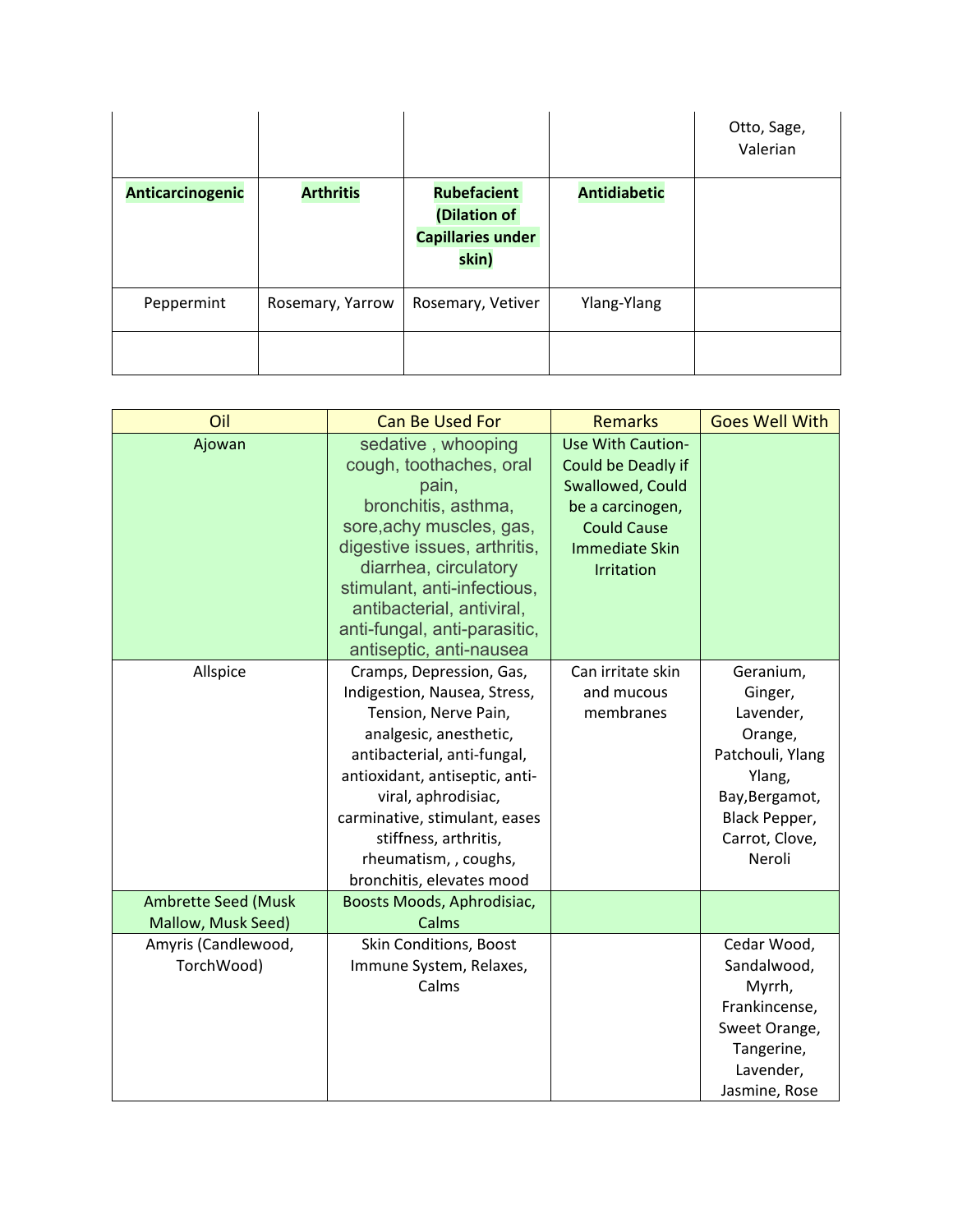| Angelica                                | Stress, Calms, Soothes,<br><b>Inspire Close and Intimate</b><br><b>Connections, Supports</b><br>Immune System, Minor Skin<br><b>Irritations, Respiratory</b><br><b>Issues, Support Nervous</b><br>System,                                                   | Do Not Use if<br>Pregnant or<br>Breastfeeding,<br>Could cause<br>sensitivity to<br>sunlight                                                                                                                                            | Lemon,<br>Grapefruit,<br>Patchouli,<br>Vetiver, Black<br>Pepper,<br>Cardamom,<br>Juniper,<br>Cedarwood,<br>Lavender, Tea<br>Tree, Clary Sage          |
|-----------------------------------------|-------------------------------------------------------------------------------------------------------------------------------------------------------------------------------------------------------------------------------------------------------------|----------------------------------------------------------------------------------------------------------------------------------------------------------------------------------------------------------------------------------------|-------------------------------------------------------------------------------------------------------------------------------------------------------|
| Aniseed                                 | Arthritis, Bronchitis, Colic,<br>Cramps, Gas, Hangover,<br>Indigestion, Migraine,<br>Headaches, Muscle Pain,<br>Stress, Tension, Vertigo,<br>Whooping Cough.                                                                                                | Not recommended<br>if you have cancer<br>or estrogen-<br>dependent cancer,<br>Not recommended<br>if you are pregnant<br>or Breastfeeding.<br>40 - 60 min<br>absorption.<br>Aromatherapy<br>Only. Should not<br>be used on the<br>skin. | Caraway,<br>Cardamom,<br>Cedarwood,<br>Coriander, Dill,<br>Fennel,<br>Petitgrain,<br>Rosewood,<br>Tangerine                                           |
| Arnica                                  | Osteoarthritis, Sore Throat,<br>Pain Killer, Bruising, Swelling,<br>Antibiotic, Healthy Shiny<br>Hair, Anti-Inflammatory,<br>Anti-Bacterial, Hair & Scalp<br>conditions,                                                                                    | Do Not Use when<br>Pregnant or<br><b>Breastfeeding</b>                                                                                                                                                                                 |                                                                                                                                                       |
| Asafetida<br>(Asafoetida, Devil's Dung) | Gas, Digestive Issues, Cough,<br>Asthma, Bronchitis, Anxiety,<br>Nervousness, Depression,<br>Mood Swings, Insect<br>Repellent, Anti-Microbial,<br>Anti-Inflammatory, Tense<br>Sore Muscles, Eliminate<br>Parasitic Worms, Epilepsy,<br>laxative, antibiotic | Do Not Use if<br>Pregnant or<br>Breastfeeding, Can<br>be used on bait to<br>catch more fish.<br>Just saying. :)                                                                                                                        | Garlic, Onion,<br>Basil, Bay,<br>Caraway,<br>Cardamom                                                                                                 |
| <b>Atlas Cedar</b>                      | Respiratory, Dandruff, Pest<br>Repellent, Skin Irritations,<br>Anti-Bacterial, Antiseptic,<br>Anti-Inflammatory,<br>Deodorant                                                                                                                               | <b>Not</b><br>recommended<br>while pregnant<br>or Breastfeeding                                                                                                                                                                        | Rosewood,<br>Bergamot,<br>Chamomile,<br>Eucalyptus, Clary<br>Sage, Cypress,<br>Cassia, Jasmine,<br>Juniper, Neroli,<br>Labdanum,<br>Frankincense, Ros |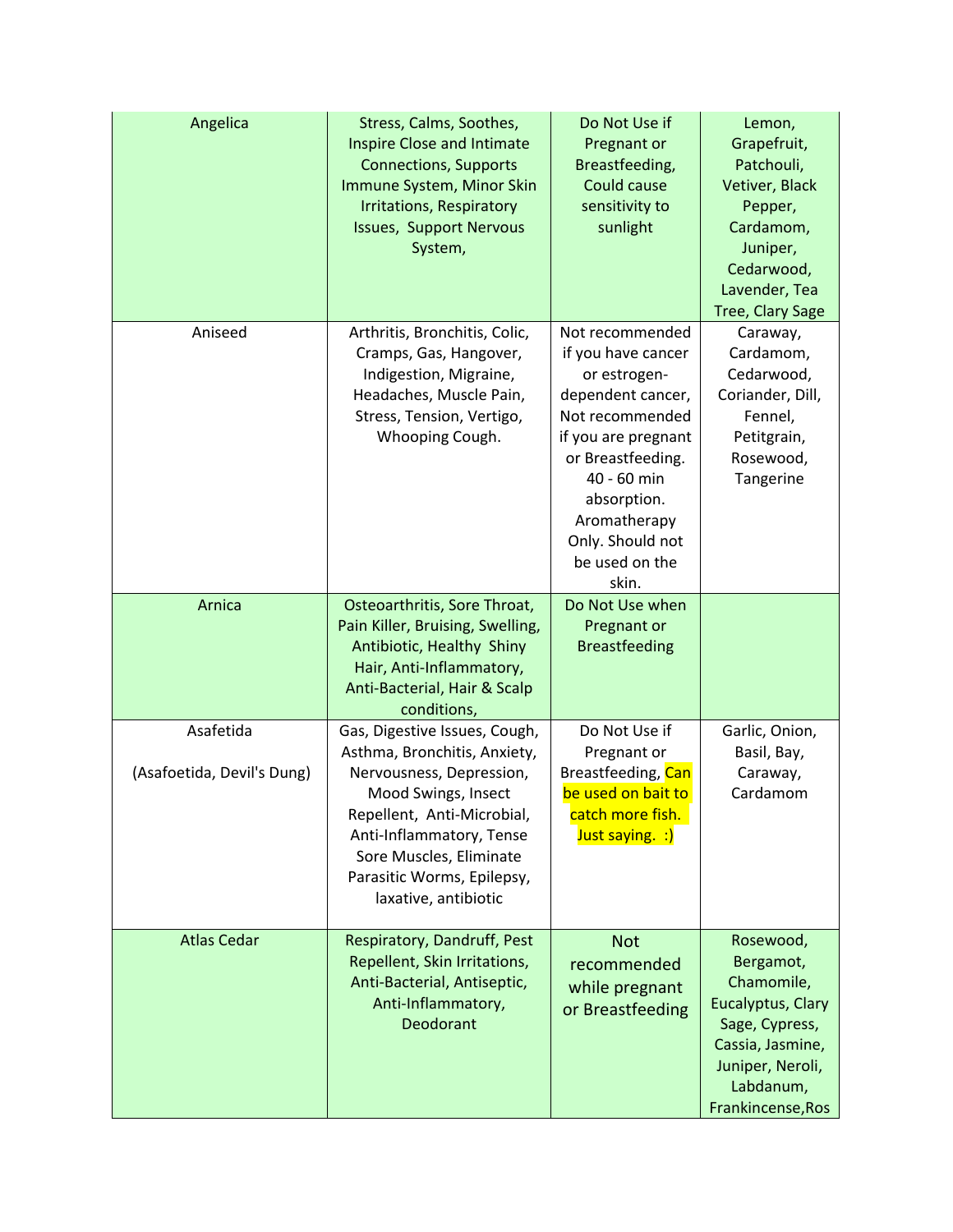|                   |                                                                                                                                                                                                                     |                                                                                                                                                            | emary, Vetiver,<br>Ylang-Ylang,<br>Lavender,<br>Petitgrain,<br>Palmarosa                                                                                                                                                        |
|-------------------|---------------------------------------------------------------------------------------------------------------------------------------------------------------------------------------------------------------------|------------------------------------------------------------------------------------------------------------------------------------------------------------|---------------------------------------------------------------------------------------------------------------------------------------------------------------------------------------------------------------------------------|
| <b>Basil</b>      | Drug Addiction, Minor Back<br>Pain, Acne, Allergies,<br>Arthritis, Asthma, Bronchitis,<br>Constipation, Gout, Insect<br>Bites, Menstrual Issues,<br>Migraine, Headaches,<br>Nausea, Vomiting, Nervous<br>Disorders. | Not<br>recommended<br>while pregnant<br>or Breastfeeding,<br>have cancer, Can<br>have Stupefying<br>effect, may<br>irritate skin, May<br>act as a sedative | Bergamot, Black<br>Pepper,<br>Caraway,<br>Cedarwood,<br>Clove, Fennel,<br>Geranium,<br>Ginger,<br>Grapefruit,<br>Lavender,<br>Lemon,<br>Lemongrass,<br>Marjoram,<br>Melissa, Neroli,<br>Rose Geranium,<br>Spearmint,<br>Verbena |
| <b>Bay Laurel</b> | Arthritis, Circulatory Disease,<br>Colds, Flus, Diarrhea, Hair<br>Loss or Thinning Hair, Nerve<br>Pain, Muscle Pain, Skin<br><b>Infections</b>                                                                      | Not recommended<br>if you have cancer,<br>May irritate skin,<br>Do not use when<br>pregnant or<br>Breastfeeding.                                           | Cedarwood,<br>Coriander,<br>Eucalyptus,<br>Geranium,<br>Ginger,<br>Lavender,<br>Lemon, Orange,<br>Rose, Rosemary,<br>Thyme, Ylang<br>Ylang                                                                                      |
| Benzoin           | Acne, Arthritis, Bronchitis,<br>Circulatory Issues, Colds,<br>Coughs, Depression, Eczema,<br>Muscle Pain, Psoriasis,<br>Rashes, Scars, Stress,<br>Tension, Wounds                                                   | May cause<br>drowsiness, may<br>act as a sedative.                                                                                                         | Bergamot,<br>Cedarwood,<br>Cinnamon,<br>Clove, Coriander,<br>Eucalyptus,<br>Frankincense,<br>Lavender,<br>Lemon, Myrrh,<br>Neroli, Orange,<br>Peppermint,<br>Petitgrain, Rose,<br>Sandalwood,<br>Vetiver.                       |
| <b>Bergamot</b>   | Acne, Oily Skin, Anxiety,<br>Anorexia, Cystitis,<br>Depression, Infections,<br>Eczema, Psoriasis, Stress,                                                                                                           | May cause skin<br>sensitivity to the<br>sun. May cause<br>skin irritation.                                                                                 | Basil, Benzoin,<br>Cajeput, Carrot<br>Seed,<br>Cedarwood,                                                                                                                                                                       |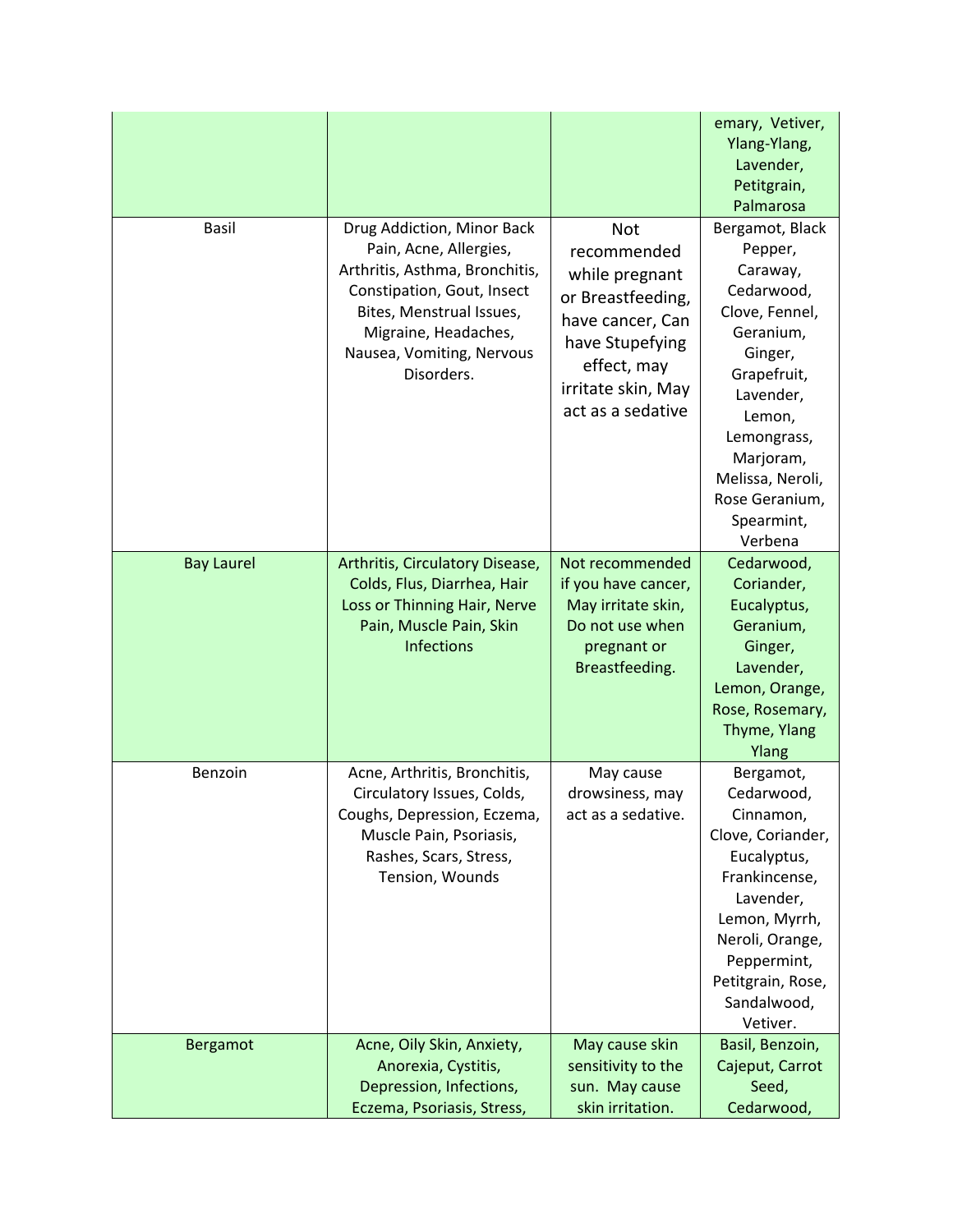|                      | Tension, UTI, Wounds,           |                                        | Chamomile,        |
|----------------------|---------------------------------|----------------------------------------|-------------------|
|                      | Deodorant                       | 40-60 min                              | Citronella, Clary |
|                      |                                 | Absorption Time,                       | Sage, Coriander,  |
|                      |                                 |                                        | Cypress, Dill,    |
|                      |                                 |                                        | Frankincense,     |
|                      |                                 |                                        | Geranium,         |
|                      |                                 |                                        | Ginger,           |
|                      |                                 |                                        | Grapefruit,       |
|                      |                                 |                                        | Helichrysum,      |
|                      |                                 |                                        | Jasmine, Juniper, |
|                      |                                 |                                        | Lavandin,         |
|                      |                                 |                                        | Lavender,         |
|                      |                                 |                                        | Marjoram,         |
|                      |                                 |                                        | Neroli, Nutmeg,   |
|                      |                                 |                                        | Orange, Palma     |
|                      |                                 |                                        | Rosa, Patchouli,  |
|                      |                                 |                                        | Petitgrain, Rose  |
|                      |                                 |                                        | Geranium,         |
|                      |                                 |                                        | Rosemary,         |
|                      |                                 |                                        | Rosewood, Sage,   |
|                      |                                 |                                        | Sandalwood,       |
|                      |                                 |                                        | Tangerine,        |
|                      |                                 |                                        | Thyme, Vetiver,   |
|                      |                                 |                                        | Ylang-Ylang       |
| <b>Bitter Almond</b> | Spasms, Pain, Cough, Itch       | Use With Caution-                      | Amyris, Jasmine,  |
|                      |                                 |                                        |                   |
|                      |                                 |                                        | Patchouli,        |
|                      |                                 | Could be Deadly if<br>Swallowed, Could | Sandalwood,       |
|                      |                                 |                                        | Ylang-Ylang,      |
|                      |                                 | be a carcinogen,<br><b>Could Cause</b> | Vanilla           |
|                      |                                 | Immediate Skin                         |                   |
|                      |                                 | Irritation                             |                   |
| <b>Bitter Orange</b> | Weight Loss, Coughs, Colds,     | Could cause                            | Lavender,         |
|                      | Indigestion, Heartburn,         | sensitivity to                         | Bergamot, Clary   |
|                      | <b>Fungal Infections, Liver</b> | sunlight, Avoid if                     | Sage, Lemon,      |
|                      | Disorder, Acne, fungicidal      | you have High                          | Myrrh,            |
|                      |                                 | <b>Blood Pressure</b>                  | Cinnamon,         |
|                      |                                 |                                        | Nutmeg, Black     |
|                      |                                 |                                        | Pepper, Ginger,   |
|                      |                                 |                                        | Vetiver, Neroli   |
| <b>Black Pepper</b>  | Anorexia, Arthritis,            | Can irritate skin,                     | Basil, Bergamot,  |
|                      | Circulatory Issues, Colds,      | Avoid if Pregnant                      | Cassia, Clary     |
|                      | Flus, Constipation,             | or Breastfeeding                       | Sage, Clove,      |
|                      | Exhaustion, Fever,              |                                        | Coriander,        |
|                      | Indigestion, Muscle Pain        |                                        | Fennel,           |
|                      |                                 |                                        | Frankincense,     |
|                      |                                 |                                        | Geranium,         |
|                      |                                 |                                        | Ginger,           |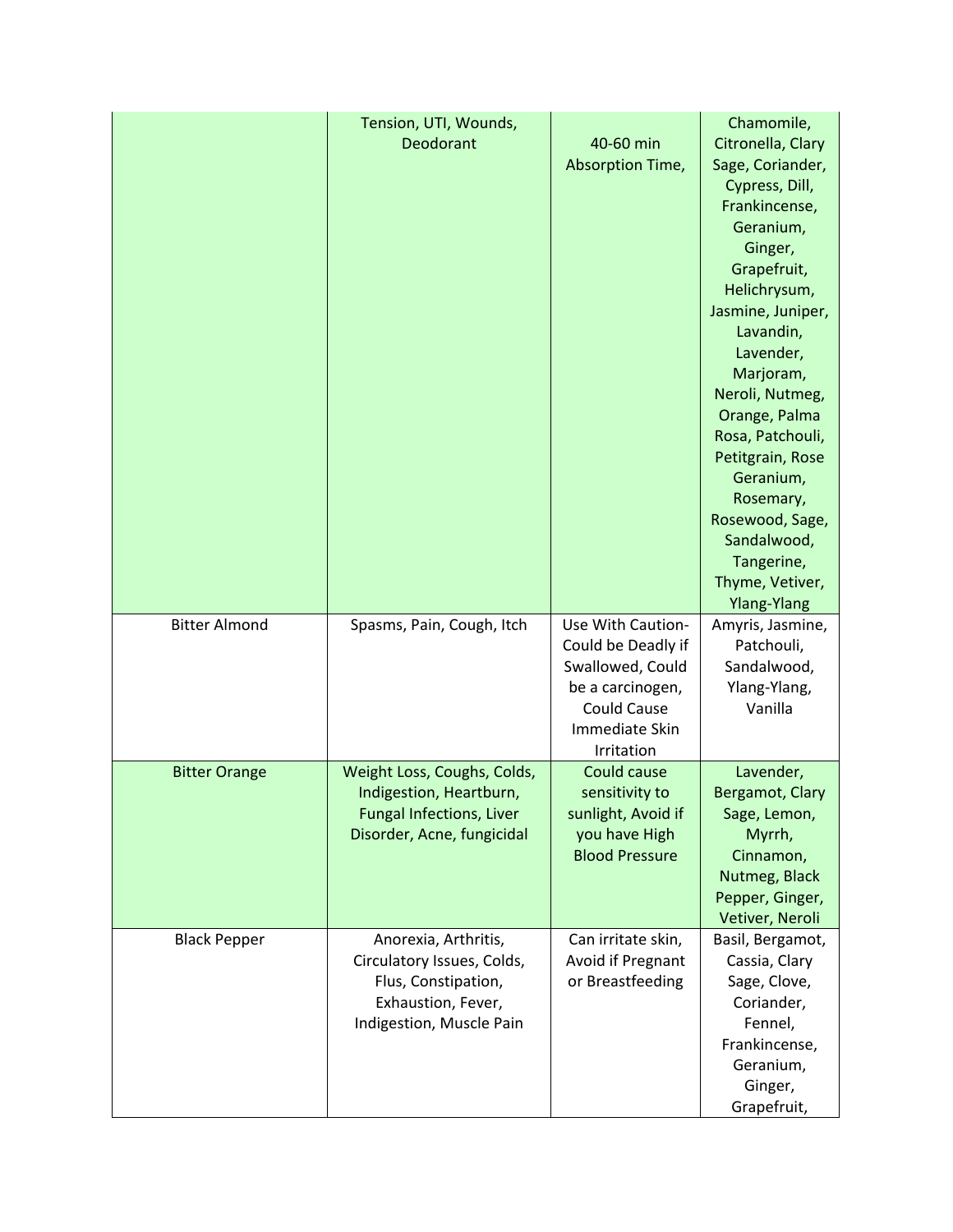|                     |                                                                                                                                                                                                                                                                         |                                                                                                                                                                                                                                                               | Lavender,<br>Lemon, Lime,<br>Nutmeg, Orange,<br>Sage,<br>Sandalwood,<br>Tangerine, Ylang-<br>Ylang |
|---------------------|-------------------------------------------------------------------------------------------------------------------------------------------------------------------------------------------------------------------------------------------------------------------------|---------------------------------------------------------------------------------------------------------------------------------------------------------------------------------------------------------------------------------------------------------------|----------------------------------------------------------------------------------------------------|
| <b>Blue Cypress</b> | Mild Pain, skin rashes,<br>eczema, flu, colds, insect<br>repellent, abdominal cramps,<br>digestion, soothes mental<br>irritation, promotes clear<br>thinking                                                                                                            |                                                                                                                                                                                                                                                               |                                                                                                    |
| <b>Blue Tansy</b>   | Calm irritated skin, reduce<br>heat, clear congested pores,<br>acne, reduce redness.<br>Antioxidant, anti-<br>inflammatory, relaxation,<br>regulating hormones,<br>anxiety, antihistamine.                                                                              | Do NOT Confuse<br>with TANSY -<br><b>TANSY is NOT</b><br>SAFE,<br><b>Blue Tansy IS safe</b>                                                                                                                                                                   |                                                                                                    |
| <b>Boldo</b>        | Digestion, Water Retention,<br>narcotic, stimulant, Reduces<br><b>Inflammation, Prevents</b><br>Sepsis, Relaxes Nerves, kills<br><b>Intestinal worms. Stimulates</b><br><b>Blood Circulation, Anti</b><br>Inflammatory, Anti-<br>rheumatic, Antiseptic,<br>Insecticidal | <b>Use With Caution-</b><br><b>Could be Deadly if</b><br><b>Swallowed Even in</b><br>small amounts,<br>Could be a<br>carcinogen, Could<br><b>Cause Immediate</b><br><b>Skin Irritation, Do</b><br>Not Use In a Home<br>Remedy. Dr<br><b>Prescription Only</b> |                                                                                                    |
| Borneol             | Alleviate Pain and<br>Inflammation, digestive<br>Issues, Improve Circulation,<br>Stress, Anxiety, Calms.                                                                                                                                                                | Can Irritate nose<br>and throat,<br>headaches,<br>nausea, vomiting                                                                                                                                                                                            | Bergamot,<br>Lavender,<br>Lemon, Melissa,<br>Rosemary, Sweet<br>Marjoram, Pine                     |
| <b>Boronia</b>      | Clears the mind, Lifts the<br>spirit, meditation, grounding,<br>insomnia, Strengthens<br><b>Uterus, Bladder and Kidneys</b>                                                                                                                                             |                                                                                                                                                                                                                                                               | Lavender,<br>Peppermint,<br>Lemongrass                                                             |
| <b>Buchu</b>        | <b>Bladder Infections, Kidney</b><br>Issues, UTI, Promote Urine<br>Flow, STDs                                                                                                                                                                                           | May increase<br>menstrual flow,<br>may cause liver<br>damage, Do Not<br>use if pregnant or                                                                                                                                                                    | Cedarwood,<br>Lemon, Citrus,<br>Lavender,<br>Frankincense,<br>Patchouli, Rose                      |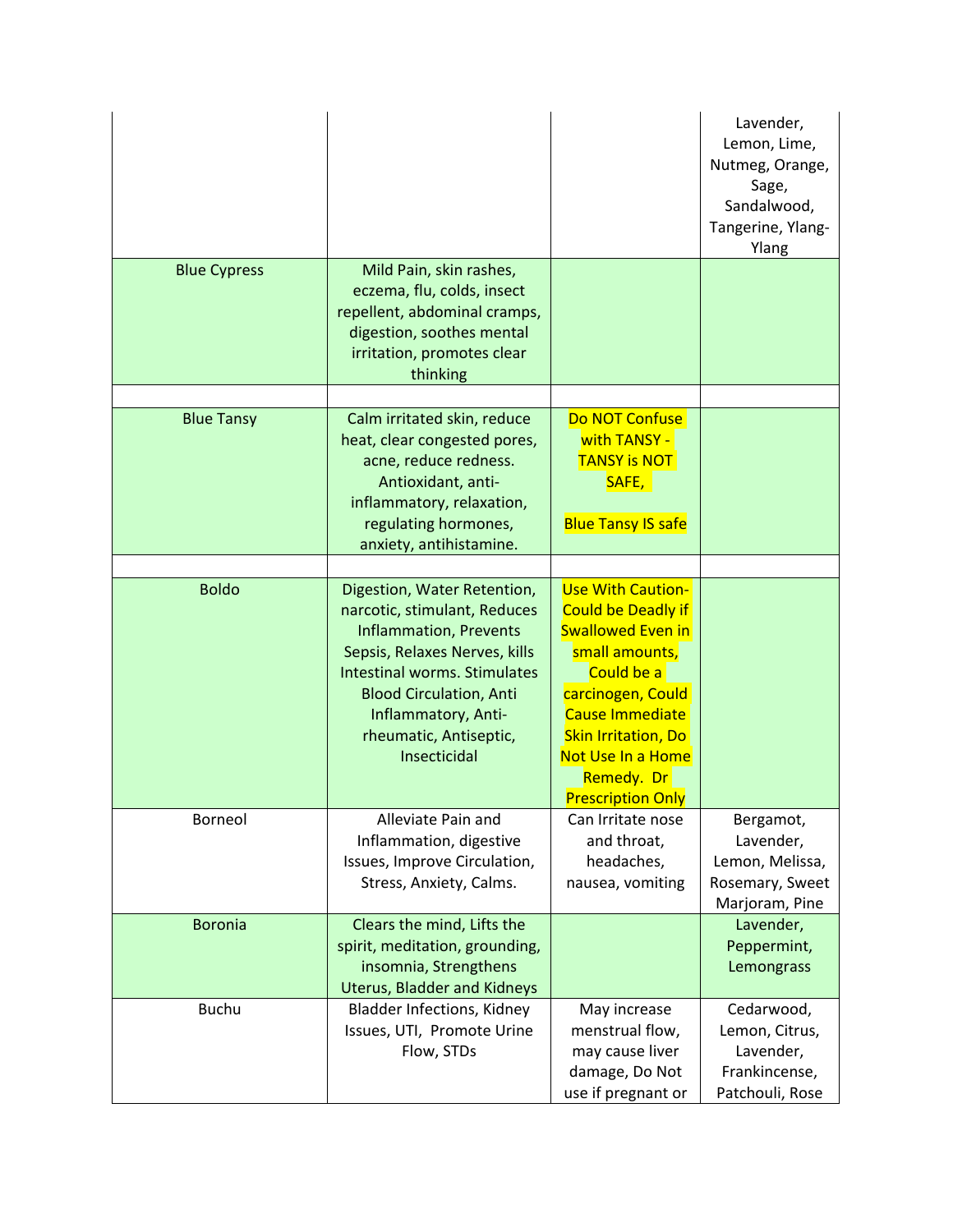|                                 |                                                                                                                                                                                                                                                                                               | breastfeeding,<br>might slow blood<br>clotting, may<br>increase bleeding.<br>Not recommended<br>to use in<br>aromatherapy |                                                                                                               |
|---------------------------------|-----------------------------------------------------------------------------------------------------------------------------------------------------------------------------------------------------------------------------------------------------------------------------------------------|---------------------------------------------------------------------------------------------------------------------------|---------------------------------------------------------------------------------------------------------------|
|                                 |                                                                                                                                                                                                                                                                                               |                                                                                                                           |                                                                                                               |
| Cabreuva                        | Rejuvenates Cells, Dry Skin,<br>Burns, Wounds, Acne,<br>Reduce Scars, Antiseptic                                                                                                                                                                                                              |                                                                                                                           | Blends well with<br>many types.                                                                               |
| Canadian Balsam (Balsam<br>Fir) | <b>Respiratory Issues, Stress</b>                                                                                                                                                                                                                                                             |                                                                                                                           | Citrus Oils,<br>Cedarwood,<br>Frankincense,<br>Lavender,<br>Rosemary                                          |
|                                 |                                                                                                                                                                                                                                                                                               |                                                                                                                           |                                                                                                               |
| Cade                            | Psoriasis, Eczema, Parasite<br>Skin Issues, Hair Loss, Scalp<br>Conditions, Diarrhea, Peptic<br>Ulcer Disease, diabetes, High<br><b>Blood Pressure, Bronchitis,</b><br>Pneumonia, Itching                                                                                                     |                                                                                                                           | Cedarwood,<br>Clove,<br>Labdanum,<br>Rosemary,<br>Thyme                                                       |
| Cajeput                         | Acne, Arthritis, Asthma,<br>Bronchitis, Colds, Colic,<br>Digestive Issues, Fever,<br>Infections, Laryngitis, Muscle<br>Pain, Psoriasis, Sinusitis, UTI,<br>Vomiting.                                                                                                                          | May Irritate Skin in<br>High<br>Concentration,<br>Could irritate<br>mucous<br>membranes.                                  | Angelica,<br>Bergamot, Clove,<br>Geranium,<br>Lavender, Thyme                                                 |
|                                 |                                                                                                                                                                                                                                                                                               |                                                                                                                           |                                                                                                               |
| Calamus                         | Insomnia, Headaches, Boost<br>Metabolism, Nervous<br>Spasms, Improves Blood<br>Circulation, Boost Memory,<br>Treat Neuralgia, Anti-<br>rheumatic, Anti-spasmodic,<br>Antibiotic                                                                                                               |                                                                                                                           | Amyris,<br>Cinnamon, Atlas<br>Cedarwood                                                                       |
| Calendula                       | Bruises, Skin Care, acne,<br>ulcers, varicose veins,<br>allergies, dermatitis, skin<br>rashes, eczema, Muscle<br>spasm pain-swelling-redness,<br>eye inflammation, fungal<br>infections, athletes foot,<br>candidiasis, ear infections,<br>ringworm, hemorrhoids,<br>Anti-Inflammatory, anti- |                                                                                                                           | Cinnamon, Floral<br>Scented Oils,<br>Jasmine,<br>Lavender,<br>Lemon, Lime,<br>Rose, Neroli,<br><b>Oakmoss</b> |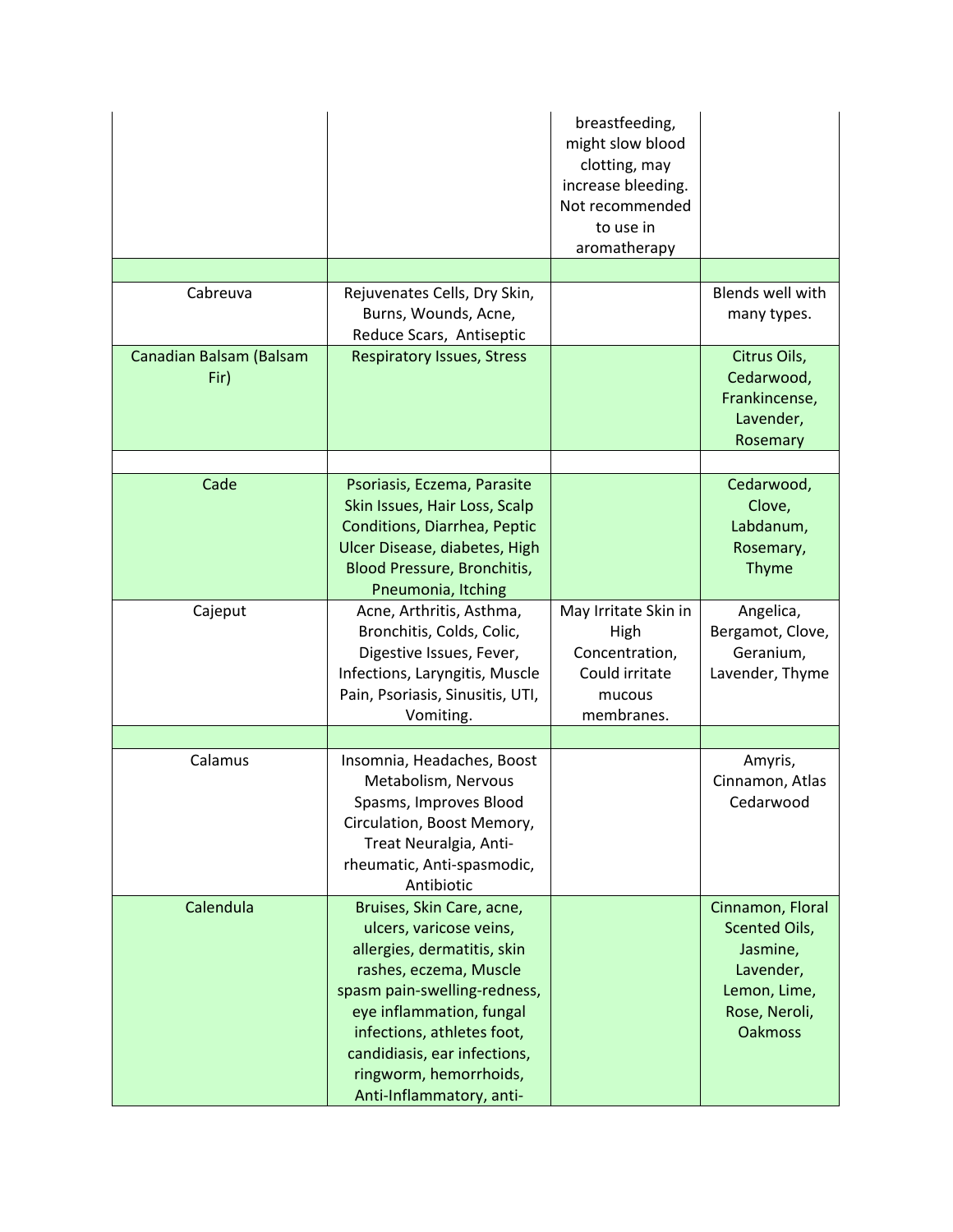|             | fungal                          |                   |                          |
|-------------|---------------------------------|-------------------|--------------------------|
|             |                                 |                   |                          |
| Camphor     | <b>Insect Repellent, Kills</b>  | Could be a        | Rosemary,                |
|             | Parasites, Relieve Pain,        | carcinogen, not   | Lavender,                |
|             | Relieve Itching, Chest          | recommended if    | Cajeput, Basil,          |
|             | Congestion, Inflammation        | you have epilepsy | Eucalyptus,              |
| Cananga     | Asthma, Gout, Malaria,          |                   | Bergamot,                |
|             | Rheumatism, Stomach             |                   | Cassia, Mimosa,          |
|             | Ailments, Stress, Anxiety,      |                   | Rose,                    |
|             | Soothes Nervousness,            |                   | Rosewood,                |
|             | Aphrodisiac, Antiseptic         |                   | Jasmine, Vetiver,        |
|             |                                 |                   | Opopanax                 |
| Caraway     | Acne, Asthma, Bronchitis,       | In High           | Aniseed, Basil,          |
|             | Bruises, Colic, Coughs, Gas,    | Concentration     | Cassia,                  |
|             | Itching, Lactation Issues,      | could cause skin  | Coriander, Dill,         |
|             | <b>Menstrual Issues, Mental</b> | irritation.       | Frankincense,            |
|             | Fatigue, Nervousness. Scalp     |                   | Ginger,                  |
|             | Issues, Stomach Issues, UTI     |                   | Lavender,                |
|             |                                 |                   | Orange                   |
| Cardamom    | Ease Digestion, Breathing       |                   | Bay, Bergamot,           |
|             | Issues, Stomach Discomfort,     |                   | Black Pepper,            |
|             | mental clarity, Inspires        |                   | Caraway,                 |
|             | Sensuality                      |                   | Cedarwood,               |
|             |                                 |                   | Cinnamon,                |
|             |                                 |                   | Cloves,                  |
|             |                                 |                   | Coriander,               |
|             |                                 |                   | Fennel, Ginger,          |
|             |                                 |                   | Grapefruit,              |
|             |                                 |                   | Jasmine, Lemon,          |
|             |                                 |                   | Lemongrass,<br>Mandarin, |
|             |                                 |                   | Neroli, Orange,          |
|             |                                 |                   | Palmarosa,               |
|             |                                 |                   | Patchouli,               |
|             |                                 |                   | Petitgrain,              |
|             |                                 |                   | Sandalwood,              |
|             |                                 |                   | Vetiver, Ylang-          |
|             |                                 |                   | Ylang.                   |
| Carnation   | Reduce Menstrual Pain,          | May cause         | Clary Sage,              |
|             | <b>Toothaches, Calm Nervous</b> | drowsiness        | Coriander,               |
|             | System, Skin Rashes,            |                   | Grapefruit,              |
|             | Wrinkles, Eczema, Motion        |                   | Jasmine,                 |
|             | Sickness, Stress, Muscle        |                   | Lavender,                |
|             | Spasms, Heart Health, Hair      |                   | Patchouli, Rose,         |
|             | Loss, Gas, Anti-Inflammatory    |                   | <b>Ylang-Ylang</b>       |
| Carrot Seed | Acne, moisturizer, Arthritis,   | Avoid during      | Bergamot, Bitter         |
|             | Bronchitis, Edema, Flu, Gout,   | pregnancy or      | Orange,                  |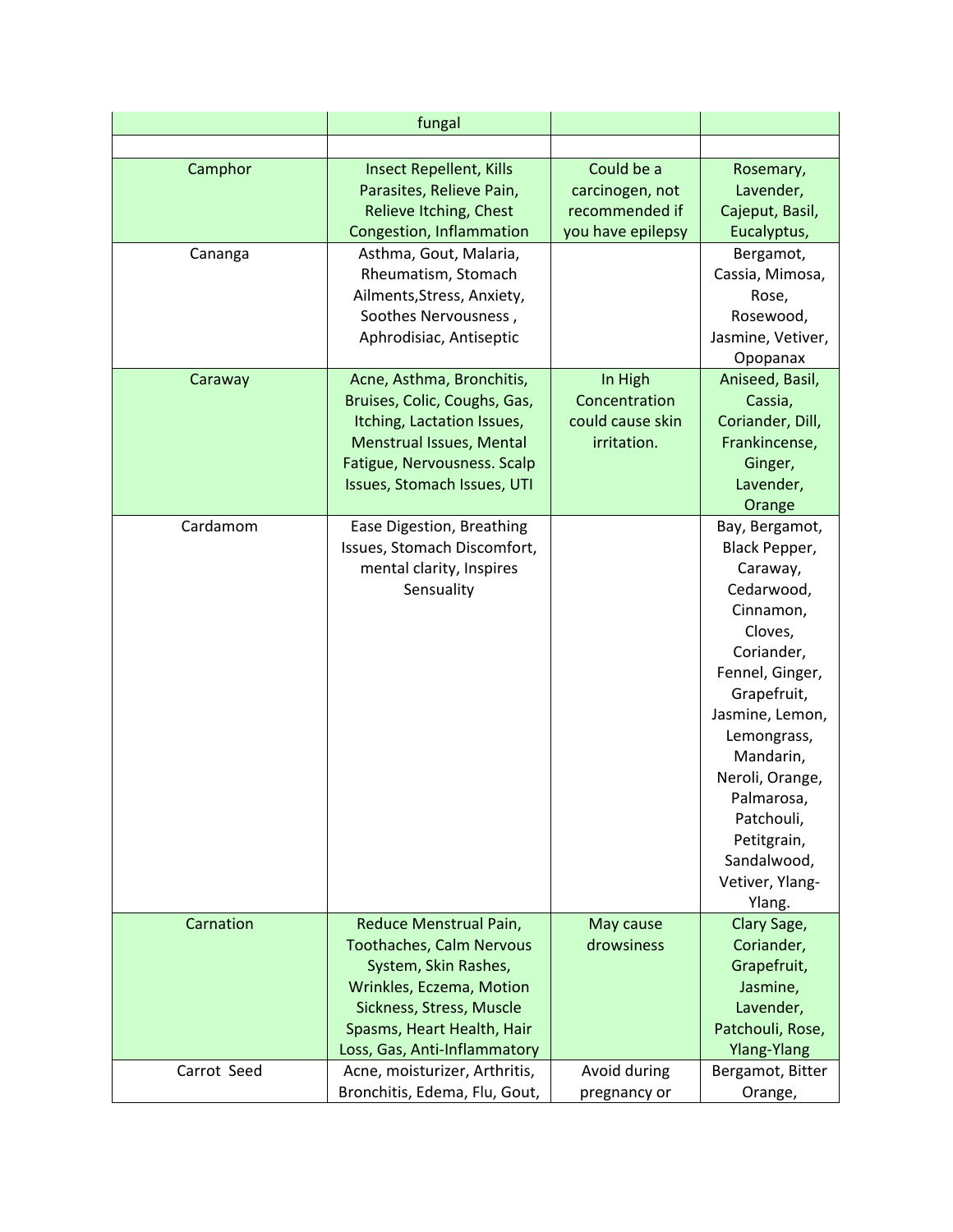|                  | Liver Issues                                                                                                                                                                                                                                                                                                                                                               | Breastfeeding.                                                                                                                            | Cedarwood,<br>Geranium,<br>Grapefruit,<br>Lavender,<br>Lemon, Lime,<br>Orange, Rose<br>Geranium,<br>Tangerine                                                                                              |
|------------------|----------------------------------------------------------------------------------------------------------------------------------------------------------------------------------------------------------------------------------------------------------------------------------------------------------------------------------------------------------------------------|-------------------------------------------------------------------------------------------------------------------------------------------|------------------------------------------------------------------------------------------------------------------------------------------------------------------------------------------------------------|
| Cascarilla Bark  | <b>Used in Perfumes</b>                                                                                                                                                                                                                                                                                                                                                    |                                                                                                                                           | Nutmeg, Pepper<br>Family, Sage,<br>Oakmoss,<br>Vetiver                                                                                                                                                     |
| Cassia           | Arthritis, Colds, Flu, Colic,<br>Diarrhea, Digestive Issues,<br>Fever, Gas, Nausea, Reduce<br>Secretion of Milk, Improves<br><b>Blood Circulation,</b><br>Rheumatism, Arthritis,<br>Strengthens Gums, Helps<br>with Hair Loss, Lessens<br>Wrinkles, Lessens Bleeding,<br>Anti-Diarrhea, Anti-<br>depressant, Anti-Emetic,<br>anti-microbial, anti-<br>rheumatic, Antiviral | Do Not Use in a<br>Massage Oil Blend<br>- it will irritate the<br>skin and mucous<br>membranes.<br>Avoid if Pregnant<br>or Breastfeeding. | Balsam, Black<br>Pepper,<br>Caraway,<br>Coriander,<br>Frankincense,<br>Geranium,<br>Ginger, Nutmeg,<br>Rosemary                                                                                            |
| Catnip           | Arthritis, rheumatism, minor<br>pain, repels insects                                                                                                                                                                                                                                                                                                                       |                                                                                                                                           | Grapefruit,<br>Lavender,<br>Lemon,<br>Marjoram,<br>Orange,<br>Peppermint,<br>Rosemary,<br>Spearmint                                                                                                        |
| Cedarwood, Atlas | See Atlas Cedarwood                                                                                                                                                                                                                                                                                                                                                        | See Atlas<br>Cedarwood                                                                                                                    | See Atlas<br>Cedarwood                                                                                                                                                                                     |
| Cedarwood, Texas | Anxiety, Arthritis, congestion,<br>Itching, Stress, Tension, UTI,<br>Acne, Anti-Inflammatory,<br>Anti-microbial                                                                                                                                                                                                                                                            | Could irritate the<br>skin if used in high<br>concentration,<br><b>Avoid if Pregnant</b><br>or Breastfeeding.                             | Aniseed, Basil,<br>Bay, Benzoin,<br>Bergamot, Carrot<br>seed, Cinnamon,<br>Cypress,<br>Frankincense,<br>Geranium,<br>Jasmine, Juniper,<br>Lavender,<br>Lemon,<br>Lemongrass,<br>Marjoram,<br>Neroli, Pine, |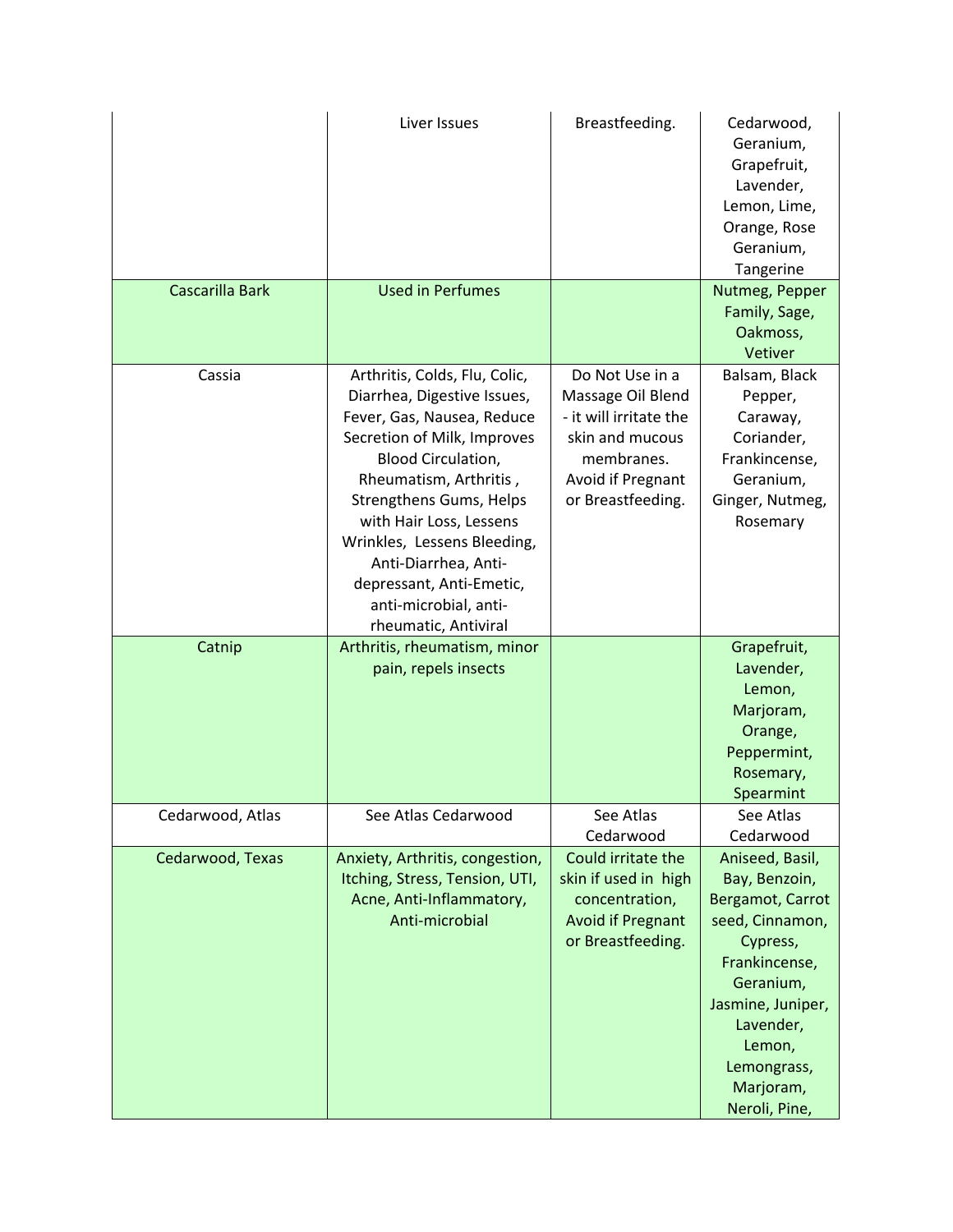|                         |                                |                          | Rose, Rose       |
|-------------------------|--------------------------------|--------------------------|------------------|
|                         |                                |                          | Geranium,        |
|                         |                                |                          | Rosemary         |
| Cedarwood, Virginian    | Sleep, Allergies, Aide in      |                          | Clary Sage,      |
|                         | Breathing, Restlessness        |                          | Cypress,         |
|                         |                                |                          | Frankincense,    |
|                         |                                |                          | Cedarwood,       |
|                         |                                |                          | Bergamot,        |
|                         |                                |                          | Cinnamon,        |
|                         |                                |                          | Lemon,           |
|                         |                                |                          | Patchouli,       |
|                         |                                |                          | Sandalwood,      |
|                         |                                |                          | Thyme, Vetiver   |
| Cedarwood               | Stress, Tension,               |                          | Clary Sage,      |
|                         | Deodorant, Insect              |                          | Cypress,         |
|                         | Repellent, Antiseptic,         |                          | Frankincense,    |
|                         | Astringent, Energy,            |                          | Cedarwood,       |
|                         | <b>Stimulant</b>               |                          | Bergamot,        |
|                         |                                |                          | Cinnamon,        |
|                         |                                |                          | Lemon,           |
|                         |                                |                          | Patchouli,       |
|                         |                                |                          | Sandalwood,      |
|                         |                                |                          | Thyme, Vetiver   |
| Celery Seed             | Suppress Kidney Stones,        |                          | Black Pepper,    |
|                         | Remove Toxins, Increase        |                          | Coriander,       |
|                         | Urine Elimination, Remove      |                          | Ginger,          |
|                         | Excess Salt-Fats-Uric Acid-    |                          | Lavender,        |
|                         | Bile-Urea, Diuretic            |                          | Lovage,          |
|                         |                                |                          | Oakmoss,         |
|                         |                                |                          | Opopanax, Pine   |
|                         |                                |                          | <b>Tea Tree</b>  |
| <b>Chamomile German</b> | Arthritis, Allergies, Anxiety, | <b>Can Stimulate</b>     | Bergamot, Clary  |
|                         | Eczema, Gall Bladder Issues,   | menstrual Flow,          | Sage, Geranium,  |
|                         | Inflammation, Liver Issues,    | <b>Avoid if Pregnant</b> | Grapefruit,      |
|                         | menopause issues,              | or Breastfeeding.        | Jasmine,         |
|                         | Menstrual issues, Pain,        |                          | Lavender,        |
|                         | Psoriasis, Kidney Stones,      |                          | Lemon, Rose,     |
|                         | Anti-Inflammatory              |                          | Tea Tree, Ylang- |
|                         |                                |                          | Ylang            |
| <b>Chamomile Maroc</b>  | Most usually used in           | <b>Not a TRUE</b>        | Cypress,         |
|                         | perfumes.                      | Chamomile                | Lavender,        |
|                         |                                |                          | Vetiver,         |
|                         |                                |                          | Cedarwood,       |
|                         |                                |                          | Oakmoss,         |
|                         |                                |                          | Labdanum         |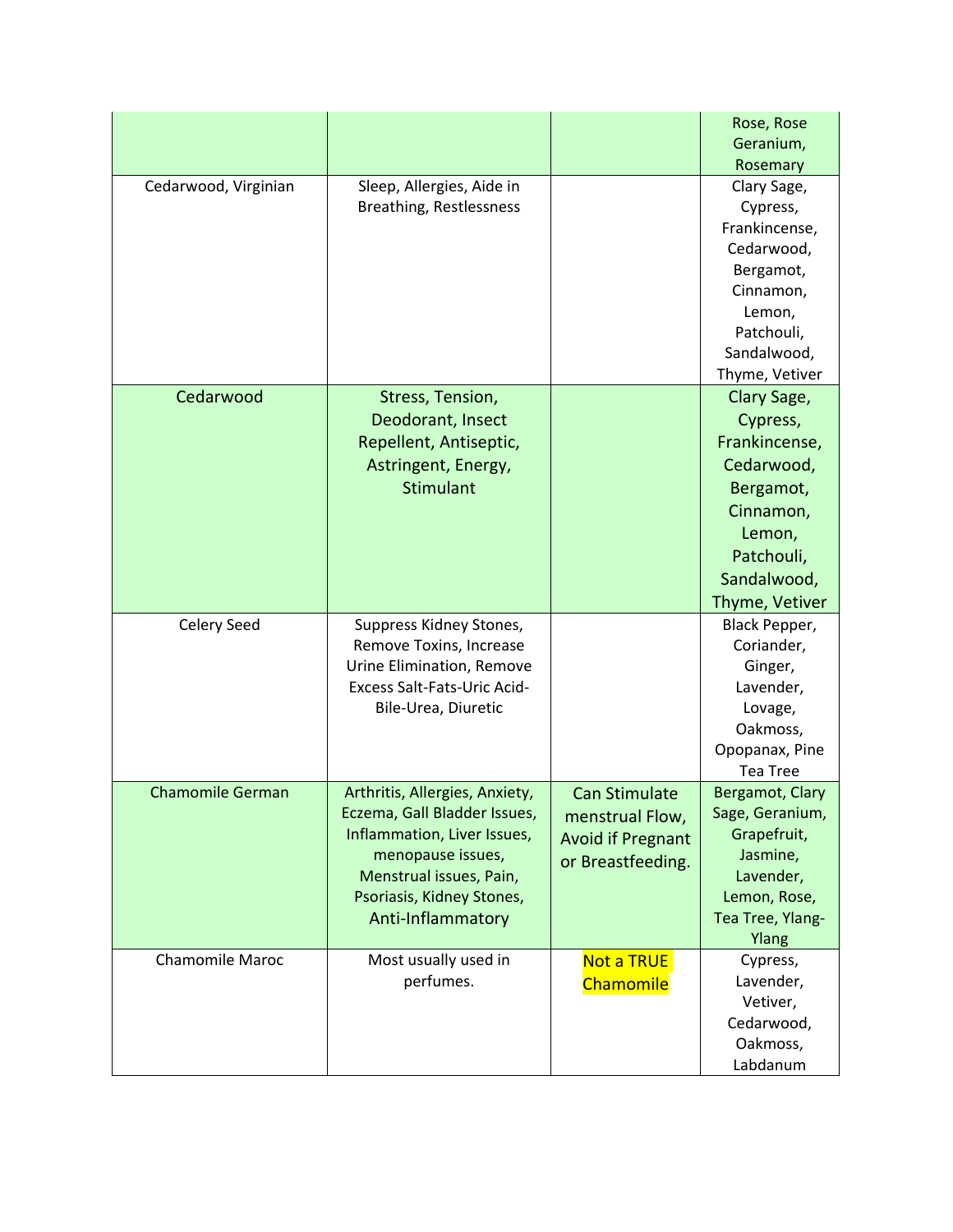| <b>Chamomile Roman</b><br>Chamomile | Abdominal Pain, Asthma, Gall<br>bladder Issues, Hay Fever,<br>Itching, Premenstrual Issues,<br>Psoriasis, Rashes, Wounds,<br>Anti-Inflammatory<br>Anxiety, Depression,         | Can stimulate<br>menstrual flow,<br><b>Avoid if Pregnant</b><br>or Breastfeeding.<br>May cause                                     | Bergamot, Clary<br>Sage, Geranium,<br>Grapefruit,<br>Jasmine,<br>Lavender,<br>Lemon, Melissa,<br>Rose, Tea Tree,<br><b>Ylang Ylang.</b><br>Bergamot, Gera                  |
|-------------------------------------|--------------------------------------------------------------------------------------------------------------------------------------------------------------------------------|------------------------------------------------------------------------------------------------------------------------------------|----------------------------------------------------------------------------------------------------------------------------------------------------------------------------|
|                                     | Irritability, Stress, Acne.<br>Anxiety, Bee Stings, Anti-<br>Inflammatory, Anti-<br>Depressant, Disinfectant,<br>Soothes, Diuretic                                             | drowsiness,<br><b>Avoid if Pregnant</b><br>or Breastfeeding.                                                                       | nium, Jasmine,<br>Lavender,<br>Lemon, Lime,<br><b>Ylang-Ylang</b>                                                                                                          |
|                                     |                                                                                                                                                                                |                                                                                                                                    |                                                                                                                                                                            |
| Cinnamon                            | Arthritis, Colds, Flu, Digestive<br>Issues, Menstrual Issues,<br><b>Respiratory Infections</b>                                                                                 | Not recommended<br>if you have cancer.<br><b>Avoid if Pregnant</b><br>or Breastfeeding.,<br>may irritate skin                      | Benzoin,<br>Cardamom,<br>Cedarwood,<br>Clove, Coriander,<br>Frankincense,<br>Ginger,<br>Grapefruit,<br>Lavender,<br>Orange,<br>Rosemary,<br>Tangerine, Tea<br>Tree, Thyme, |
| Citronella                          | Insect Repellent, Kills<br>Parasites, Colds and Flu,<br>Energy, Stimulant,<br>Soothes, Antiseptic<br>Air Freshener                                                             | <b>Not</b><br>recommended if<br>you have<br>estrogen-<br>dependent<br>cancer, may<br>irritate skin<br>60-80 min<br>absorption time | Bergamot,<br>Geranium,<br>Lavandin,<br>Lavender,<br>Lemon, Pine,<br>Rose Geranium,<br>Rosemary                                                                             |
| <b>Clary Sage</b>                   | Moodiness, Anxiety,<br>Restlessness, Stress,<br>Tension, Acne, Minor Back<br>Pain, Depression, Digestive<br>Disorders, Insomnia,<br>Kidney Issues, Labor<br>Issues, Menopausal | <b>Avoid if Pregnant</b><br>or Breastfeeding.<br>, have<br>endometriosis,<br>have breast,<br>ovarian, or<br>uterine cysts,         | Bergamot,<br>Bitter Orange,<br>Chamomile,<br>Clove, Cypress,<br>Frankincense,<br>Geranium,<br>Grapefruit,                                                                  |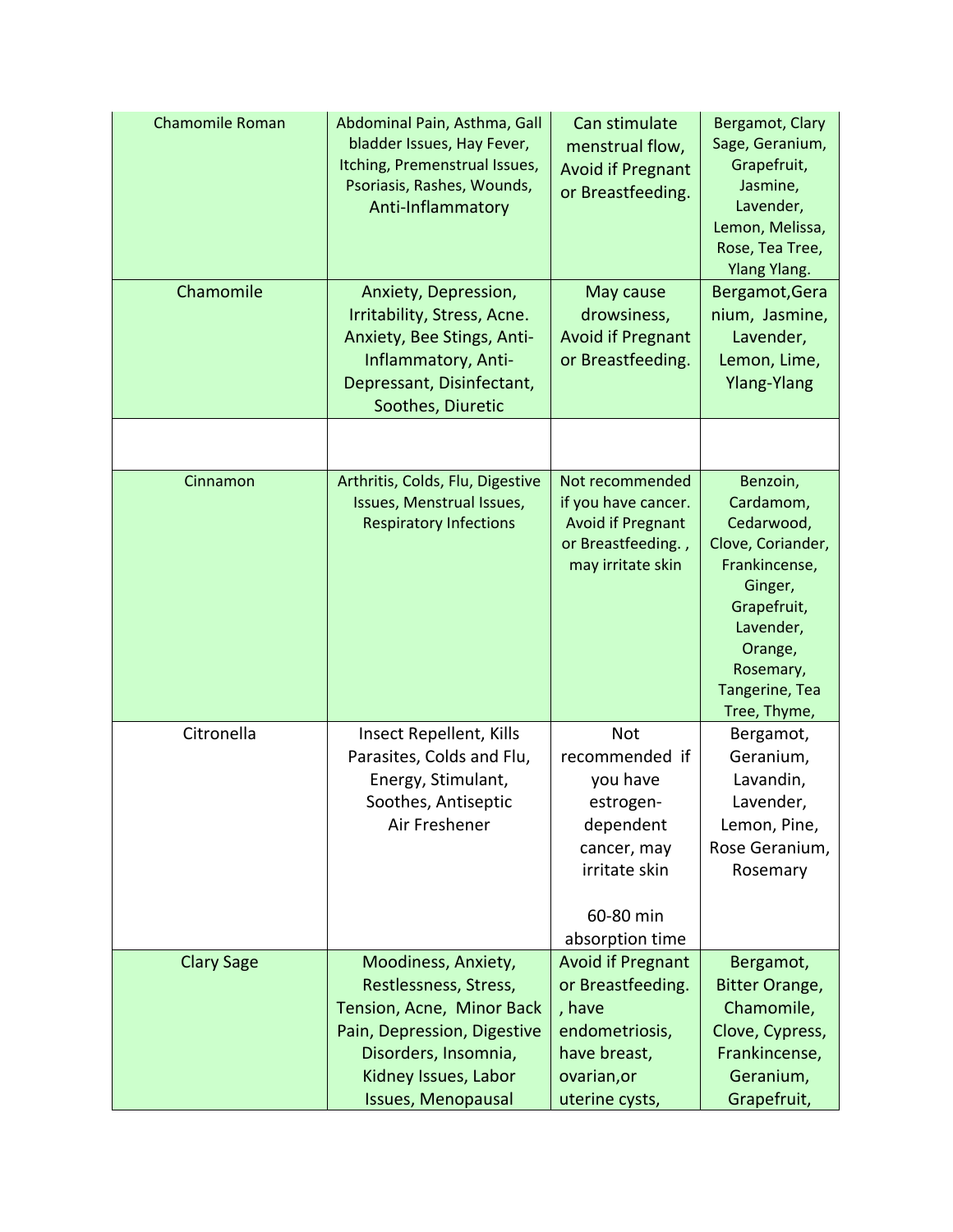|                | symptoms, Menstrual<br>Issues, Muscle Pain,<br>Tension, Anti-spasmodic,<br>Calms, Relaxes, Soothes,<br>Tonic, Warms                 | have estrogen<br>dependent<br>conditions<br>(cancers), do not<br>use with alcohol<br>beverages - it<br>could make the<br>effects stronger,<br>may cause<br>headaches if too<br>much is inhaled | Helichrysum,<br>Hyssop,<br>Jasmine,<br>Juniper,<br>Lavandin,<br>Lavender,<br>Lemon, Lime,<br>Nutmeg,<br>Orange,<br>Patchouli, Pine,<br>Rose Geranium,<br>Sandalwood,<br>Spikenard,<br>Tagetes,<br>Tangerine, Tea<br><b>Tree</b> |
|----------------|-------------------------------------------------------------------------------------------------------------------------------------|------------------------------------------------------------------------------------------------------------------------------------------------------------------------------------------------|---------------------------------------------------------------------------------------------------------------------------------------------------------------------------------------------------------------------------------|
| Clove          | Insect Repellent, Kills<br>Parasites, Arthritis, Acne,<br>Asthma, Bruises, Burns, Cuts,<br>Digestive Disorders, Pain,<br>Antiseptic | Not recommended<br>if you have cancer,<br>may irritate the<br>skin and mucous<br>membranes so use<br>only a small<br>amount, Avoid if<br>Pregnant or<br>Breastfeeding.                         | Basil, Benzoin,<br>Black Pepper,<br>Cajeput,<br>Cinnamon, Clary<br>Sage, Ginger,<br>Lavender, Myrrh,<br>Orange, Rose,<br>Sandalwood.<br>Tangerine, Tea<br>Tree,                                                                 |
| Copaiba Balsam | Mostly used in Fragrance.                                                                                                           |                                                                                                                                                                                                | Cedarwood,<br>Citrus Oils, Clary<br>Sage, Jasmine,<br>Rose, Vanilla,<br><b>Ylang-Ylang</b>                                                                                                                                      |
| Coriander      | Arthritis, Colds, Flu, Cramps,<br>Gas, Mental Fatigue,<br>Migraine, Headaches, Muscle<br>Spasms, Stress, Tension                    | May act as a<br>sedative.<br>100 - 120 min.<br>absorption time                                                                                                                                 | Aniseed, Bay,<br>Benzoin,<br>Bergamot, Black<br>Pepper,<br>Caraway, Cassia,<br>Cinnamon,<br>Ginger,<br>Grapefruit,<br>Lemon,<br>Lemongrass,<br>Neroli, Niaouli,<br>Orange,                                                      |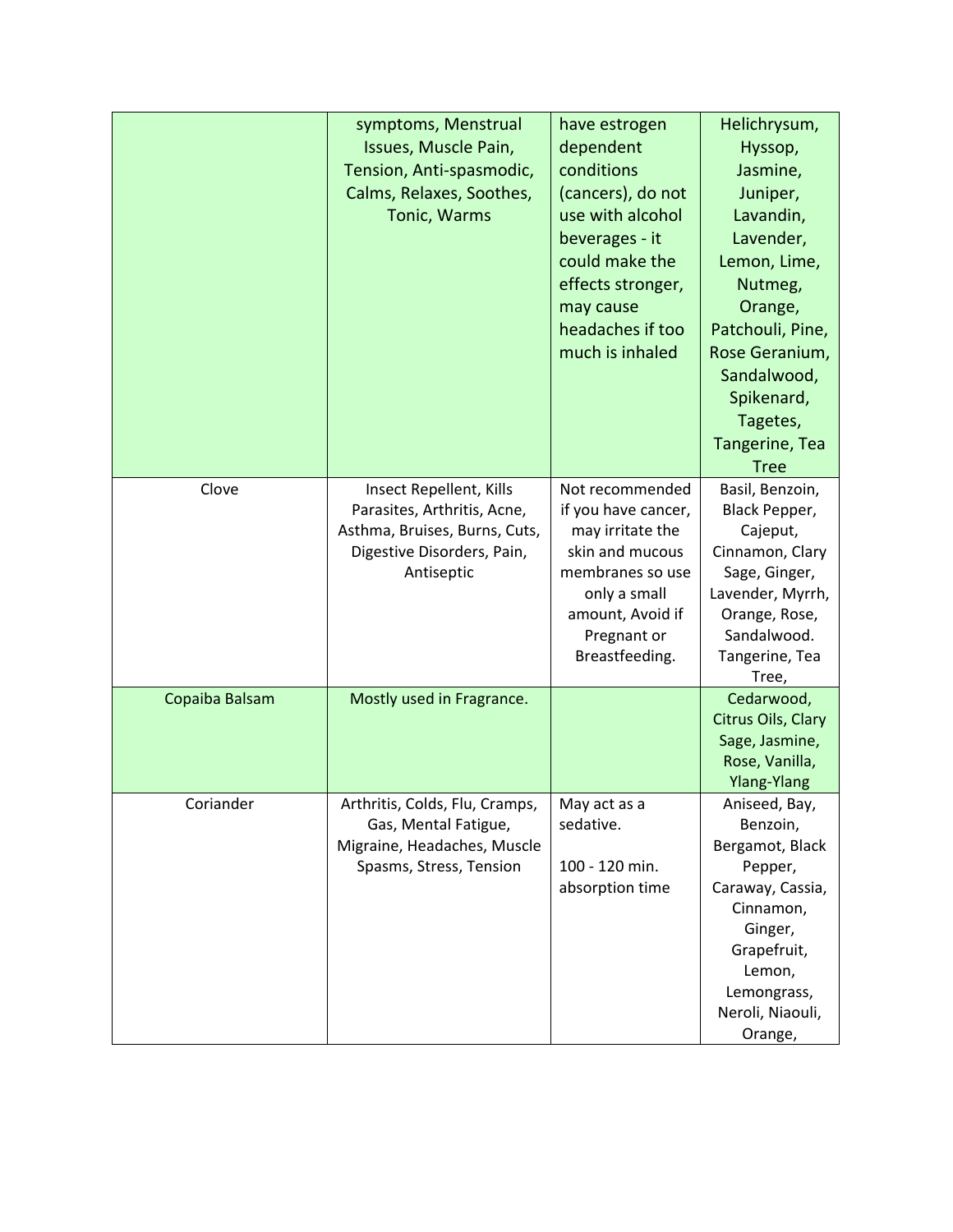| Costus     | Immune System, Digestion,<br>Aging Skin, Eczema, Psoriasis,<br>Dandruff, Skin Inflammation,<br>Scrapes, Cuts, Scratches,<br>Ingrown Toenails, Bug Bites,<br>Eliminates Bacteria &<br><b>Infections in Wounds, Clears</b><br>Toxins.                                                                             | <b>Use With Caution-</b><br>Could be Deadly if<br>Swallowed, Could<br>be a carcinogen,<br><b>Could Cause</b><br><b>Immediate Skin</b><br>Irritation, Use in<br><b>Small Amounts</b> | Patchouli, Ylang-<br>Ylang                                                                                                                                                                         |
|------------|-----------------------------------------------------------------------------------------------------------------------------------------------------------------------------------------------------------------------------------------------------------------------------------------------------------------|-------------------------------------------------------------------------------------------------------------------------------------------------------------------------------------|----------------------------------------------------------------------------------------------------------------------------------------------------------------------------------------------------|
| Cubebs     | Swelling, Body Discomfort,<br>Relieve Aging Joints,<br>Digestive Issues, Alleviate<br>Congestion, Aid in Breathing                                                                                                                                                                                              |                                                                                                                                                                                     | Allspice,<br>Cardamom,<br>Clove,<br>Cedarwood,<br>Geranium,<br>Lavender,<br>Rosemary, Ylang-<br>Ylang                                                                                              |
| Cumin      | <b>Improves Digestion, kills</b><br>bacteria, Relieves Gas<br>Symptoms, Promotes<br><b>Sweating &amp; Urination which</b><br>eliminates toxins, Heals<br>Wounds, Cramps,<br>convulsions, coughs, minor<br>pain, Regulates<br>Menstruation, Depression,<br>Bactericidal, Detoxifier,<br>Diuretic, Anti-spasmodic | Could cause<br>sensitivity to<br>sunlight                                                                                                                                           | Angelica,<br>Cilantro,<br>Coriander,<br>Chamomile                                                                                                                                                  |
| Cypress    | Acne, Oily Skin, Asthma,<br>Minor Back Pain, Cellulite,<br>Agitation, Bleeding, Coughs,<br>Bronchitis, Emphysema,<br>Sweating, Flu, Fluid<br>Retention, Hemorrhoids,<br>Varicose Veins, Whooping<br>Cough, Deodorant                                                                                            | Avoid if Pregnant<br>or Breastfeeding.,<br>may cause skin<br>irritation.                                                                                                            | Bergamot, Bitter<br>Orange, Clary<br>Sage,<br>Frankincense,<br>Grapefruit,<br>Juniper,<br>Lavender,<br>Lemon, Lime,<br>Marjoram,<br>Nutmeg, Orange,<br>Pine, Rosemary,<br>Sandalwood,<br>Tangerine |
| Deertongue |                                                                                                                                                                                                                                                                                                                 | May thin blood,<br>may harm liver.<br><b>UNSAFE FOR USE.</b><br>Not even<br>permitted in foods<br>in the US                                                                         |                                                                                                                                                                                                    |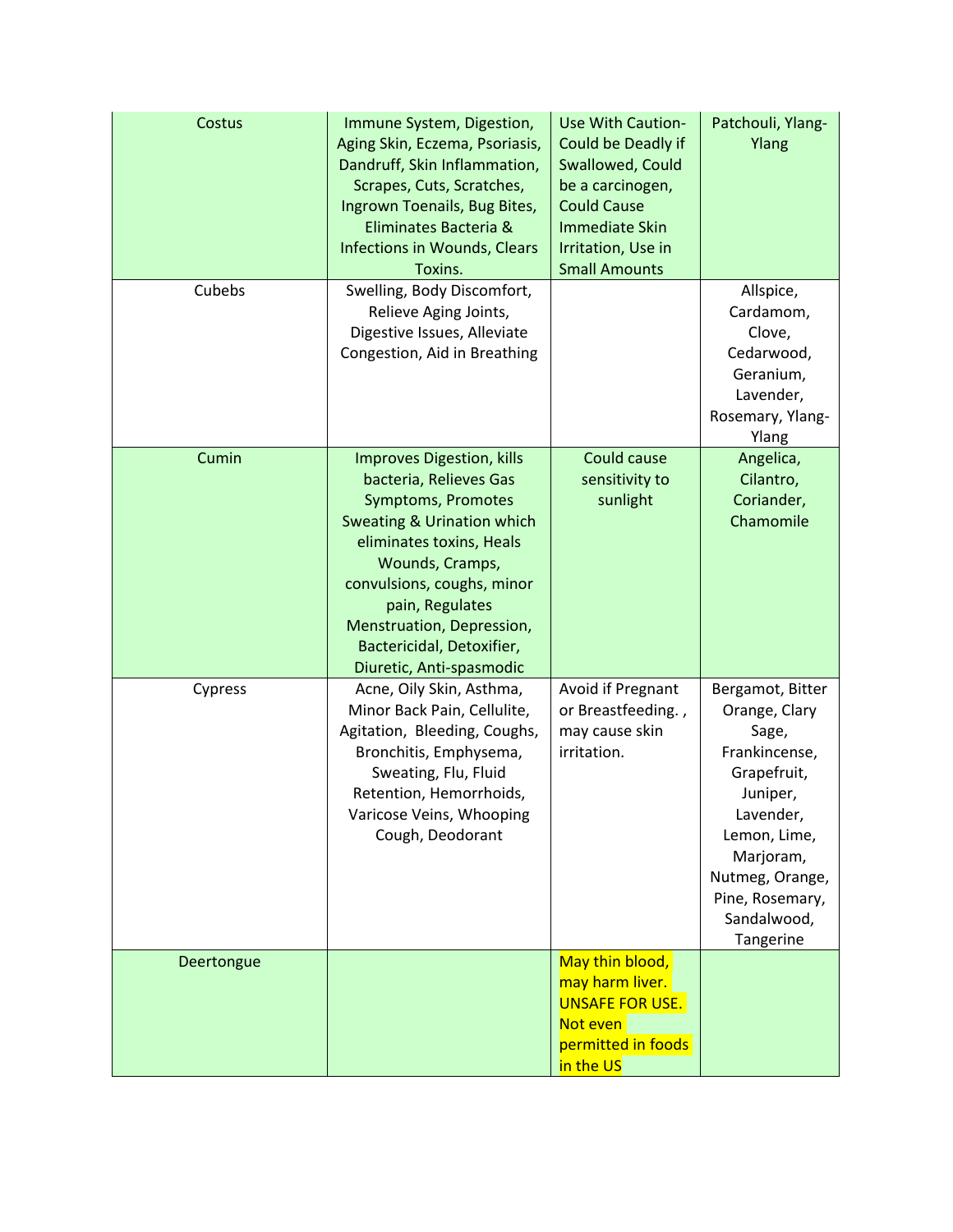| Dill              | Digestive Issues, Headaches,<br>Lactation Issues, Stress,<br>Tension, Wounds                                                                                                                | Could cause<br>sensitivity to<br>sunlight, Avoid if<br>Pregnant or<br>Breastfeeding.                                                                                                                           | Aniseed,<br>Bergamot, Bitter<br>Orange,<br>Caraway,<br>Grapefruit,<br>Lemon, Lime,<br>Nutmeg, Orange,<br>Tangerine.                                                        |
|-------------------|---------------------------------------------------------------------------------------------------------------------------------------------------------------------------------------------|----------------------------------------------------------------------------------------------------------------------------------------------------------------------------------------------------------------|----------------------------------------------------------------------------------------------------------------------------------------------------------------------------|
| Douglas Fir       | Anxiety, Arthritis, Cleaning<br>Home, Purifying Skin                                                                                                                                        |                                                                                                                                                                                                                | Bergamot,<br>Cedarwood, Cypr<br>ess, Eucalyptus,<br>Frankincense,<br>Sandalwood,<br>Juniper, Pink<br>Grapefruit,<br>Lavender,<br>Lemon, Sweet<br>Marjoram, Sweet<br>Orange |
| Echinacea         | Relieves Tension, headaches,<br>immune system, relaxes the<br>mind, cold, flu, insect bites,<br>minor burns, rashes, eczema,<br>acne, improves digestion, gas                               | Avoid if taking<br>immune-<br>suppressing<br>medication                                                                                                                                                        | Ginger, Tea Tree,<br>Niaouli, Thyme,<br>Yarrow                                                                                                                             |
| Elecampane        | Move phlegm, Improve<br>Respiratory Issues, Eliminate<br>Intestinal Bacteria., Stomach<br><b>Issues, Soothes and Tones</b><br>the Liver, Prevents the<br>growth of tumors,<br>Antispasmodic | <b>Use With Caution-</b><br>Could be Deadly if<br>Swallowed, Could<br>be a carcinogen,<br><b>Could Cause</b><br><b>Immediate Skin</b><br><b>Irritation, Not</b><br>recommended on<br>skin, diffuse<br>instead. | Bergamot,<br>Cananga,<br>Cinnamon,<br>Cedarwood,<br>Cypress,<br>Labdanum,<br>Lavender,<br>Mimosa,<br>Patchouli,<br>Sandalwood,<br>Frankincense,<br>Violet,                 |
|                   |                                                                                                                                                                                             |                                                                                                                                                                                                                |                                                                                                                                                                            |
| <b>Eucalyptus</b> | Frustration, Anger, Stress,<br>Tension, Depression, Drug<br><b>Addiction, Insect</b><br>Repellent, Kills Parasites,<br>Arthritis, Asthma, Chicken<br>Pox, Circulatory Issues,               | <b>Not</b><br>recommended if<br>you have<br>estrogen-<br>dependent<br>cancer, high                                                                                                                             | Bay, Benzoin,<br>Lavender,<br>Lemon,<br>Lemongrass,<br>Marjoram,<br>Peppermint,                                                                                            |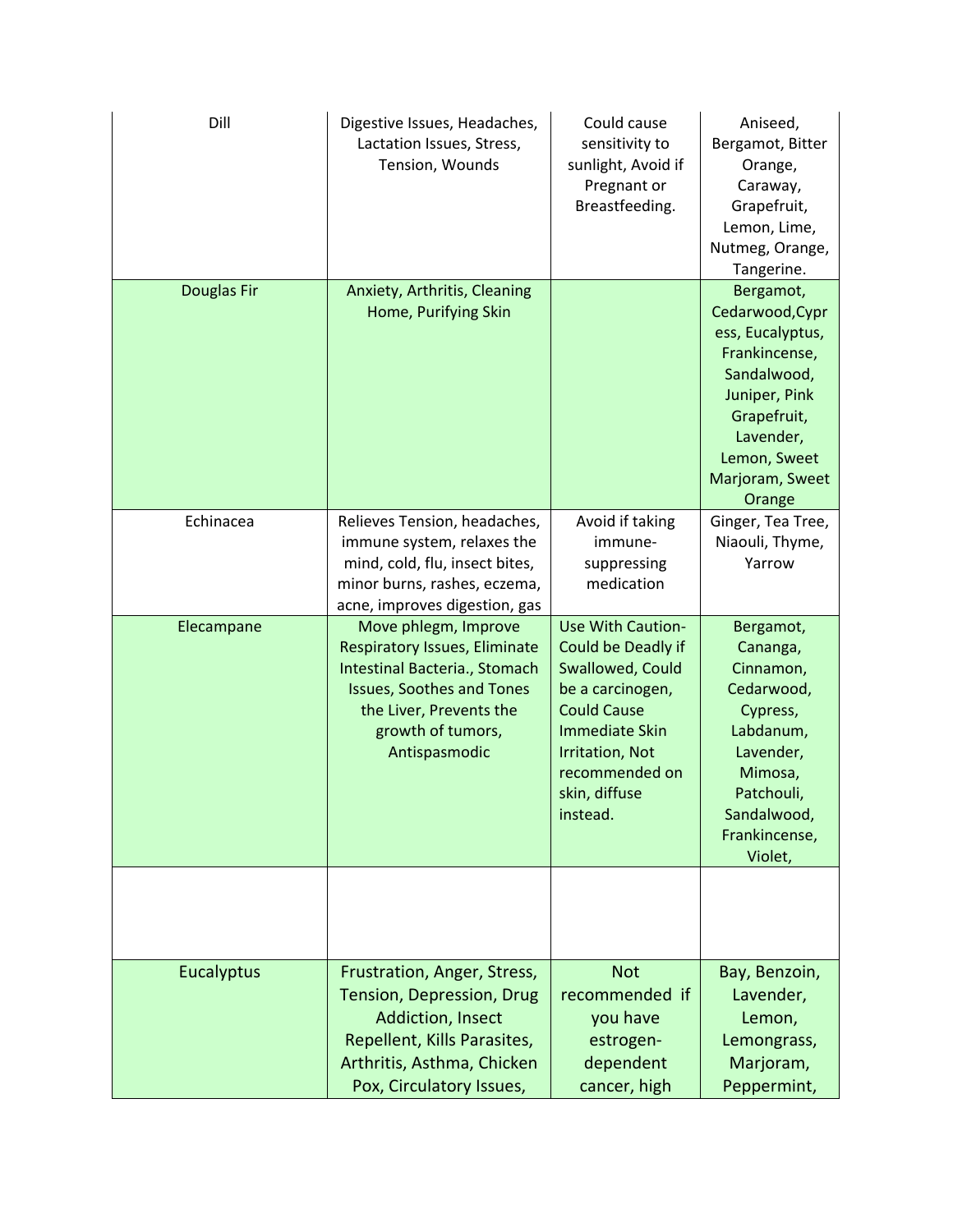| <b>Evening Primrose</b> | Fever, Inflammation,<br>Malaria, Migraines,<br>Headaches, Muscle Aches,<br><b>Muscle Pain, Respiratory</b><br><b>Issues, Rheumatoid</b><br>Arthritis, Antiseptic,<br>Antiviral, Kills Bacteria,<br>Decongestant,<br><b>Expectorant, Stimulant</b><br>Can be used as a Carrier Oil<br><b>Relaxing and Gentle Carrier</b><br>Oil | blood pressure<br>or epilepsy.<br><b>Excessive use</b><br>may cause<br>headaches.<br>20-40 min<br>absorption time                                                                                 | Pine,<br>Spearmint,<br>Thyme                                                                                                                                                                                             |
|-------------------------|--------------------------------------------------------------------------------------------------------------------------------------------------------------------------------------------------------------------------------------------------------------------------------------------------------------------------------|---------------------------------------------------------------------------------------------------------------------------------------------------------------------------------------------------|--------------------------------------------------------------------------------------------------------------------------------------------------------------------------------------------------------------------------|
| <b>Exotic Basil</b>     | <b>Muscular Spasm and</b><br>contraction, Rheumatism.<br>Digestive Issues, Nausea,<br>Gas, Menstrual Cramps,<br>Headaches, Migraines,<br>Tension, Stress, Exhaustion                                                                                                                                                           | Potential<br>Carcinogen, May<br>inhibit Blood<br>Clotting                                                                                                                                         | Bergamot,<br>Camphor, Clary<br>Sage, Cypress,<br>Eucalyptus,<br>Fennel, Fir,<br>Geranium,<br>Grapefruit,<br>Helichrysm<br>Lavender, Lemon,<br>Lemongrass,<br>Lime, Marjoram,<br>Neroli,<br>Peppermint,<br>Pine, Rosemary |
| Fennel                  | Cellulite, Anorexia, Digestive<br>Issues, Dysplasia, Hiccups,<br>Liver Issues, Obesity, Skin<br>Issues, Spleen Issues.                                                                                                                                                                                                         | Not recommended<br>if you have cancer<br>or estrogen-<br>dependent cancer.<br>not recommended<br>if you have<br>epilepsy, or<br>endometriosis. In<br>large doses can<br>have a narcotic<br>effect | Aniseed, Basil,<br>Black Pepper,<br>Geranium,<br>Lavender,<br>Lemon, Myrrh,<br>Niaouli, Rose,<br>Sandalwood                                                                                                              |
| Frankincense            | Aging Skin, Sleep, Grief,<br>Stress, Vulnerability,<br>ADD/ADHD, Alzheimer's,<br>Heartburn, Asthma, Skin<br>Boils, Chapped Lips, Labor<br>Issues, Anxiety, Heavy                                                                                                                                                               |                                                                                                                                                                                                   | Benzoin,<br>Bergmot, Black<br>Pepper,<br>Caraway,<br>Cassia,<br>Cedarwood,                                                                                                                                               |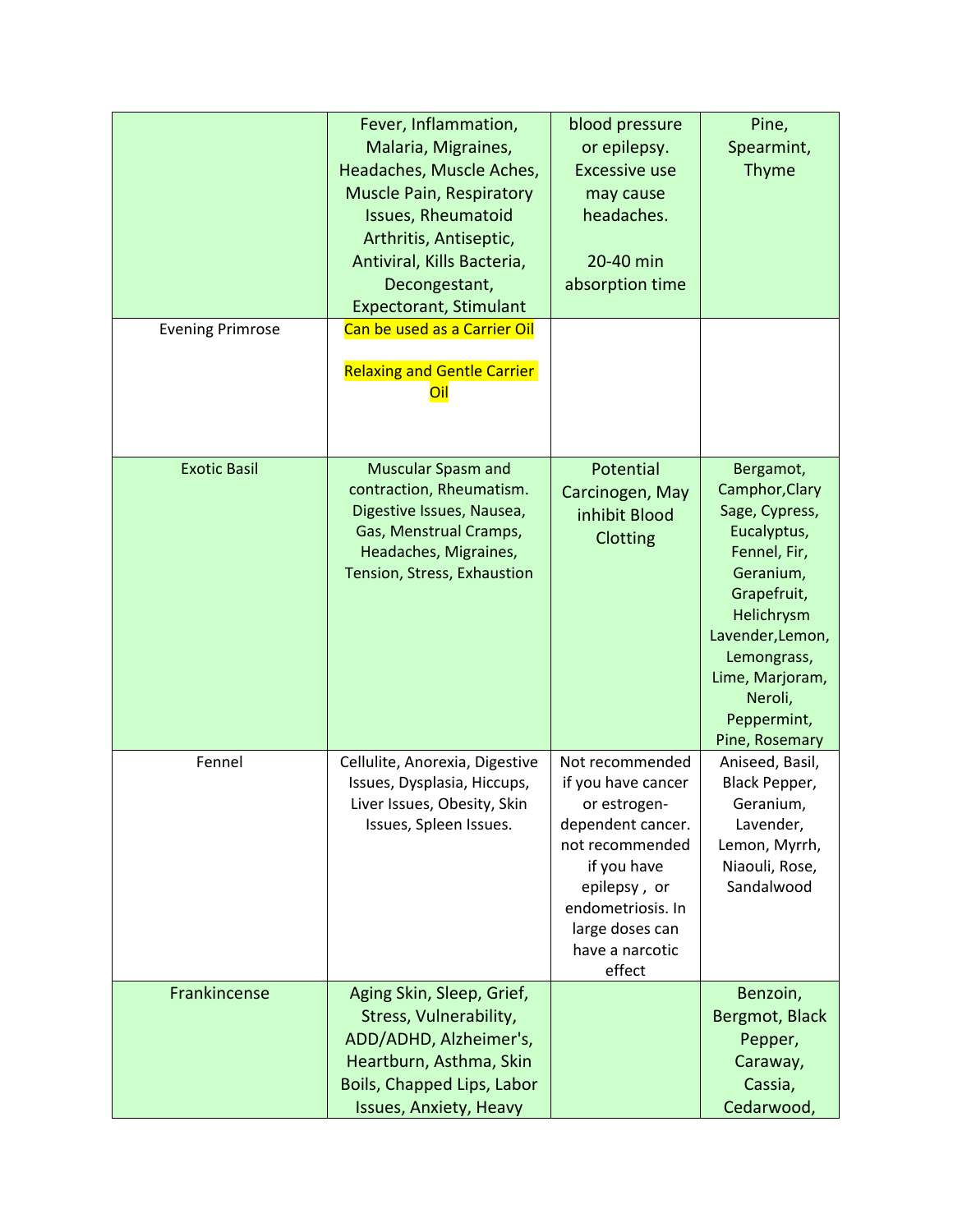|          | Menstrual Flow, UTI,<br>Wounds, Calms, Grounds,<br><b>Tones</b>                                                                                                                                                                                                                                                                                                | Cinnamon,<br>Clary Sage,<br>Cypress,<br>Ginger,<br>Grapefruit,<br>Lavender,<br>Lemon,<br>Melissa,<br>Orange, Pine,<br>Sandalwood,<br>Tangerine.                                                                                                                                                                                                                                                           |
|----------|----------------------------------------------------------------------------------------------------------------------------------------------------------------------------------------------------------------------------------------------------------------------------------------------------------------------------------------------------------------|-----------------------------------------------------------------------------------------------------------------------------------------------------------------------------------------------------------------------------------------------------------------------------------------------------------------------------------------------------------------------------------------------------------|
| Galangal | Fatigue, Aids Circulation,<br>Joint and Muscle Stiffness,<br>Digestion, Congestion, Skin<br>Issues, Cholera, Dyspepsia,<br>Gas, Motion Sickness,<br>Vomiting, Travel Sickness.<br>Abdominal Discomfort,<br>Rheumatoid Arthritis,<br>Arthritis, Bronchitis, Cold,<br>Flu, Gall Bladder Infections,<br>tinea versicolor, Skin Fungal<br>Infections. Helps Sleep. | Cardamom,<br>Black Pepper,<br>Carnation,<br>Cedarwood,<br>Cascarilla,<br>Chamomile,<br>Clove,<br>Cinnamon,<br>Coriander,<br>Cypress, Cubeb,<br>Elemi,<br>Frankincense,<br>Fennel Seed,<br>Geranium,<br>Ginger,<br>Labdanum,<br>Juniper, Laurel,<br>Lovage, lavandin,<br>Marjoram, Mace,<br>Mimosa,<br>Opoponax,<br>Myrtle,<br>Palmarosa,<br>Patchouli, Rose,<br>Pine, Rosewood,<br>Sandalwood,<br>Tumeric |
|          |                                                                                                                                                                                                                                                                                                                                                                |                                                                                                                                                                                                                                                                                                                                                                                                           |
| Galbanum | Used in incense, cologne,<br>perfume, Arthritis, Skin<br>Infections, Fights Tumors,<br>Abscesses, Acne, Blister,                                                                                                                                                                                                                                               | Benzoin, Douglas<br>Fir, Geranium,<br>Ginger,<br>Lavender,                                                                                                                                                                                                                                                                                                                                                |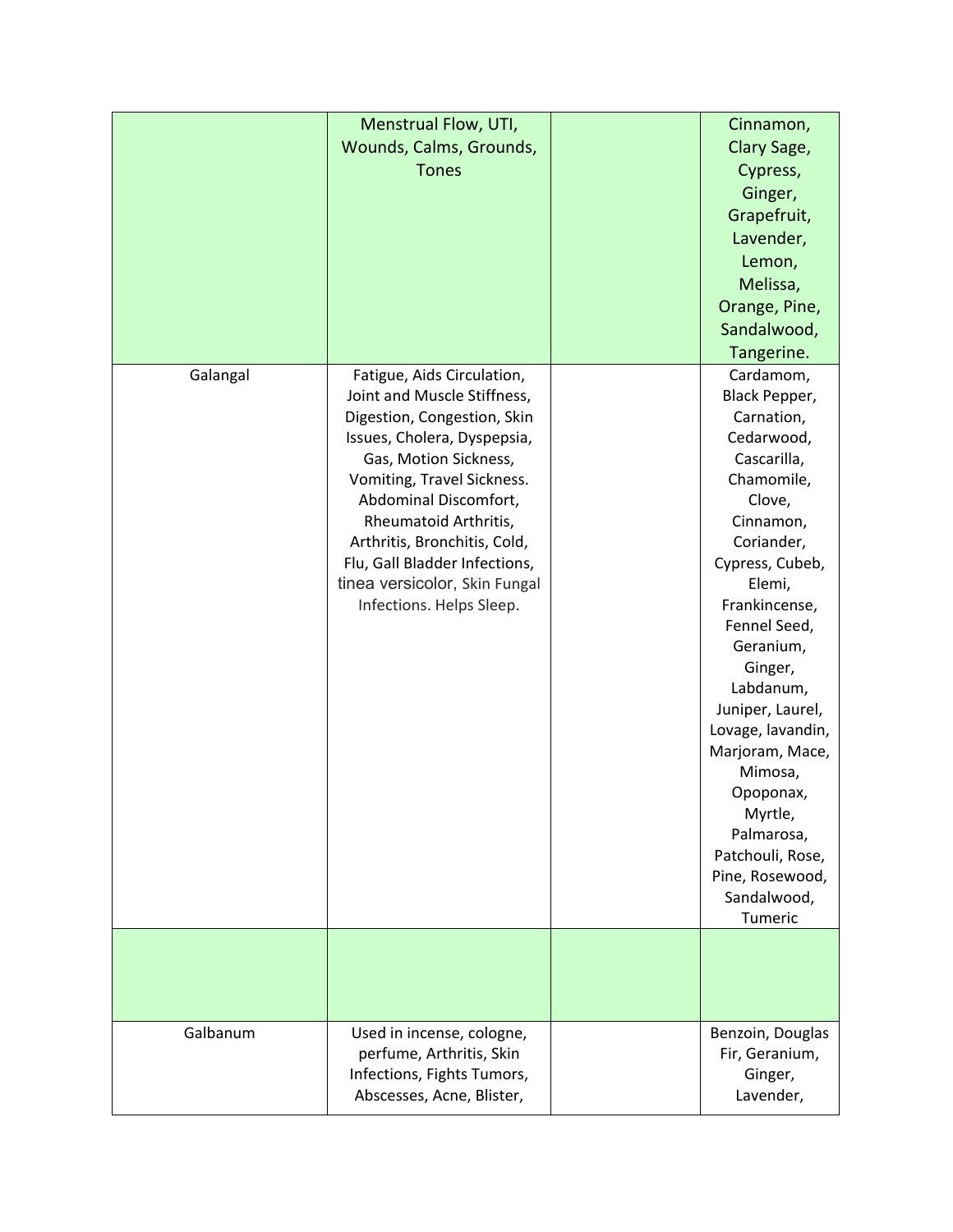|          | Boils, Cuts, Wounds,<br>Inflammation                                                                                                                                                                                                                                                                                                                                                                                   |                                                                           | Oakmoss, Scots<br>Pine, Spruce                                                                                                                                                                                                                                                                                                                                                                    |
|----------|------------------------------------------------------------------------------------------------------------------------------------------------------------------------------------------------------------------------------------------------------------------------------------------------------------------------------------------------------------------------------------------------------------------------|---------------------------------------------------------------------------|---------------------------------------------------------------------------------------------------------------------------------------------------------------------------------------------------------------------------------------------------------------------------------------------------------------------------------------------------------------------------------------------------|
| Gardenia | Skin Health, wounds, prevent<br>infections, Promotes Cell<br>Reproduction, sedative,<br>Antioxidant, Alleviate Mood,<br>Help Treat Interstitial Cystitis,<br>Aphrodisiac, Arthritis,<br>ulcerative colitis, intestinal<br>inflammation, Sepsis,<br>anxiety, Jaundice, Blood<br>Clotting, Bladder Infections,<br>Headaches, Stress, Anti-<br>bacterial, anti-viral, anti-<br>fungal, Anti-inflammatory,<br>Anti-Seizure |                                                                           | Cinnamon,<br>Citrus, Clove,<br>Jasmine, Neroli,<br>Rose, Tuberose,<br><b>Ylang-Ylang</b>                                                                                                                                                                                                                                                                                                          |
| Garlic   | Insect Repellent, Kills<br>Parasites, skin infections,<br>Athlete's Foot, Jock Itch,<br>Warts, Fungal Infections,<br>Anti-Bacterial, anti-<br>inflammatory                                                                                                                                                                                                                                                             | Could cause bad<br>breath or body<br>order.                               | Rosemary,<br>Peppermint,<br>Cumin                                                                                                                                                                                                                                                                                                                                                                 |
| Geranium | <b>Insect Repellent, Kills</b><br>Parasites, Anxiety, Asthma,<br>Skin Boils, Breast<br><b>Engorgement, Circulatory</b><br>Issues, Head Lice, Nerve<br>Pain, Premenstrual Issues,<br>Ringworm, Skin Issues,<br>Sore Throat, Tonsillitis,<br>Stress, Ulcers.                                                                                                                                                             | May cause<br>drowsiness,<br><b>Avoid if Pregnant</b><br>or Breastfeeding. | Allspice,<br>Angelica, Basil,<br>Bay, Bergamot,<br><b>Black Pepper,</b><br>Cajeput, Carrot<br>Seed, Cassia,<br>Cedarwood,<br>Chamomile,<br>Citronella, Clary<br>Sage, Fennel,<br>Grapefruit,<br>Hyssop, Jasmine,<br>Juniper,<br>Lavender,<br>Lemon,<br>Lemongrass,<br>Lime, Melissa,<br>Neroli, Nutmeg,<br>Orange, Palma<br>Rosa, Patchouli,<br>Petitgrain, Rose,<br>Rosemary,<br>Sandalwood, Tea |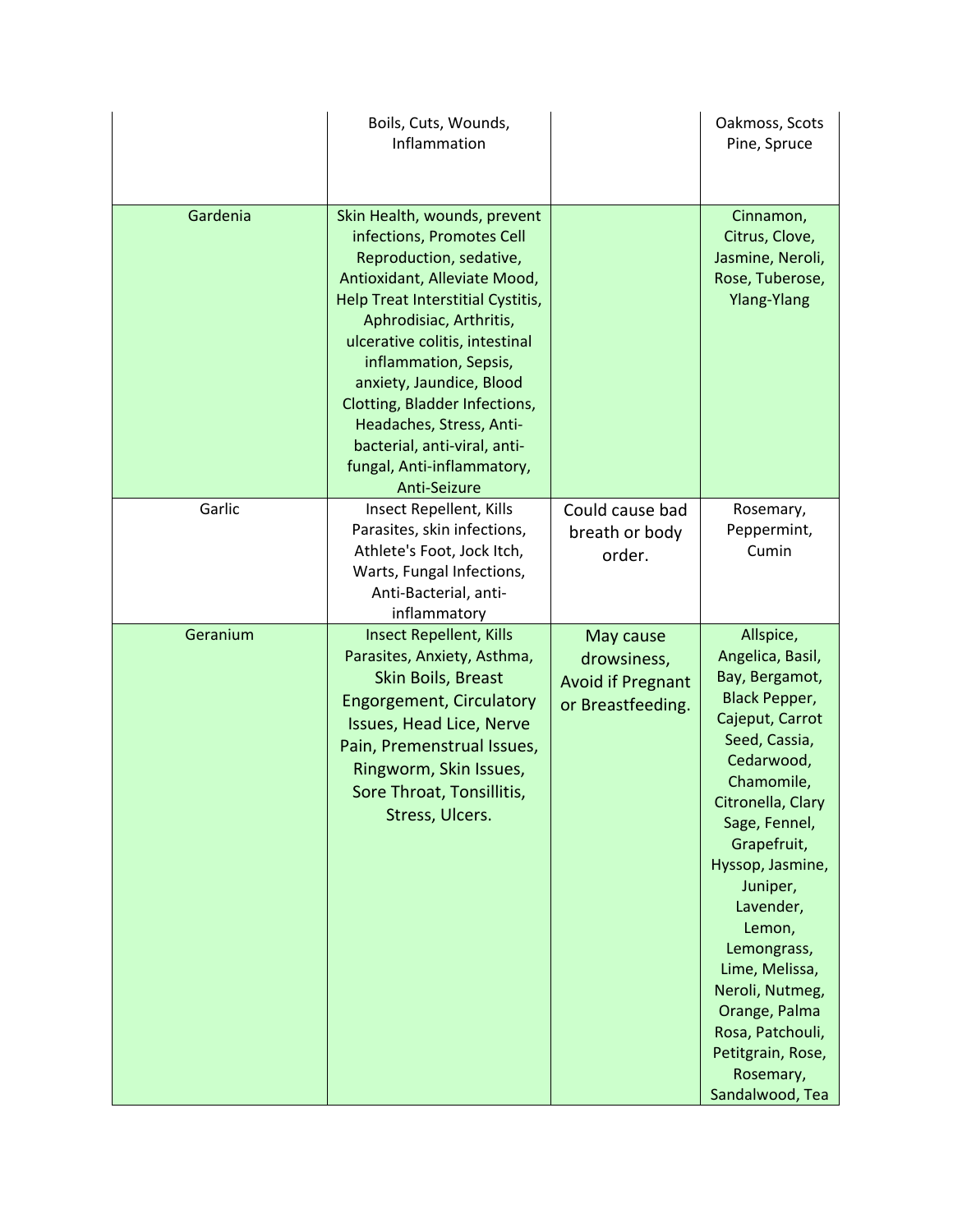|            |                                                                                                                                                                                                                                                        |                                                                                     | <b>Tree</b>                                                                                                                                                                                                                                                                                                           |
|------------|--------------------------------------------------------------------------------------------------------------------------------------------------------------------------------------------------------------------------------------------------------|-------------------------------------------------------------------------------------|-----------------------------------------------------------------------------------------------------------------------------------------------------------------------------------------------------------------------------------------------------------------------------------------------------------------------|
|            |                                                                                                                                                                                                                                                        |                                                                                     |                                                                                                                                                                                                                                                                                                                       |
|            |                                                                                                                                                                                                                                                        |                                                                                     |                                                                                                                                                                                                                                                                                                                       |
| Ginger     | Catarrh, Chills, Fever, Colds,<br>Digestive Issues, Motion<br>Sickness, Nausea, Sinusitis,<br>Skin Sores, Sore Throat                                                                                                                                  | Avoid if Pregnant<br>or Breastfeeding.<br>Could cause<br>sensitivity to<br>sunlight | Allspice, Basil,<br>Bay, Bergamot,<br>Bitter Orange,<br>Black Pepper,<br>Caraway, Cassia,<br>Cinnamon,<br>Clove,<br>Frankincense,<br>Grapefruit,<br>Lemon, Lime,<br>Neroli, Orange,<br>Rose, Tangerine,<br>Ylang-Ylang                                                                                                |
| Grapefruit | Freshen Air, Cellulite,<br>Depression, Lethargy,<br>Congestion, Acne, Oily<br>Skin, Addiction<br>Withdrawal, Colds, Flu,<br>Hair Loss, Immune<br><b>Supprssion, Muscle</b><br>Fatigue, Obesity, Stress,<br>Urine Retention, Energy,<br>Freshens, Tonic | Could cause sun<br>sensitivity,                                                     | Basil,<br>Bergamot,<br><b>Black Pepper,</b><br>Carrot Seed,<br>Chamomile,<br>Cinnamon,<br>Clary Sage,<br>Coriander,<br>Cypress, Dill,<br>Frankincense,<br>Geranium,<br>Ginger,<br>Jasmine,<br>Juniper,<br>Lavender,<br>Neroli, Palma<br>Rosa, Rose<br>Geranium,<br>Rosewood,<br>Thyme, Vetiver,<br><b>Ylang-Ylang</b> |
|            |                                                                                                                                                                                                                                                        |                                                                                     |                                                                                                                                                                                                                                                                                                                       |
| Guaiacwood | Tightens the skin, Leaves a<br>Lustrous Glow on the Face,<br><b>Relieves Joint and Muscle</b><br>Pain, Arthritis, Gout,<br>Rheumatism, Breathing<br>Issues, Skin Disorders,                                                                            | High doses may<br>cause diarrhea and<br>stomach                                     | Bergamot,<br>Chamomile, Vanil<br>la, Jasmine, Rose<br>Neroli,<br>Sandalwood,<br>Elemi,                                                                                                                                                                                                                                |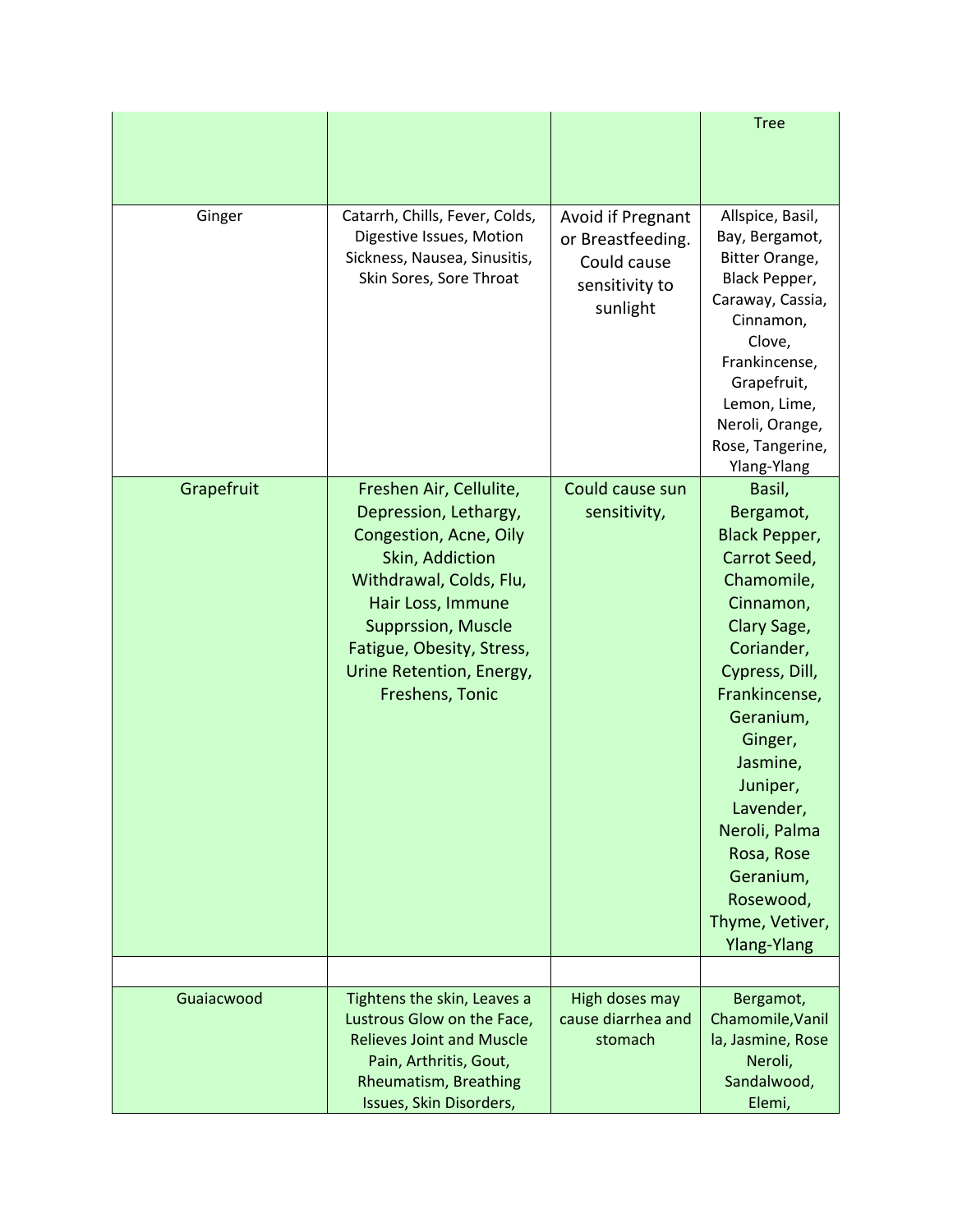|                       | Syphilis, Anti-inflammatory                                                                                                                                                                                   |                                                                                                                                                     | Cinnamon,<br><b>Ylang-Ylang</b>                                                                                    |
|-----------------------|---------------------------------------------------------------------------------------------------------------------------------------------------------------------------------------------------------------|-----------------------------------------------------------------------------------------------------------------------------------------------------|--------------------------------------------------------------------------------------------------------------------|
| Helichrysum           | Alcoholism, Anemia, Varicose<br>Veins, Skin Boils, Bruises,<br>Chafing, Arthritis,<br>Circulatory Issues,<br>Digestive Issues,<br>Repiratory Issues, Scars,<br>Skin Issues.                                   |                                                                                                                                                     | Bergamot, Clary<br>Sage, Lavender,<br>Rosewood,<br>Tangerine                                                       |
| <b>Hemlock Spruce</b> | Muscular Aches and Pains,<br>Poor Circulation,<br>Rheumatism, Asthma,<br>Bronchitis, Coughs,<br>Respiratory Weakness, Colds,<br>Flu, Infections, Anxiety,<br><b>Stress, Pain and Swelling of</b><br>the mouth |                                                                                                                                                     | Benzoin,<br>Lavandin, Pine,<br>Oakmoss,<br>Cedarwood,<br>Lavender,<br>Amyris,<br>Rosemary, Clary<br>Sage, Galbanum |
| <b>Holy Basil</b>     | Supports respiratory and<br>digestive health, stimulates<br>the mind, relieves stress,<br>anxiety                                                                                                             |                                                                                                                                                     | Bergamot,<br>Citronella, Citrus,<br>Clary Sage,<br>Geranium,<br>Hyssop, Jasmine,<br>Oakmoss, Rose<br>Otto          |
|                       |                                                                                                                                                                                                               |                                                                                                                                                     |                                                                                                                    |
| Hops                  | Pain Relief, Sedative, Leg<br>Ulcers, Anti-Inflammatory                                                                                                                                                       | May cause<br>drowsiness                                                                                                                             | Citrus Oils,<br>Copaiba Balsam,<br>Nutmeg, Pine,<br>Spice Oils                                                     |
| Horseradish           | Weight Loss, Bone Health,<br>Respiratory Infections,<br>Diuretic, Lowers Blood<br>Pressure, Boosts Immunity,<br>Anti-Bacterial                                                                                | <b>Use With Caution-</b><br>Could be Deadly if<br>Swallowed, Could<br>be a carcinogen,<br><b>Could Cause</b><br><b>Immediate Skin</b><br>Irritation | Lavender, Clary<br>Sage, Bergamot,<br>Frankincense, Fir<br>Needle, Hickory<br><b>Nut</b>                           |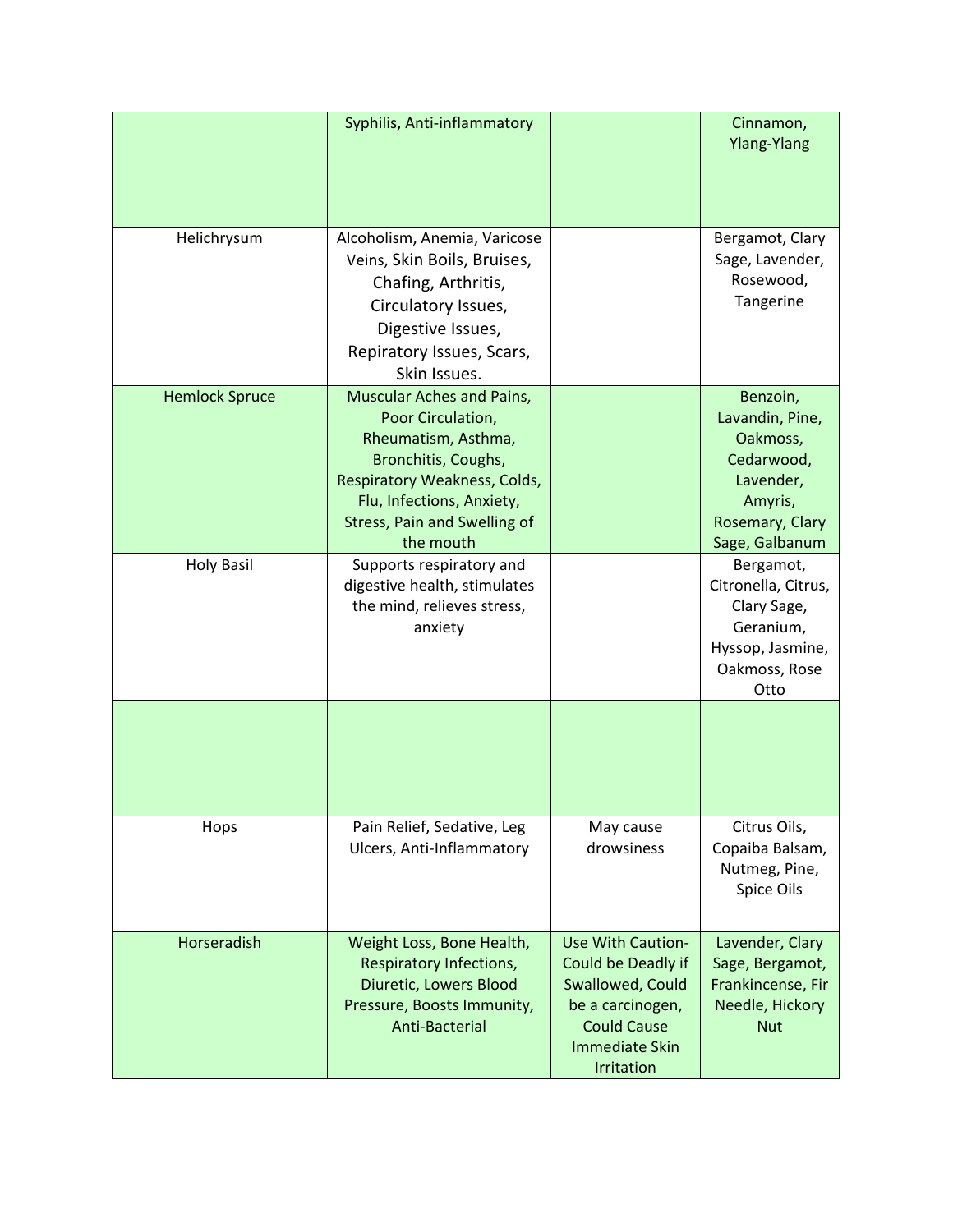| Hyacinth      | Acne, Anxiety, Depression,<br>Sooth Muscle Pain, Sedative,<br>Ease Grief & Sadness, Anti-<br>Depressant, Antiseptic,<br>Hypnotic                                                                                                  | May cause<br>drowsiness                                                                                                                                                                        | Bergamot,<br>Cypress,<br>Grapefruit,<br>Neroli, Orange,<br>Petitgrain,<br>Sandalwood,<br>Ylang-Ylang                                                                                                                                                                  |
|---------------|-----------------------------------------------------------------------------------------------------------------------------------------------------------------------------------------------------------------------------------|------------------------------------------------------------------------------------------------------------------------------------------------------------------------------------------------|-----------------------------------------------------------------------------------------------------------------------------------------------------------------------------------------------------------------------------------------------------------------------|
| <b>Hyssop</b> | <b>Black Toenail, Anxiety, Colds,</b><br>Flu, Colic, Fatigue, Gas, Fluid<br>Retention, Genital<br>Conditions, Indigestion,<br>Menstrual Issues, Respiratory<br><b>Issues</b>                                                      | <b>Avoid if Pregnant</b><br>or Breastfeeding.<br><b>Not</b><br>recommended if<br>you have high<br>blood pressure<br>or heart rhythm<br>problems. not<br>recommended if<br>you have<br>epilepsy | Angelica, Clary<br>Sage, Geranium,<br>Melissa, Orange,<br>Rosemary,<br>Tangerine                                                                                                                                                                                      |
| Jaborandi     |                                                                                                                                                                                                                                   | <b>UNSAFE- Could be</b><br>Deadly if<br><b>Swallowed, Could</b><br>be a carcinogen,<br><b>Could Cause</b><br><b>Immediate Skin</b><br><b>Irritation</b>                                        |                                                                                                                                                                                                                                                                       |
| Jasmine       | Anxiety, Apathy,<br>Depression, Nervousness,<br>Tension, Shyness, Acne,<br>Oily Skin. Erectile<br>Dysfunction, Labor,<br>Respiratory, Scars, Stretch<br>Marks, Aphrodisiac, Anti-<br>Depressant, Energy,<br>Soothes, Invigorating | <b>Avoid if Pregnant</b><br>or Breastfeeding.<br>may act as a<br>sedative                                                                                                                      | Bergamot,<br><b>Bitter Orange,</b><br>Cedarwood,<br>Chamomile,<br>Clary Sage,<br>Geranium,<br>Grapefruit,<br>Lavandin,<br>Lemon,<br>Lemongrass,<br>Lime, Neroli,<br>Orange, Rose,<br>Rose Geranium,<br>Sandalwood.<br>Spearmint,<br>Tagetes,<br>Tangerine,<br>Vetiver |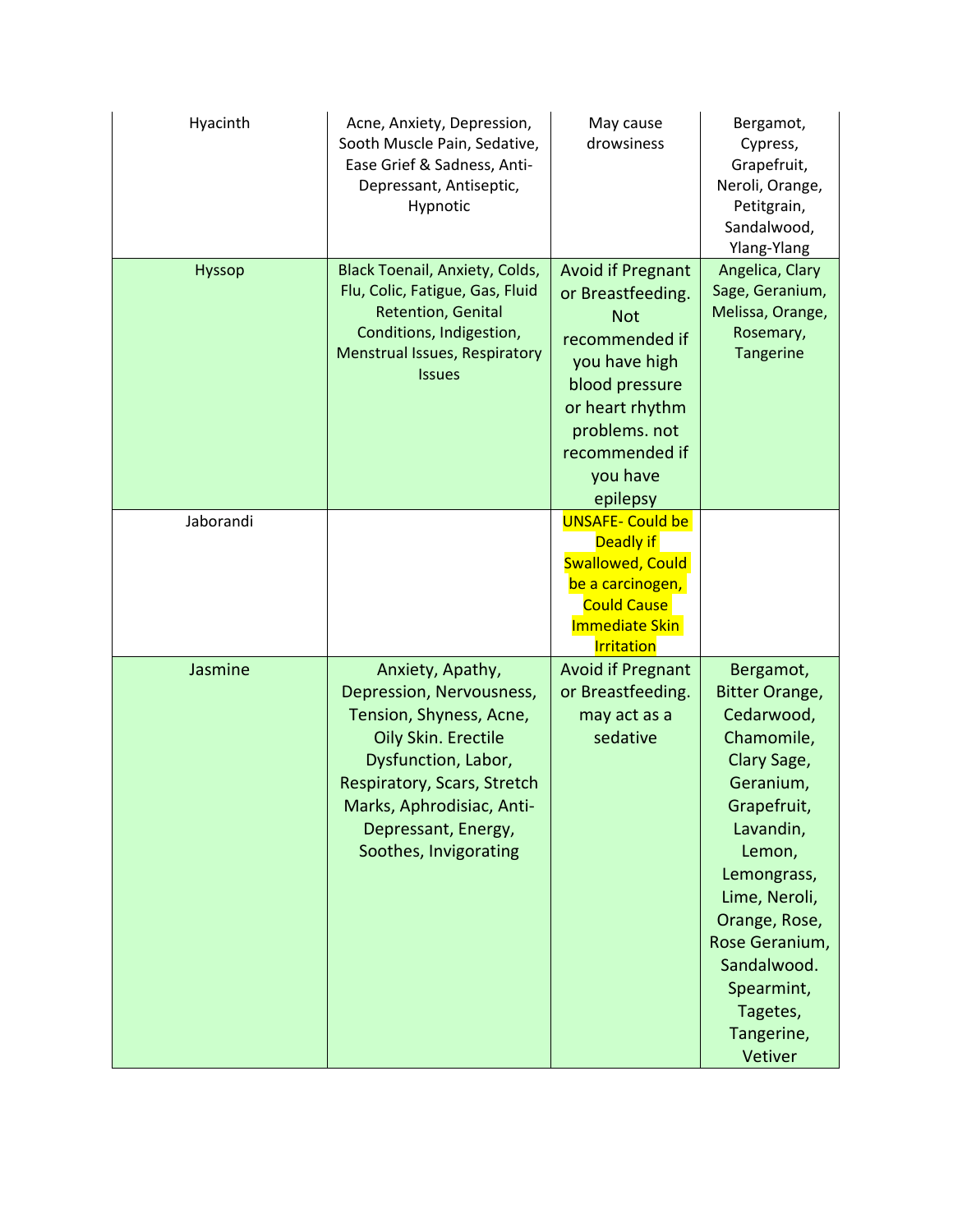| Juniper  | Confusion, Exhaustion,            | Can stimulate     | Bergmot,              |
|----------|-----------------------------------|-------------------|-----------------------|
|          | Emotions, Distress, Acne,         | the muscles of    | Cedarwood,            |
|          | Oily Skin, Cellulite,             | the uterus, Avoid | Clary Sage,           |
|          | Arthritis, Digestive Issues,      | if Pregnant or    | Cypress,              |
|          | Fluid Retention, Gout,            | Breastfeeding.    | Geranium,             |
|          | Menstrual Issues, Stress,         | very good         | Grapefruit.           |
|          | Tension, Urinary Issues,          | diuretic - can    | Lavandin,             |
|          | Prostate Issues,                  | overstimulate     | Lavender,             |
|          | Antimicrobial, Antiseptic,        | the kidneys so do | Lemongrass.           |
|          | Astringent, Energy,               | not use if you    | Lime, Vetiver         |
|          | Deodorant, Diuretic               | have inflamed or  |                       |
|          |                                   | infected kidneys. |                       |
|          |                                   | Do not use if you |                       |
|          |                                   | have kidney       |                       |
|          |                                   | disease.          |                       |
| Labdanum | Bronchitis, Lung Infections,      |                   | Bergamot, Citrus      |
|          | Diarrhea, Water Retention,        |                   | Oils, Cedarwood,      |
|          | Hernia, Tumors, Leprosy,          |                   | Cinnamon, Clary       |
|          | <b>Menstrual Problems, Chest</b>  |                   | Sage, Cypress,        |
|          | <b>Congestion, Prevents Viral</b> |                   | Frankincense,         |
|          | Infections, Empties Bowels,       |                   | Jasmine, Juniper,     |
|          | Immune System, Wounds,            |                   | Lavandin,             |
|          | <b>Stress</b>                     |                   | Lavender, Styrax,     |
|          |                                   |                   | Oakmoss,              |
|          |                                   |                   | Opopanax,             |
|          |                                   |                   | Patchouli, Pine,      |
|          |                                   |                   | Rose, Vanilla,        |
|          |                                   |                   | Vetiver               |
| Lavandin | Colds, Flu, Coughs, Muscle        |                   | Bergamot,             |
|          | Pain and Stiffness.               |                   | Cinnamon,             |
|          |                                   |                   | Citronella, Clary     |
|          |                                   |                   | Sage, Jasmine,        |
|          |                                   |                   | Juniper,              |
|          |                                   |                   | Patchouli, Rine,      |
|          |                                   |                   | Rosemary,             |
|          |                                   |                   | Thyme                 |
| Lavender | Anxiety, Minor Burns,             | May cause         | Allspice, Basil,      |
|          | Sunburn, Earache, Fear,           | drowsiness        | Bay, Benzoin,         |
|          | Insomnia, Hysteria,               |                   | Bergamot,             |
|          | Depression, Panic,                | 60 - 80 min       | <b>Bitter Orange,</b> |
|          | Restlessness, ADD/ADHD,           | absorption time   | <b>Black Pepper,</b>  |
|          | Addiction Withdrawal,             |                   | Cajeput,              |
|          | Alcoholism, Drug                  |                   | Caraway,              |
|          | Addiction, Allergies,             |                   | Carrot Seed,          |
|          | Asthma, Athlete's Foot,           |                   | Cedarwood,            |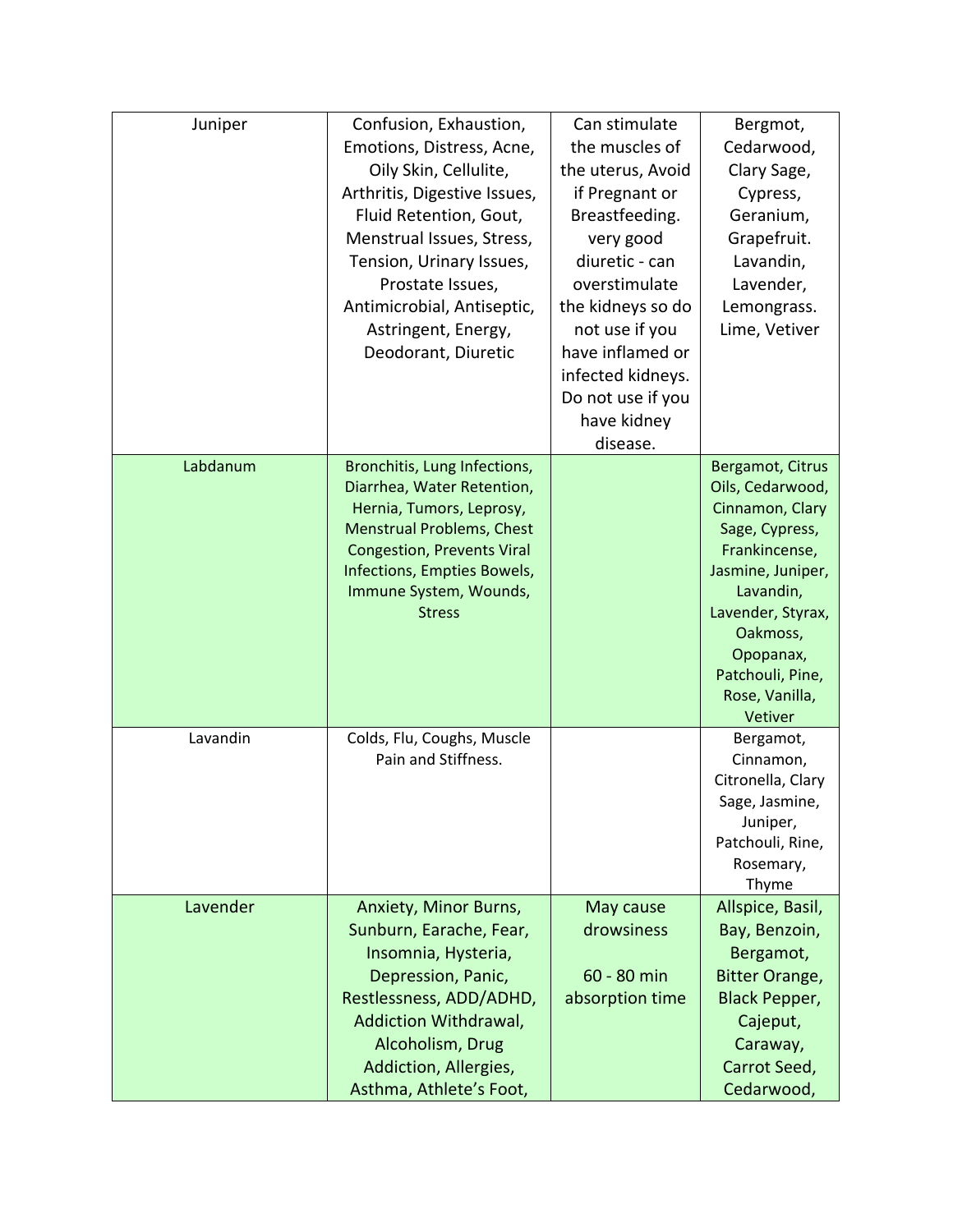|       | Minor Back Pain, Agitation,   |                    | Chamomile,        |
|-------|-------------------------------|--------------------|-------------------|
|       | Bee Stings, Chapped Lips,     |                    | Cinnamon,         |
|       | Analgesic, Antidepressant,    |                    | Citronella, Clary |
|       | Antimicrobial, Antiseptic,    |                    | Sage, Clove,      |
|       | Kills Bacteria, Balances,     |                    | Cypress,          |
|       | Calms, Soothes, Anti-         |                    | Eucalyptus,       |
|       | Inflammatory, Fungicidal,     |                    | Fenne,            |
|       | Deodorant                     |                    | Frankincense,     |
|       |                               |                    | Geranium,         |
|       |                               |                    | Grapefruit,       |
|       |                               |                    | Helichrysum,      |
|       |                               |                    | Juniper, Lemon,   |
|       |                               |                    | Lemongrass,       |
|       |                               |                    | Lemon             |
|       |                               |                    | Verbena, Lime,    |
|       |                               |                    | Melissa, Myrrh,   |
|       |                               |                    | Nerolli, Niaouli, |
|       |                               |                    | Nutmeg,           |
|       |                               |                    | Orange,           |
|       |                               |                    | Patchouli,        |
|       |                               |                    | Peppermint,       |
|       |                               |                    | Petitgrain, Pine, |
|       |                               |                    | Rose Geranium,    |
|       |                               |                    | Rosemary,         |
|       |                               |                    | Sage,             |
|       |                               |                    | Sandalwood,       |
|       |                               |                    | Spearmint,        |
|       |                               |                    | Spikenard,        |
|       |                               |                    | Tagetes,          |
|       |                               |                    | Tangerine, Tea    |
|       |                               |                    | Tree, Thyme,      |
|       |                               |                    | Vetiver, Ylang-   |
|       |                               |                    | Ylang.            |
| Lemon | Refreshing, Nervous           | May cause skin     | Basil, Bay,       |
|       | Conditions, Colds, Fevers,    | sensitivity to the | Benzoin, Black    |
|       | Hypertension, Acne, Oily      | sun. May irritate  | Pepper, Carrot    |
|       | Skin, Allergies, Anemia,      | sensitive skin     | Seed,             |
|       | Arthritis, Deodorant,         |                    | Cedarwood,        |
|       | Cellulite, Circulatory        | 40 - 60 min        | Chamomile,        |
|       | Issues, Constipation,         | absorption time    | Citronella, Clary |
|       | Fever, Herpes, Insect Bites,  |                    | Sage,             |
|       | Migraines, Headaches,         |                    | Coriander,        |
|       | Throat Infections, Anti-      |                    | Cypress, Dill,    |
|       | Infectious, Antiseptic, Anti- |                    | Eucalyptus,       |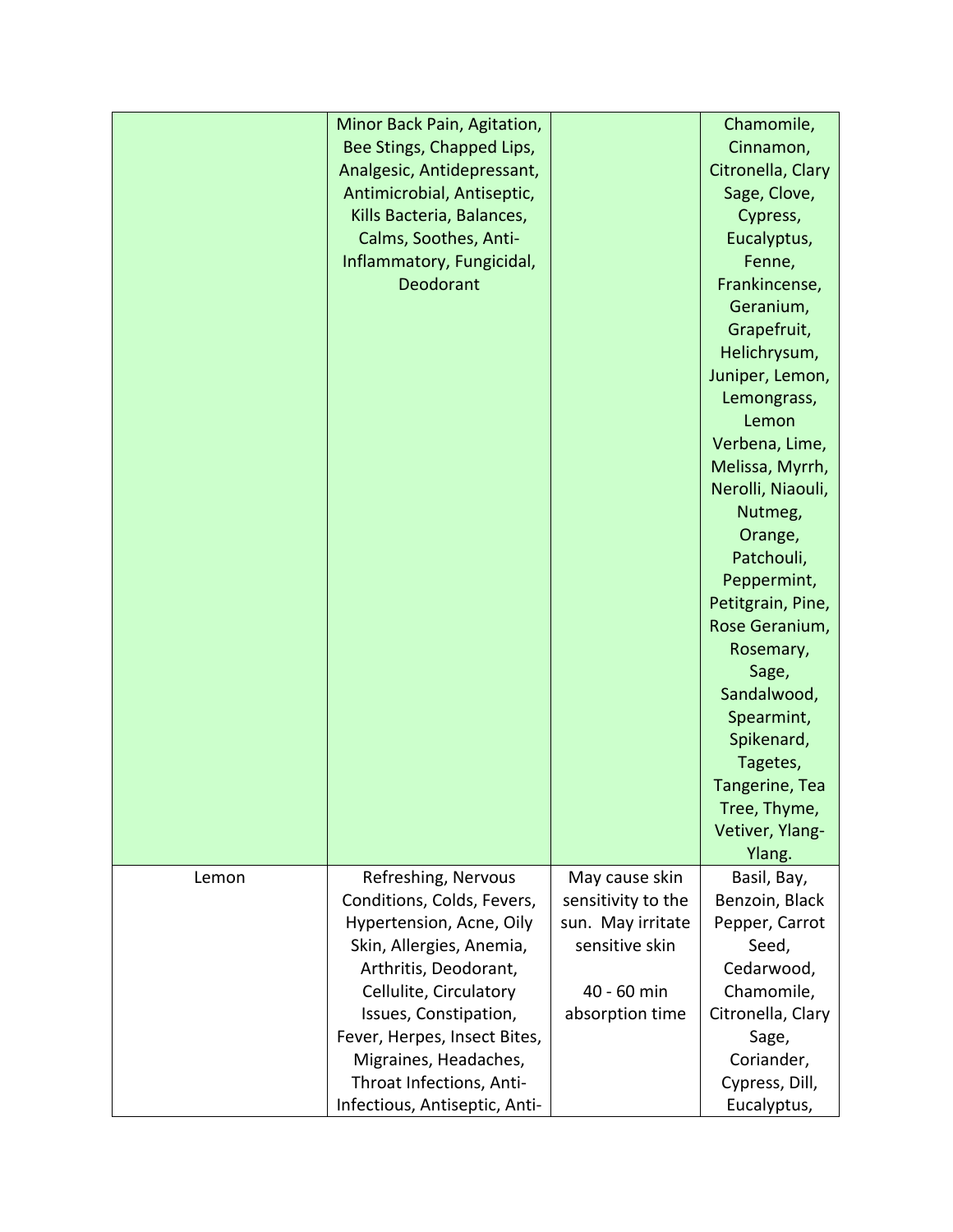|               | Inflammatory, Anti-Viral,<br>Kills Bacteria, Invigorating,<br>Disinfectant                                                                                                                        |                                                                                                            | Fennel,<br>Frankincense,<br>Geranium,<br>Ginger,<br>Jasmine,<br>Lavender,<br>Neroli,<br>Peppermint,<br>Rose,<br>Rosewood,<br>Sage,<br>Sandalwood,<br>Spikenard,<br>Tagetes, Tea<br>Tree, Thyme |
|---------------|---------------------------------------------------------------------------------------------------------------------------------------------------------------------------------------------------|------------------------------------------------------------------------------------------------------------|------------------------------------------------------------------------------------------------------------------------------------------------------------------------------------------------|
|               |                                                                                                                                                                                                   |                                                                                                            |                                                                                                                                                                                                |
| Lemongrass    | Acne, Oily Skin. Anemia,<br>Digestive Issues, Exhaustion,<br>Fever, Headaches, Infectious<br>Diseases, Jet Lag, Muscle<br>Pain, Respiratory Infections,<br>Stress, Deodorant, Insect<br>Repellent | Not recommended<br>if you have<br>estrogen-<br>dependent cancer,<br>Avoid if Pregnant<br>or Breastfeeding. | Basil,<br>Cedarwood,<br>Coriander,<br>Eucalyptus,<br>Geranium,<br>Jasmine, Juniper,<br>Lavender,<br>Rosemary, Tea<br><b>Tree</b>                                                               |
| Lemon Verbena | Depression, Digestive Issues,<br>Hangover, Heart Palpitations,<br>Liver Issues, Sexual<br><b>Dysfunction, Stress</b>                                                                              | Could cause<br>sensitivity to<br>sunlight                                                                  | Lemon. Neroli,<br>Palma Rosa                                                                                                                                                                   |
| Levant Styrax | Bronchitis, Colds, Coughs,<br>Diarrhea, Eczema, Epilepsy,<br>Parasitic Infections, Scabies,<br>Skin Infections, Sore Throats,<br>Skin Ulcers, Wounds                                              |                                                                                                            | Frankincense,<br>Myrrh,<br>Sandalwood,<br>Cedarwood,<br>Vetiver,<br>Patchouli, Citrus<br>Oils, Geranium,<br>Rose, Petitgrain,<br>Neroli                                                        |
| Lime          | Acne, Arthritis, Cellulite,<br>Circulatory Issues, Cuts,<br>Scrapes, Fever, Herpes,<br><b>Insect Bites</b>                                                                                        | Could cause<br>sensitivity to<br>sunlight                                                                  | <b>Black Pepper,</b><br>Carrot Seed,<br>Clary Sage,<br>Cypress, Dill,<br>Geranium,<br>Ginger, Jasmine,                                                                                         |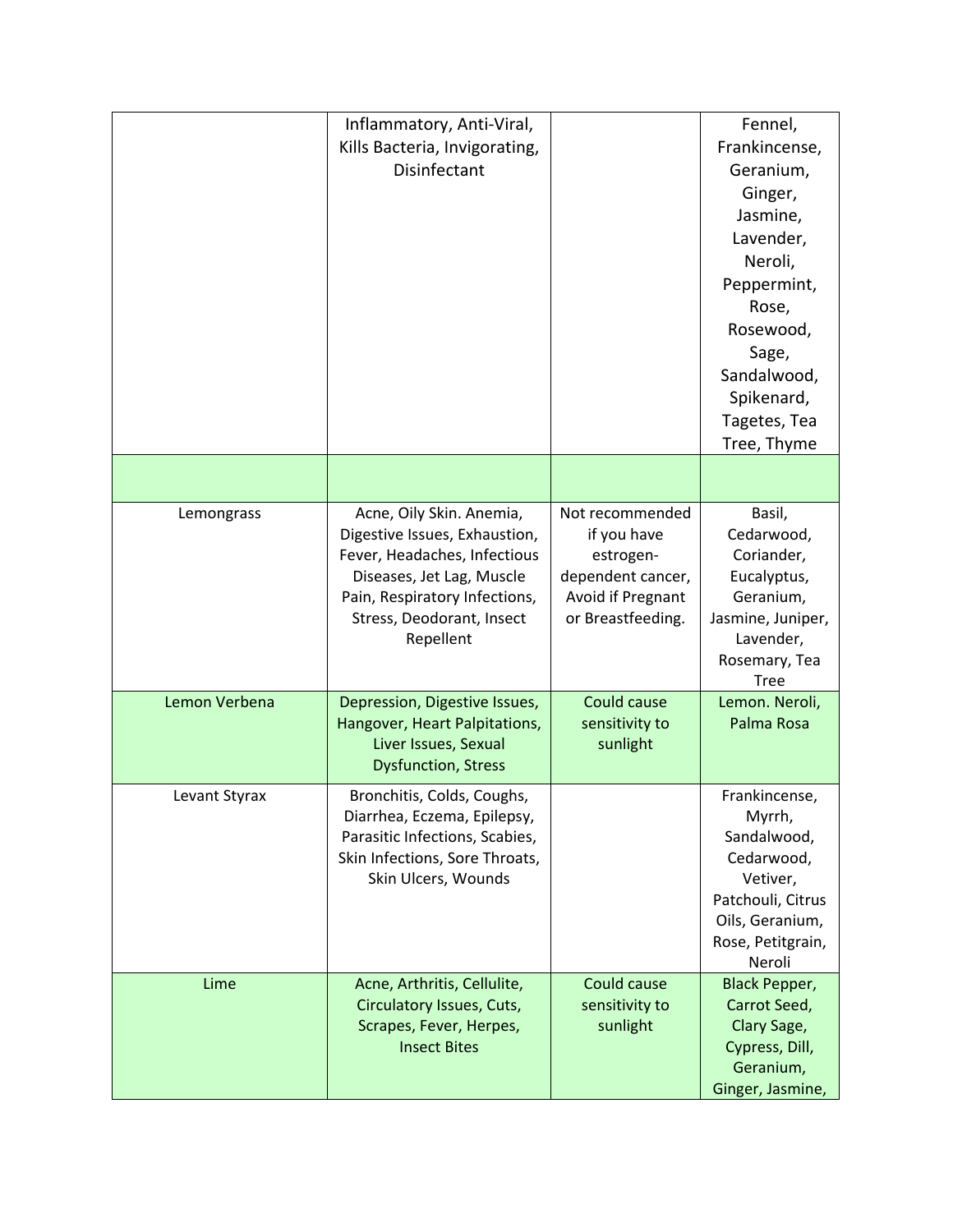|               |                                |                     | Juniper,              |
|---------------|--------------------------------|---------------------|-----------------------|
|               |                                |                     | Lavender, Neroli,     |
|               |                                |                     | Niaouli, Palma        |
|               |                                |                     | Rosa, Rose            |
|               |                                |                     | Geranium,             |
|               |                                |                     | Rosewood,             |
|               |                                |                     | <b>Ylang-Ylang</b>    |
| Linaloe       | Improve Complexion,            |                     | Bergamot,             |
|               | Rejuvenating, Tissue           |                     | Lavender, Tea         |
|               | Regeneration, Aging Skin,      |                     | Tree, Vanilla,        |
|               | Stretch Marks, Irritated Skin, |                     | Sandalwood,           |
|               | Aphrodisiac, rashes, Calming   |                     | Copaiba Balsam,       |
|               | Warm Ambiance, Anti-           |                     | Orange,               |
|               | Inflammatory                   |                     | Chamomile,            |
|               |                                |                     | Patchouli, Yuzu,      |
|               |                                |                     | Ginger                |
| Linden        | Induces Sweating for fevers,   |                     | Basil, Benzoin,       |
|               | throat irritation, cough,      |                     | Bergamot, Citrus      |
|               | sedative, high blood           |                     | Oils, Black           |
|               | pressure, itchy skin, nervous  |                     | Pepper, Cassie,       |
|               | palpitation                    |                     | Champaca,             |
|               |                                |                     | Cinnamon, Clary       |
|               |                                |                     | Sage, Coriander,      |
|               |                                |                     |                       |
|               |                                |                     | Geranium,             |
|               |                                |                     | Grapefruit,           |
|               |                                |                     | Helichrysum,          |
|               |                                |                     | Jasmine,<br>Lavender, |
|               |                                |                     | Lemon,                |
|               |                                |                     | Mandarin,             |
|               |                                |                     |                       |
|               |                                |                     | Melissa, Mimosa,      |
|               |                                |                     | Neroli                |
| Litsea Cubeba | Stimulating and Balancing,     | Avoid if history or | Basil, Bay, Black     |
|               | Fresh Energy, Clear the Mind,  | glaucoma, Avoid if  | Pepper,               |
|               | Improve Focus, alleviate       | pregnant or         | Cardamom,             |
|               | Stress, Gout, Fungal           | breastfeeding       | Cedarwood,            |
|               | Infections, Insect Repellent,  |                     | Clary Sage,           |
|               | Memory Loss, Anti-Aging,       |                     | Cypress,              |
|               | Deodorant, Sedative, High      |                     | Frankincense,         |
|               | Blood Pressure, Digestion,     |                     | Geranium,             |
|               | Acne, Reduces Inflammation,    |                     | Grapefruit,           |
|               | Gas, Respiratory Infections    |                     | Orange,               |
|               |                                |                     | Palmarosa,            |
|               |                                |                     | Patchouli,            |
|               |                                |                     | Sandalwood, Tea       |
|               |                                |                     | Tree, Thyme,          |
|               |                                |                     | Vetiver, Ylang-       |
|               |                                |                     | Ylang                 |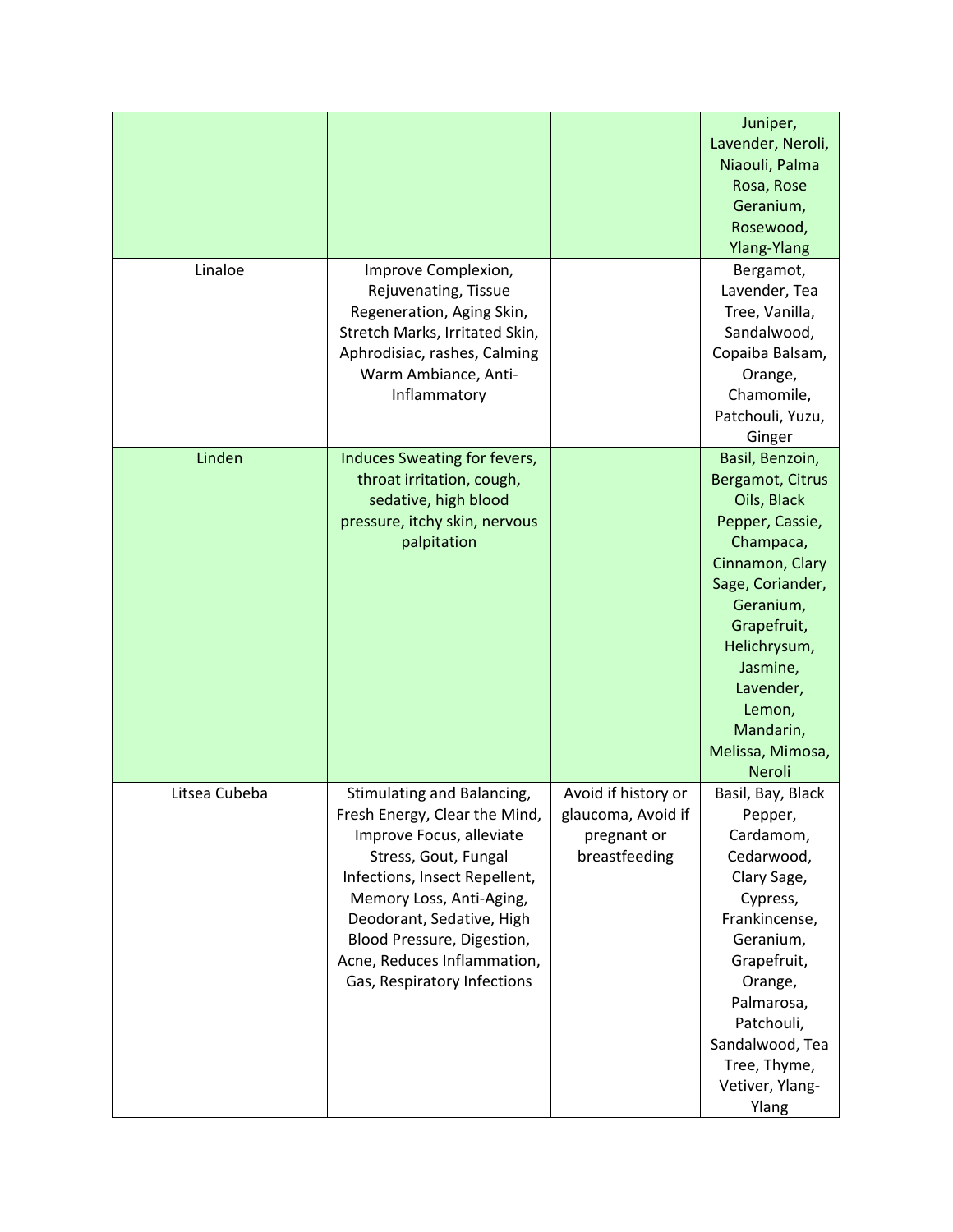| Lovage   | Digestive Aid, Gas, Stomach<br>Discomfort, Strengthens<br>Heart, Respiratory Aid,<br>Diuretic, Kidney Stones,<br><b>Blood Purifier</b>                                                                   |                                                                          | Lavender, Black<br>Pepper Oakmoss,<br>Opopanax                                                                                                                                                                                                     |
|----------|----------------------------------------------------------------------------------------------------------------------------------------------------------------------------------------------------------|--------------------------------------------------------------------------|----------------------------------------------------------------------------------------------------------------------------------------------------------------------------------------------------------------------------------------------------|
| Mace     | Digestive, laxative, Stimulate<br>Heart and Circulation,<br>Activate the Mind, Revive<br>Fainting, Anti-rheumatic,<br>Antiseptic                                                                         | May cause<br>drowsiness, might<br>cause<br>hallucinations.               | Cedarwood,<br>Sandalwood,<br>Cypress,<br>Rosewood Oils                                                                                                                                                                                             |
| Mandarin | Same as Tangerine                                                                                                                                                                                        | Same as Tangerine                                                        | Same as<br>Tangerine                                                                                                                                                                                                                               |
| Marigold | Coughs, Cramps, Snake Bites,<br>Anti-Oxidant                                                                                                                                                             |                                                                          | Bergamot,<br>Juniper, Clary<br>Sage, Lavender,<br>Pine, Geranium,<br>Sandalwood,<br>Jasmine,<br>Frankincense,<br>Citrus Oils                                                                                                                       |
| Marjoram | ADD/ADHD, Drug<br>Addiction, Asthma, Minor<br>Back Pain, Bruises,<br>Anxiety, Arthritis, Sex<br>Drive, Hyperactivity,<br>Insomnia, Menstrual<br>Issues, Muscle Pain,<br><b>Repiratory Issues, Stress</b> | <b>Avoid if Pregnant</b><br>or Breastfeeding.<br>May cause<br>drowsiness | Basil, Bergamot,<br>Cedarwood,<br>Cypress,<br>Eucalyptus,<br>Peppermint, Tea<br><b>Tree</b>                                                                                                                                                        |
| Mastic   | Expectorant, Diuretic. Pain<br>Reliever, Arthritis, bronchitis,<br>Anti-Inflammatory,<br>Antibiotic, Anti-fungal, Anti-<br>microbial, Antiseptic,<br>Astringent, Balsamic                                |                                                                          | Allspice,<br>Ambrette,<br>Angelica,<br>Benzoin,<br>Bergamot, Citrus<br>Oils, Black<br>Pepper,<br>Carnation, Carrot<br>Seed, Cassie,<br>Cedarwood,<br>Chamomile,<br>Cinnamon, Clary<br>Sage, Clove,<br>Coriander,<br>Cypress, Fir,<br>Frankincense, |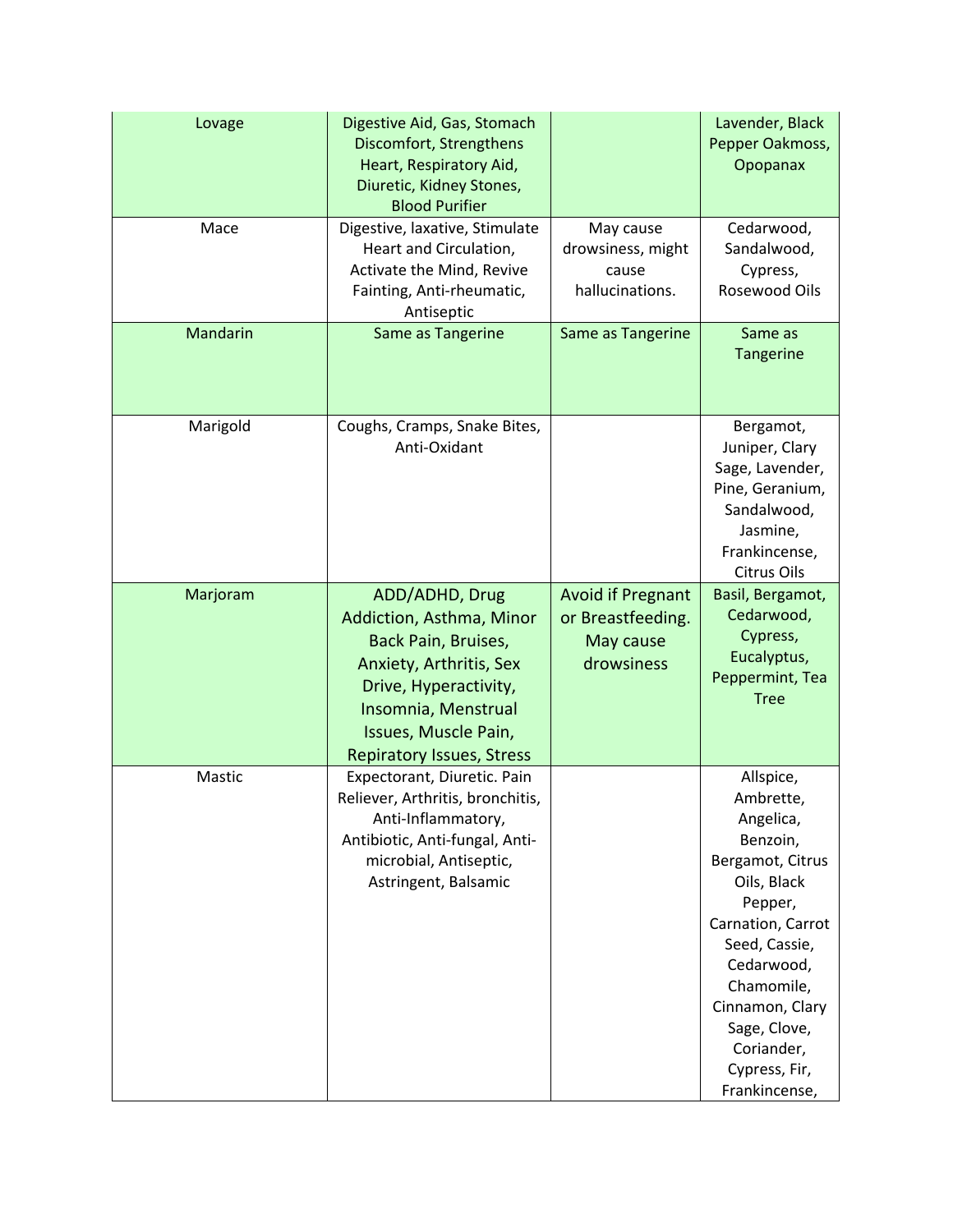|                                   |                                                                                                                                         |                                                                                                              | Galbanum,<br>Geranium,<br>Juniper,<br>Labdanum,<br>Lavandin,<br>Lavender,<br>Lemon, Lime,<br>Mimosa,<br>Nutmeg,<br>Oakmoss,<br>Orange,<br>Patchouli,<br>Petitgrain, Rose,<br>Rosemary,<br>Sandalwood,<br>Vanilla, Vetiver,<br>Ylang-Ylang |
|-----------------------------------|-----------------------------------------------------------------------------------------------------------------------------------------|--------------------------------------------------------------------------------------------------------------|-------------------------------------------------------------------------------------------------------------------------------------------------------------------------------------------------------------------------------------------|
|                                   |                                                                                                                                         |                                                                                                              |                                                                                                                                                                                                                                           |
| Melissa (Lemon Balm, Bee<br>Balm) | Anxiety, Cold Sores,<br>Depression, Digestive<br>Disorders, Fever, High Blood<br>Pressure, Migraines,<br>Headaches                      | Use only in small<br>concentration, Do<br>not use while<br>pregnant.                                         | Basil,<br>Chamomile,<br>Frankincense,<br>Geranium,<br>Hyssop,<br>Lavender, Rose,<br>Ylang-Ylang                                                                                                                                           |
| Mimosa                            | Anxiety, Relaxing, Oily Skin,<br>Sensitive Skin, Skincare,<br>Perfume                                                                   |                                                                                                              | Bergamot,<br>Chamomile,<br>Citronella,<br>Lemon, Pine                                                                                                                                                                                     |
|                                   |                                                                                                                                         |                                                                                                              |                                                                                                                                                                                                                                           |
| <b>Mugwort</b>                    | <b>Menstrual Relief, Calming</b><br><b>Effect on Brain and Nervous</b><br>System, Digestive Health,<br><b>Detoxification, Stimulant</b> | <b>Avoid if Pregnant</b><br>or Breastfeeding.<br>May cause uterus<br>to contract<br>inducing<br>miscarriage. | Cedarwood,<br>Clary Sage,<br>Galbanum,<br>Juniper,<br>Lavandin,<br>Oakmoss,<br>Patchouli, Pine,<br>Rosemary, Sage                                                                                                                         |
| Mustard                           | <b>Block Microbial Growth, Skin</b><br>Health, Hair Health, Relieve<br>pain, Heart Health, Reduces<br>Inflammation, Cold<br>Symptoms    | Can clog pores if<br>left on the skin                                                                        |                                                                                                                                                                                                                                           |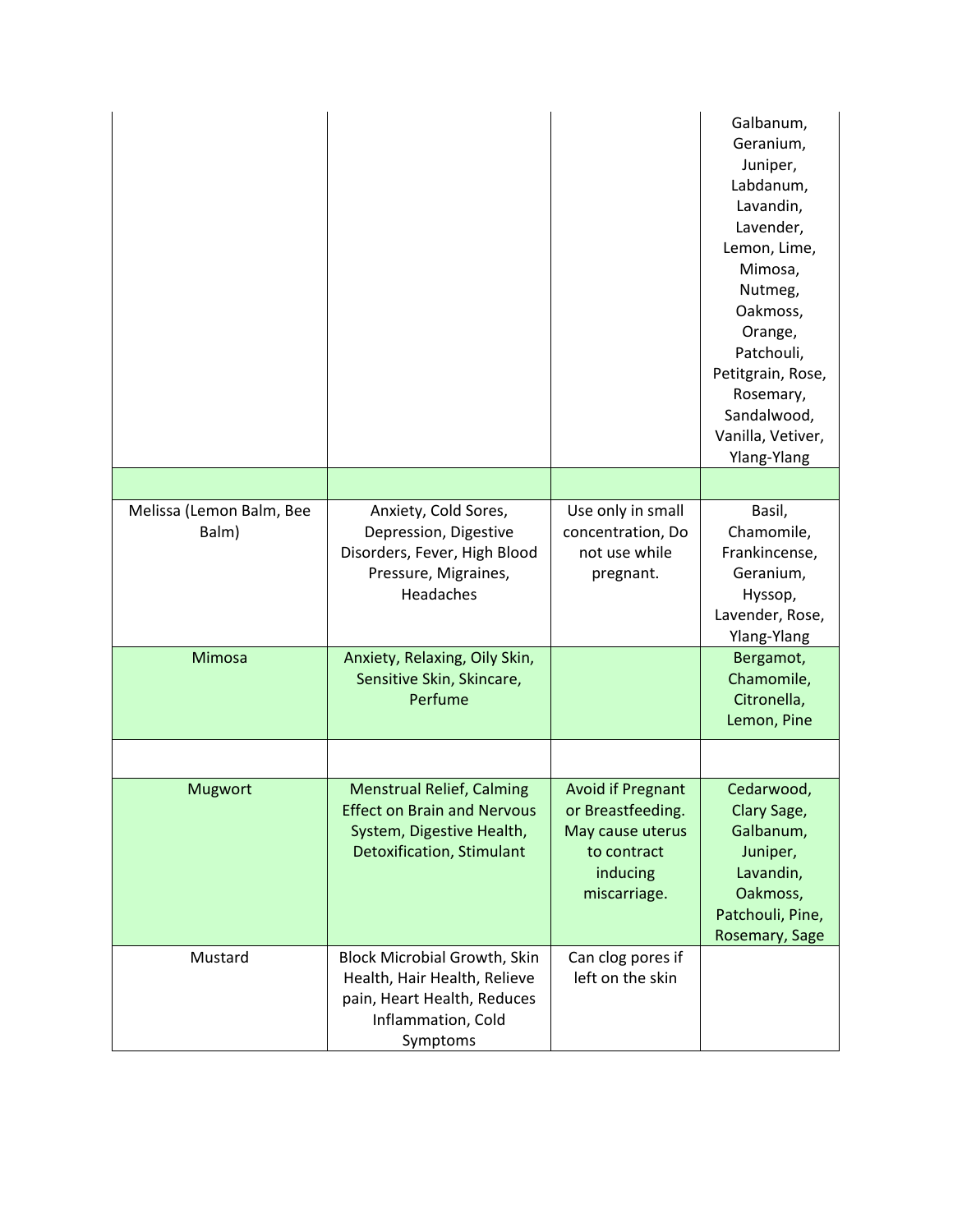| Myrrh   | Chapped Lips, Digestive<br>Issues, Hemorrhoids, Labor<br>Issues, Menstrual Issues,<br><b>Pulmonary Congestion,</b><br>Sinusitis, Skin Issues,<br>Fungicidal | <b>Avoid if Pregnant</b><br>or Breastfeeding.                                                           | Benzoin, Clove,<br>Frankincense.<br>Lavender,<br>Patchouli,<br>Sandalwood,<br>Tagetes, Tea<br><b>Tree</b>                                                                                                                                                                         |
|---------|-------------------------------------------------------------------------------------------------------------------------------------------------------------|---------------------------------------------------------------------------------------------------------|-----------------------------------------------------------------------------------------------------------------------------------------------------------------------------------------------------------------------------------------------------------------------------------|
| Myrtle  |                                                                                                                                                             | <b>NOT SAFE, Can</b><br>Cause Asthma<br><b>Type Attacks,</b><br>Nausea, Low Blood<br>Pressure, Diarrhea |                                                                                                                                                                                                                                                                                   |
|         |                                                                                                                                                             |                                                                                                         |                                                                                                                                                                                                                                                                                   |
| Neroli  | Anxiety, Depression,<br>Digestive Issues, Headaches,<br>Heart Palpitation, Insomnia,<br>Scars, Stress, Stretch Marks,<br>Vertigo                            | May act as a<br>sedative                                                                                | Basil, Benzoin,<br>Bergamot, Bitter<br>Orange,<br>Cedarwood,<br>Coriander,<br>Geranium,<br>Ginger,<br>Grapefruit,<br>Jasmine,<br>Lavender,<br>Lemon, Lemon<br>Verbena, Lime,<br>Orange, Rose<br>Geranium,<br>Rosemary,<br>Sandalwood,<br>Spikenard,<br>Tangerine, Ylang-<br>Ylang |
| Niaouli | Colds, Flu, Digestive Tract<br>Infections, Neuralgia,<br>Respiratory infections, UTI                                                                        |                                                                                                         | Coriander,<br>Fennel,<br>Lavender, Lime,<br>Peppermint, Pine                                                                                                                                                                                                                      |
| Nutmeg  | Anorexia, Circulatory Issues,<br>Constipation, Digestive<br>Issues, Fainting, Gallstones.<br>Muscle Pain, Reproductive<br><b>Issues</b>                     | Not recommended<br>if you have cancer,<br>May cause<br>drowsiness                                       | Black Pepper,<br>Bergamot,<br>Cassia, Clary<br>Sage, Cypress,<br>Geranium,<br>Lavender,<br>Orange,<br>Rosemary,<br>Tangerine, Tea<br><b>Tree</b>                                                                                                                                  |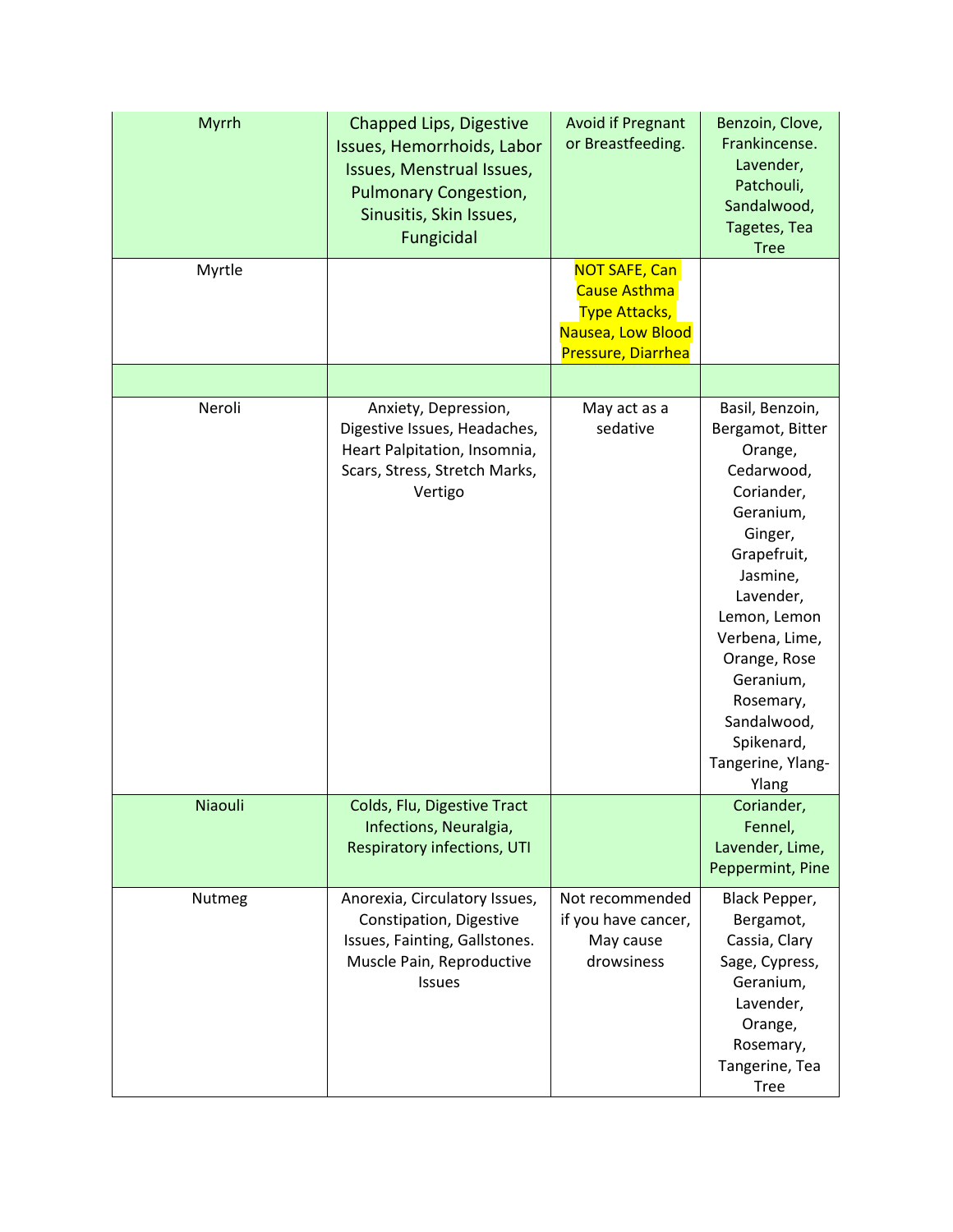| <b>Oakmoss</b> | <b>Stomach Disorders, Intestinal</b><br>Disorders,                                                                                                                                                                                                                                         |                                             | <b>Most Oils</b>                                                                                                                                                                                                                                                                                                 |
|----------------|--------------------------------------------------------------------------------------------------------------------------------------------------------------------------------------------------------------------------------------------------------------------------------------------|---------------------------------------------|------------------------------------------------------------------------------------------------------------------------------------------------------------------------------------------------------------------------------------------------------------------------------------------------------------------|
| Onion          | Acne, Eczema, Psoriasis, Kill<br>bacteria, Prevent skin<br>conditions from worsening,<br>Antimicrobial, anti-<br>inflammatory, antiseptic                                                                                                                                                  |                                             |                                                                                                                                                                                                                                                                                                                  |
| Opopanax       | Breath, Chest, Head, Immune<br>support, Muscles, joints,<br>skincare, stress relief,<br>relaxation, unshakable peace<br>rooted in self-acceptance,<br>Deeply Grounding, Mellow<br>and Balance Emotions, Oily<br>Skin                                                                       |                                             | Frankincense,<br>Grapefruit,<br>Cinnamon,<br>Sandalwood                                                                                                                                                                                                                                                          |
| Orange         | Anxiety, Depression,<br>Insomnia, Nervous<br>Conditions, Stress, Acne,<br>Oily Skin, ADD/ADHD,<br>Addiction Withdrawal,<br>Alcoholism, Digestive<br>Issues. Fluid Retention,<br>Immunosupression,<br>Tension, Cleanses, Anti-<br>Depressant, Astringent,<br>Calms, Mild Sedative,<br>Tonic | May cause skin<br>sensitivity to the<br>sun | Allspice, Bay,<br>Benzoin,<br>Bergamot,<br>Black Pepper,<br>Caraway,<br>Carrot Seed,<br>Cinnamon,<br>Clary Sage,<br>Clove,<br>Coriander,<br>Cypress, Dill,<br>Frankincense,<br>Geranium,<br>Ginger, Hyssop,<br>Jasmine,<br>Lavender,<br>Neroli, Nutmeg,<br>Rose Geranium,<br>Rosewood,<br>Sandalwood,<br>Vetiver |
|                |                                                                                                                                                                                                                                                                                            |                                             |                                                                                                                                                                                                                                                                                                                  |
| Oregano        | Acne, Immune System,<br>Respiratory System,<br>Digestion, Lower<br>Cholesterol, yeast<br>infections, Improve Gut                                                                                                                                                                           |                                             | Peppermint,<br>Lavender,<br>Rosemary,<br>Bergamot,<br>Cypress,<br>Cedarwood, Tea                                                                                                                                                                                                                                 |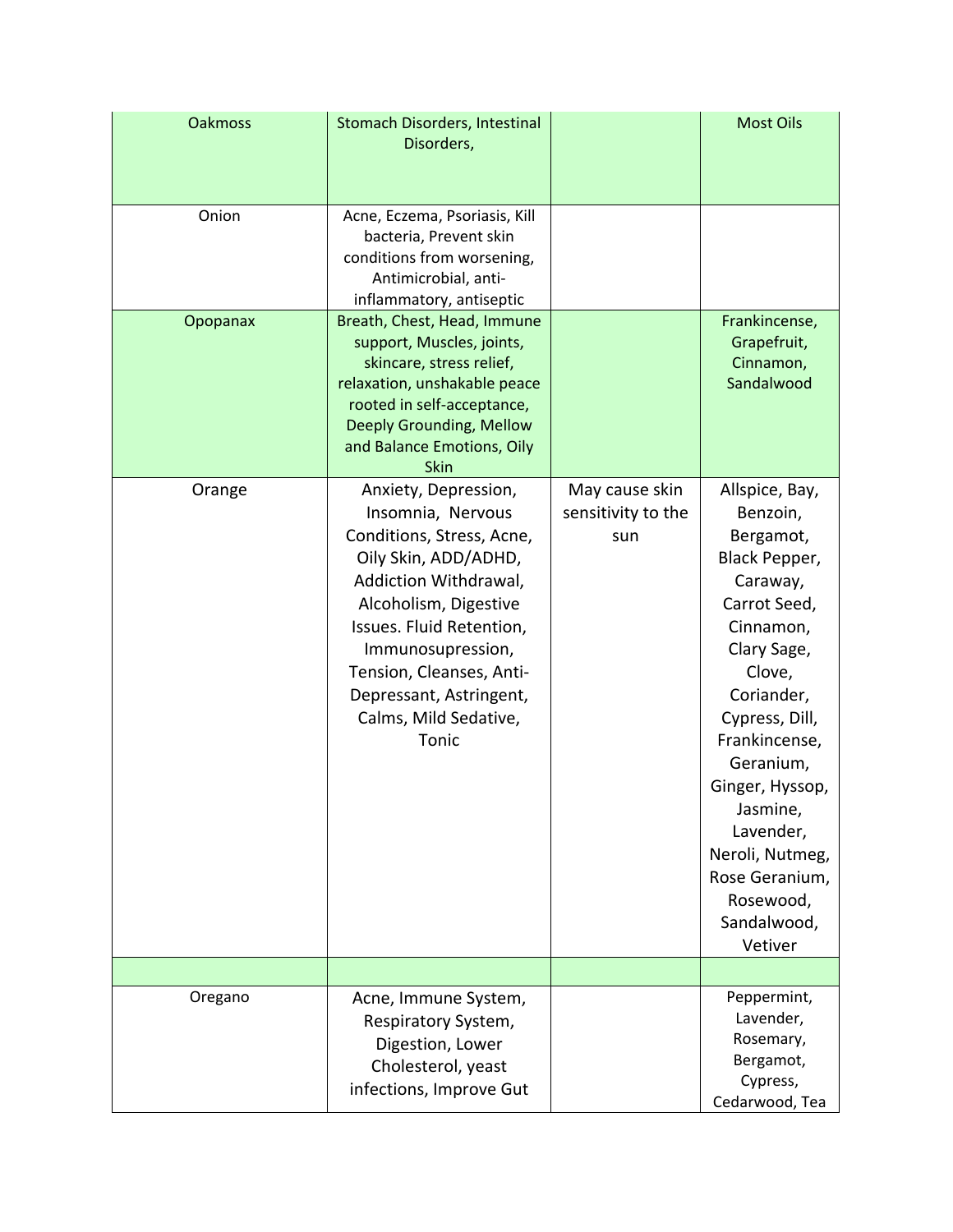|                     | Health, Relieve Pain                                                                                                                                                          |                                               | <b>Tree</b>                                                                                                                                                                                                                     |
|---------------------|-------------------------------------------------------------------------------------------------------------------------------------------------------------------------------|-----------------------------------------------|---------------------------------------------------------------------------------------------------------------------------------------------------------------------------------------------------------------------------------|
| Orris               | Diarrhea, Cough, Lung<br>Congestion, Pain, Halitosis,<br>Fights Bacteria, Freshen Scalp                                                                                       |                                               | Vetiver,<br>Frankincense,<br>Rose, Jasmine,<br>Ylang-Ylang,<br>Lavender, Citrus,<br>Oils, fir, Melissa,<br>Carnation,<br>Orange Blossom,<br>Neroli,<br>Marjoram,<br>Sandalwood,<br>Bergamot, Musk<br>Mallow, Cedar,<br>Geranium |
| Palmarosa           | Acne, Aging Skin, Anorexia,<br>Athlete's Foot, Digestive<br>Issues, Exhaustion, Fever,<br>Muscle Stiffness, Stress                                                            | Avoid if Pregnant<br>or Breastfeeding.        | Bergamot,<br>Geranium,<br>Grapefruit,<br>Lemon Verbena,<br>Lime, Petitgrain,<br>Rose, Rosemary,<br>Ylang-Ylang                                                                                                                  |
| <b>Parsley Seed</b> | Purifying, Diuretic, Uterine<br>Health, Bruises, Cystitis,<br>Arthritis, amenorrhea,<br>Cellulitis, Indigestion, Pain,<br>rheumatism, Toxin Build Up.                         | <b>Avoid if Pregnant</b><br>or Breastfeeding. | Rose, Orange,<br>Tea Tree, Ylang-<br><b>Ylang, Clary Sage</b>                                                                                                                                                                   |
|                     |                                                                                                                                                                               |                                               |                                                                                                                                                                                                                                 |
| Palo Santo          | Immune System, arthritis,<br>rheumatism, muscle pain,<br>inflammation, repels insects,<br>kills ticks, release negative<br>emotions, increases focus,<br>alleviates confusion |                                               | Bergamot, Black<br>Pepper,<br>Camphor,<br>Cinnamin,<br>Cypress,<br>Geranium,<br>Grapefuit,<br>Lavender, lemon,<br>mandrin, neroli,<br>orange,                                                                                   |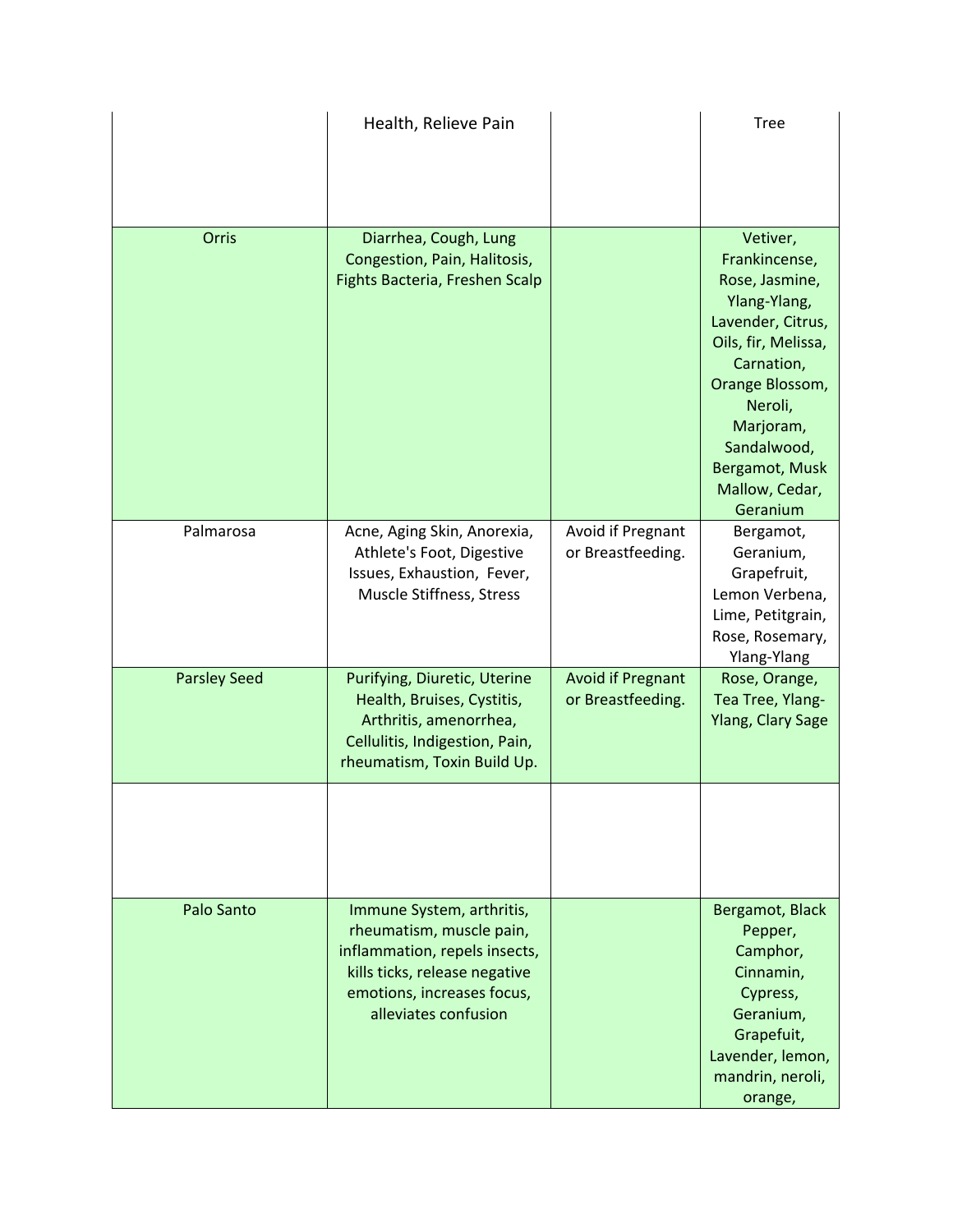|            |                                                    |                          | palmarosa,      |
|------------|----------------------------------------------------|--------------------------|-----------------|
|            |                                                    |                          | patchouli, rose |
|            |                                                    |                          | otto,           |
|            |                                                    |                          | sandalwood,     |
|            |                                                    |                          | scots pine,     |
|            |                                                    |                          | vetiver,        |
|            |                                                    |                          | wintergreen,    |
|            |                                                    |                          | ylang-ylang     |
| Patchouli  | Grounding, Anxiety,                                | May cause loss           | Allspice,       |
|            | Depression, Stress, Acne,                          | of appetite.             | Bergamot,       |
|            | Oily Skin, Athlete's Foot,                         |                          | Clary Sage,     |
|            | Dandruff, ADD/ADHD,                                |                          | Geranium,       |
|            | Acne, Aging Skin, Sex                              |                          | Lavandin,       |
|            | Drive, Fluid Retention,                            |                          | Lavender,       |
|            | Infections, Insect Bite,                           |                          | Myrrh,          |
|            | Wounds, Anti-Depressant,                           |                          | Spikenard       |
|            | Anti-Inflammatory,                                 |                          |                 |
|            | Antiseptic, Aphrodisiac,                           |                          |                 |
|            | Calms, Soothes,                                    |                          |                 |
|            | Insecticidal, Fungicidal                           |                          |                 |
| Pennyroyal | <b>Muscle Spasms, Causes</b>                       | <b>Avoid if Pregnant</b> | Citronella,     |
|            | Sweating, Increase Urine, Kill                     | or Breastfeeding.        | Rosemary, Sage  |
|            | Germs, Keeps Insects Away,                         | <b>Can Cause Liver</b>   |                 |
|            | <b>Skin Conditions</b>                             | and kidney               |                 |
|            |                                                    | damage. Could            |                 |
|            |                                                    | cause Nervous            |                 |
|            |                                                    | system damage            |                 |
| Peppermint | Centering, Focus,                                  | Avoid if Pregnant        | Benzoin,        |
|            | Grounding, Mental Acuity,                          | or Breastfeeding.        | Eucalyptus,     |
|            | Motion Sickness,                                   | May irritate             | Lavender,       |
|            | Awakening, Bronchitis,                             | sensitive skin.          | Lemon,          |
|            | Colds, Fatigue, Headache,                          | <b>Not</b>               | Marjoram,       |
|            | Migraine, Menstrual                                | recommended if           | Niaouli,        |
|            | Cramps, Pain Relief, Acne,                         | you have high            | Rosemary        |
|            | Oily Skin, Allergies, Face                         | blood pressure           |                 |
|            | Toner, Anxiety, Asthma,                            | or heart rhythm          |                 |
|            | Bee Stings, Deodorant,                             | problems.                |                 |
|            |                                                    | <b>Avoid Contact</b>     |                 |
|            | Depression, Digestive<br>Issues, Menstrual Issues, |                          |                 |
|            |                                                    | with Eyes, may           |                 |
|            | Muscle Pain, Nausea,                               | irritate mucous          |                 |
|            | Neuralgia, Respiratory                             | membranes                |                 |
|            | Issues, Skin Irritation,                           |                          |                 |
|            | Stress, Sunburn, Vertigo,                          | 100 - 120 min            |                 |
|            | Decongestant, Energy,                              | absorption               |                 |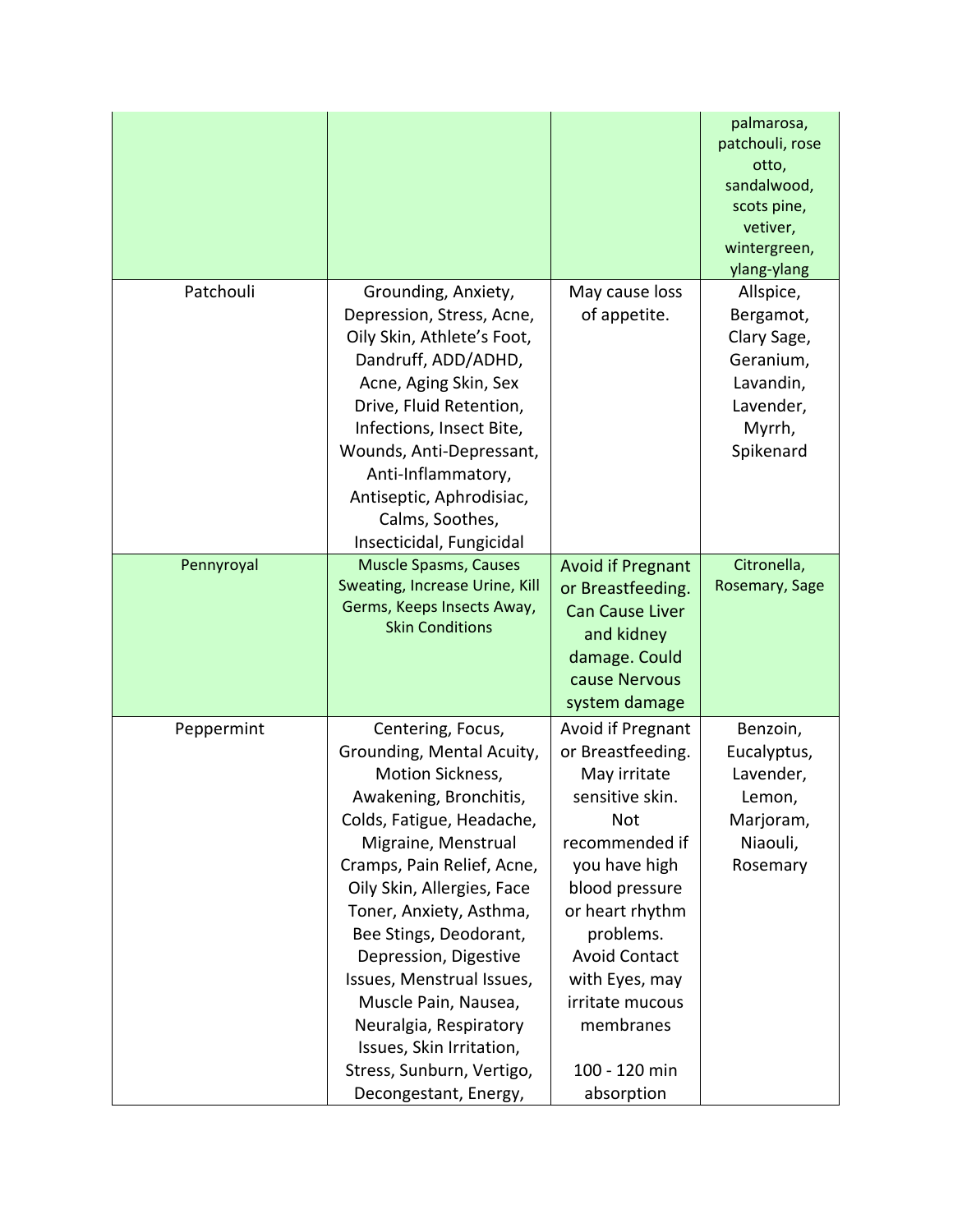| Peru Balsam | Stimulates, Anti-<br>Inflammation, Anti-Viral,<br>Anti-Spasmodic,<br>Disinfectant<br>Wounds, Burns, Bedsores,<br>Frostbite, Leg Ulcers, Bruises,<br>Hemorrhoids, Itchy skin,<br>diaper rash, Bleeding                                                                                                                                                                          |                                                                                                | <b>Black Pepper,</b><br>Ginger, Jasmine,<br>Lavender,<br>Patchouli,<br>Petitgrain, Rose,                                                              |
|-------------|--------------------------------------------------------------------------------------------------------------------------------------------------------------------------------------------------------------------------------------------------------------------------------------------------------------------------------------------------------------------------------|------------------------------------------------------------------------------------------------|-------------------------------------------------------------------------------------------------------------------------------------------------------|
|             |                                                                                                                                                                                                                                                                                                                                                                                |                                                                                                | Sandalwood,<br><b>Ylang-Ylang</b>                                                                                                                     |
| Petitgrain  | Acne, Oily Skin, Anger,<br>Exhaustion, Insomnia, Oily<br>Skin, Stress                                                                                                                                                                                                                                                                                                          | May cause<br>drowsiness                                                                        | Aniseed,<br>Benzoin,<br>Bergamot,<br>Lavender,<br>Geranium, Palma<br>Rosa, Rosewood,<br>Sandalwood                                                    |
| Pine        | Arthritis, Cuts & Scrapes,<br>Perspiration, Fatigue, Gout,<br>Insect Bites, Muscle Aches,<br>Respiratory Issues, UTI                                                                                                                                                                                                                                                           | 60 - 80 min<br>absorption time,<br>May cause skin<br>irritation.                               | Cedarwood,<br>Citronella, Clary<br>Sage, Cypress,<br>Eucalyptus,<br>Frankincense,<br>Lavandin,<br>Lavender,<br>Niaouli,<br>Rosemary,<br>Sage, Thyme   |
|             |                                                                                                                                                                                                                                                                                                                                                                                |                                                                                                |                                                                                                                                                       |
| Rose        | Anxiety, Anger, Asthma,<br>Cardiac Issues,<br>Conjunctivitis, Coughs,<br>Depression, Hopelessness,<br>Grief, Insecurity,<br>Insomnia, Hay Fever, High<br><b>Blood Pressure, Liver</b><br>Issues, Menstrual Issues,<br>Nausea, Menopause,<br>Tension, Women's<br>Reproductive Issues,<br>Stress, moisturizer,<br>Varicose Veins,<br>Antidepressant,<br>Aphrodisiac, Antiseptic, | <b>Avoid if Pregnant</b><br>or Breastfeeding.<br><b>Can Stimulate</b><br><b>Menstrual Flow</b> | Bay, Benzoin,<br>Clove,<br>Cedarwood,<br>Chamomile,<br>Fennel,<br>Geranium,<br>Ginger,<br>Jasmine,<br>Lemon,<br>Melissa, Palma<br>Rosa,<br>Sandalwood |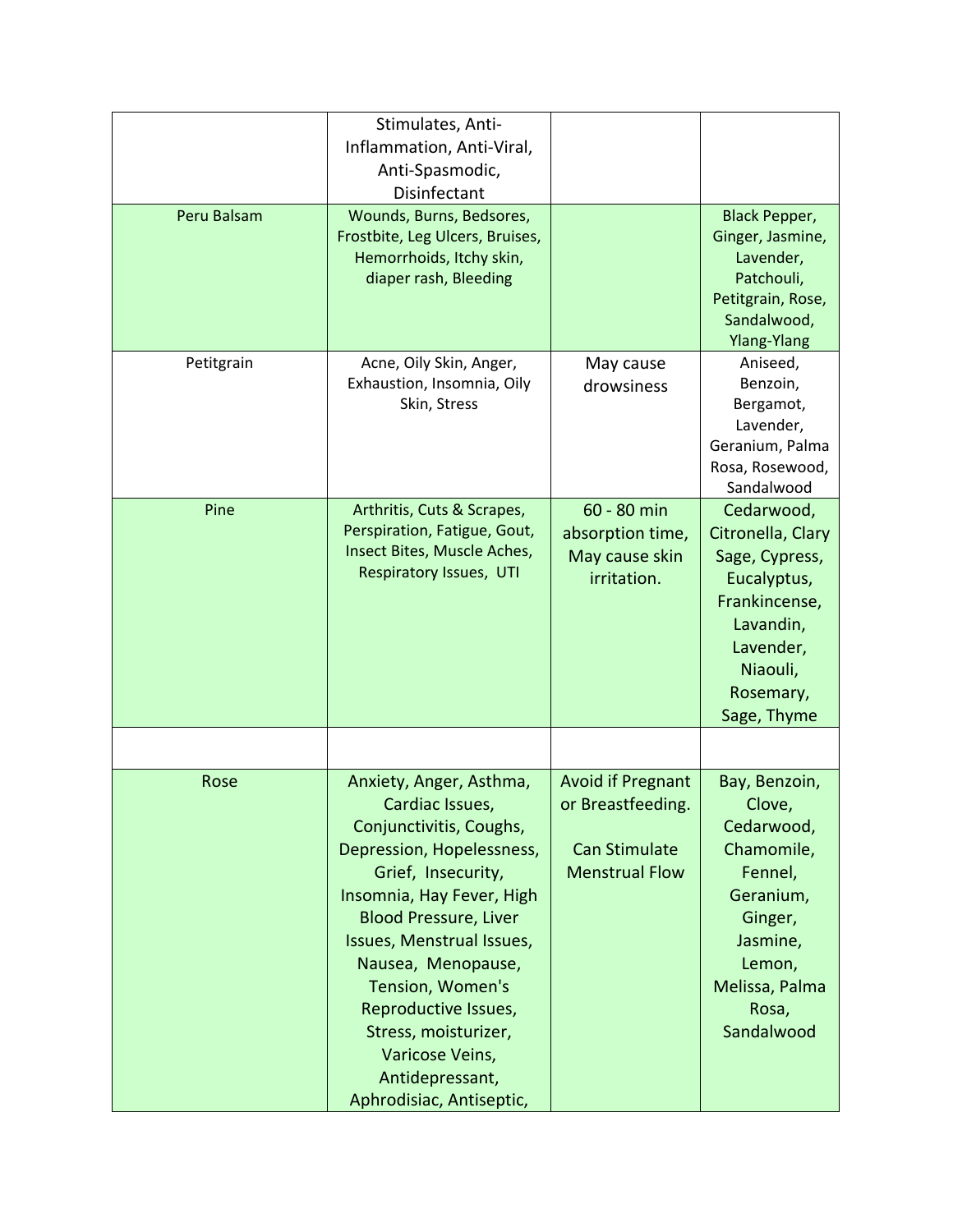|                | Calms, Centers                                                                                                |                                        |                                                                                                                                                        |
|----------------|---------------------------------------------------------------------------------------------------------------|----------------------------------------|--------------------------------------------------------------------------------------------------------------------------------------------------------|
|                |                                                                                                               |                                        |                                                                                                                                                        |
| Rose, Geranium | Anxiety, Burns, Depression,<br>Head Lice, Hormonal<br>Imbalance, Oily Skin, Urine<br><b>Retention, Wounds</b> | Avoid if Pregnant<br>or Breastfeeding. | Basil, Bergamot,<br>Carrot Seed,<br>Cedarwood,<br>Citronella, Clary<br>Sage, Grapefruit,<br>Jasmine,<br>Lavender, Lime,<br>Neroli, Orange,<br>Rosemary |

| Rosemary | Focus, Bronchitis, Colds,    | Avoid if                 | Bay, Bergamot,   |
|----------|------------------------------|--------------------------|------------------|
|          | Fevers, Respiratory          | Pregnant or              | Cassia,          |
|          | Issues, Skin Puffiness,      | Breastfeeding.           | Cedarwood,       |
|          | Swelling, Varicose Veins,    | Do Not Use if            | Cinnamon,        |
|          | Concentration, Mental        | you have high            | Citronella,      |
|          | Acuity, Depression,          | blood pressure,          | Cypress,         |
|          | Fatigue, Indecision,         | epilepsy or heart        | Geranium,        |
|          | Procrastination,             | rhythm                   | Hyssop,          |
|          | Hangover, Headache,          | problems                 | Lavandin,        |
|          | Migraine, Tension, Muscle    |                          | Lavender,        |
|          | Stress, Arthritis, Face      |                          | Lemongrass,      |
|          | Toner, Menstrual Cramps,     |                          | Neroli, Nutmeg,  |
|          | Pain Relief, Gout,           |                          | Palma Rosa,      |
|          | Alcoholism, Minor Back       |                          | Peppermint,      |
|          | Pain, Bruises, Cellulite,    |                          | Pine, Rose       |
|          | Circulatory Issues,          |                          | Geranium, Sage,  |
|          | Intestinal Issues, Muscle    |                          | Spearmint,       |
|          | Pain, Analgesic,             |                          | Thyme            |
|          | Antiseptic, Anti-            |                          |                  |
|          | Inflammation, Anti-          |                          |                  |
|          | Rheumatic, Anti-             |                          |                  |
|          | Spasmodic, Energy,           |                          |                  |
|          | Stimulates, Disinfectant     |                          |                  |
| Rosewood | Aging Skin, Colds, Coughs,   | <b>Avoid if Pregnant</b> | Aniseed,         |
|          | Sex Drive, Fever, Headaches, | or Breastfeeding.        | Bergamot, Bitter |
|          | Immunosupression.            |                          | Orange,          |
|          |                              |                          | Grapefruit,      |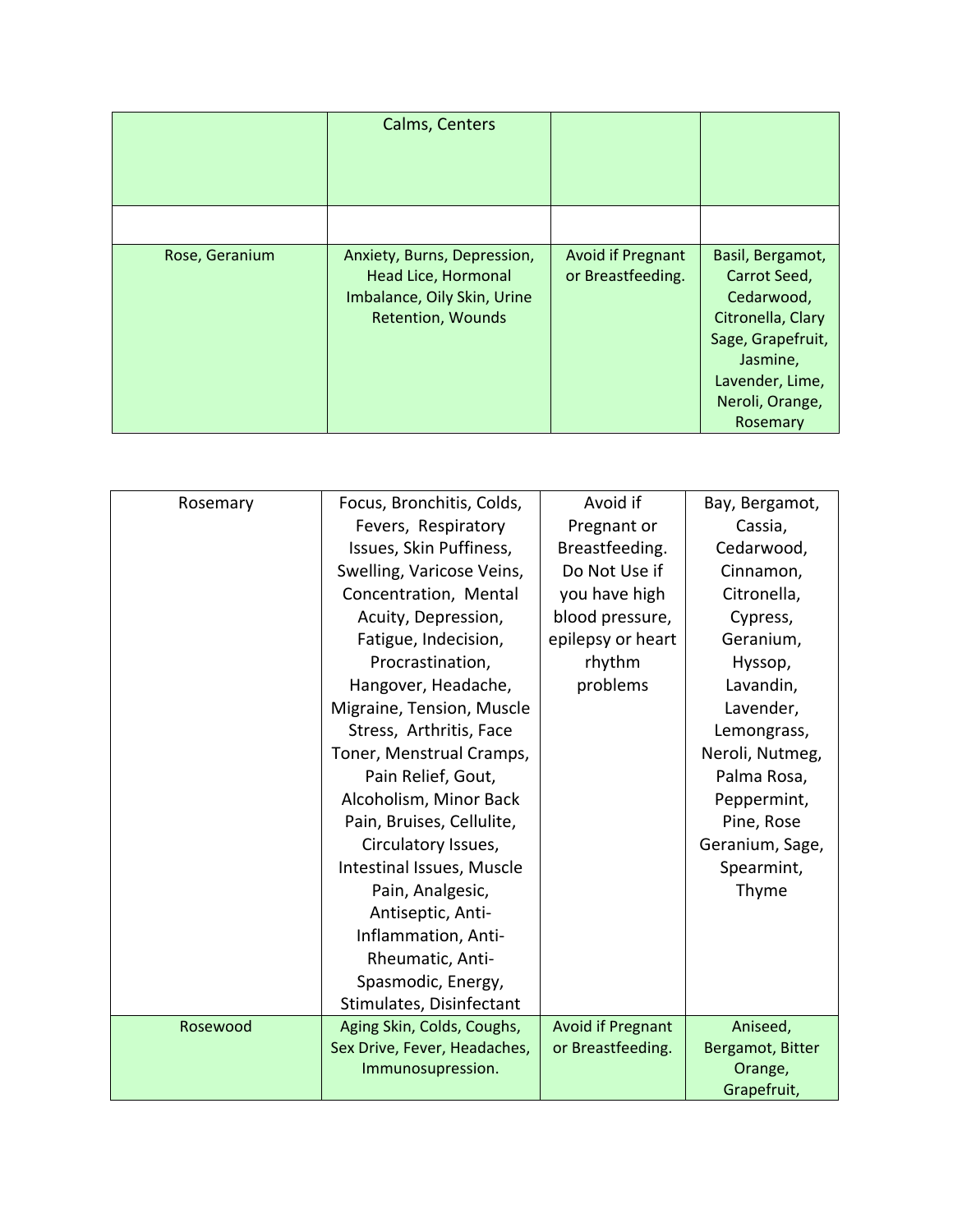| Sage       | Minor Back Pain, Cellulite,<br>Depression, Dermatitis,<br>Digestive issues, Grief,<br>Menopausal Symptoms,<br>Menstrual Issues, Skin<br>Ulcers, Stiff Neck,<br><b>Women's Reproductive</b>                                                                                                                                                   | <b>Not</b><br>recommended if<br>you have high<br>blood pressure<br>or heart rhythm<br>problems. not<br>recommended if                                    | Helichrysum,<br>Lemon, Lime,<br>Orange, Petitgrain,<br>Tangerine, Tea<br><b>Tree</b><br>Bergamot, Black<br>Pepper, Lavender,<br>Lemon, Pine,<br>Rosemary                                                                             |
|------------|----------------------------------------------------------------------------------------------------------------------------------------------------------------------------------------------------------------------------------------------------------------------------------------------------------------------------------------------|----------------------------------------------------------------------------------------------------------------------------------------------------------|--------------------------------------------------------------------------------------------------------------------------------------------------------------------------------------------------------------------------------------|
|            | Issues, Wounds,<br>Antiseptic                                                                                                                                                                                                                                                                                                                | you have<br>epilepsy, Avoid<br>if Pregnant or<br>Breastfeeding.                                                                                          |                                                                                                                                                                                                                                      |
| Sandalwood | Apprehension,<br>Depression, Shyness,<br>Timidness, Calms,<br>Sedates, Soothes Asthma,<br>Antiseptic, Antibacterial<br>Aphrodisiac, Astringent,<br>Anti-Spasmodic,<br>Bronchitis, Insomnia,<br>Meditation, Nervous<br>Conditions, Stress, Acne,<br>Aging Skin, Oily Skin,<br>ADD/ADHD, Anxiety,<br>itching and Inflammation,<br>Tension, UTI | May cause<br>drowsiness                                                                                                                                  | Benzoin,<br>Bergamot, Black<br>Pepper, Clary<br>Sage, Clove,<br>Cypress, Fennel,<br>Frankincense,<br>Geranium,<br>Ginger, Jasmine,<br>Lavender, Lemon,<br>Myrrh, Neroli,<br>Orange,<br>Petitgrain, Rose,<br>Vetiver, Ylang-<br>Ylang |
| Santolina  | <b>Insect Repellent, Moth</b><br>Repellent in Clothes, Pot<br>Potpourri, Cough, Bronchitis,<br>Perfumes, Asthma                                                                                                                                                                                                                              | Use With<br><b>Caution-Could</b><br>be Deadly if<br>Swallowed,<br>Could be a<br>carcinogen,<br><b>Could Cause</b><br><b>Immediate Skin</b><br>Irritation | Citrus Oils,<br>Chamomile,<br>Yarrow, Juniper,<br>Fir, Rosemary,<br>Lavender, Clary<br>Sage                                                                                                                                          |
| Sassafras  | Skin Conditions, Achy Joints,<br>Rheumatism, Swollen Eyes,<br>sprains, Insect Bites, Stings,<br>Kill Germs, Head Lice,                                                                                                                                                                                                                       | Could be a<br>carcinogen, Do<br><b>Avoid if</b><br><b>Pregnant or</b>                                                                                    |                                                                                                                                                                                                                                      |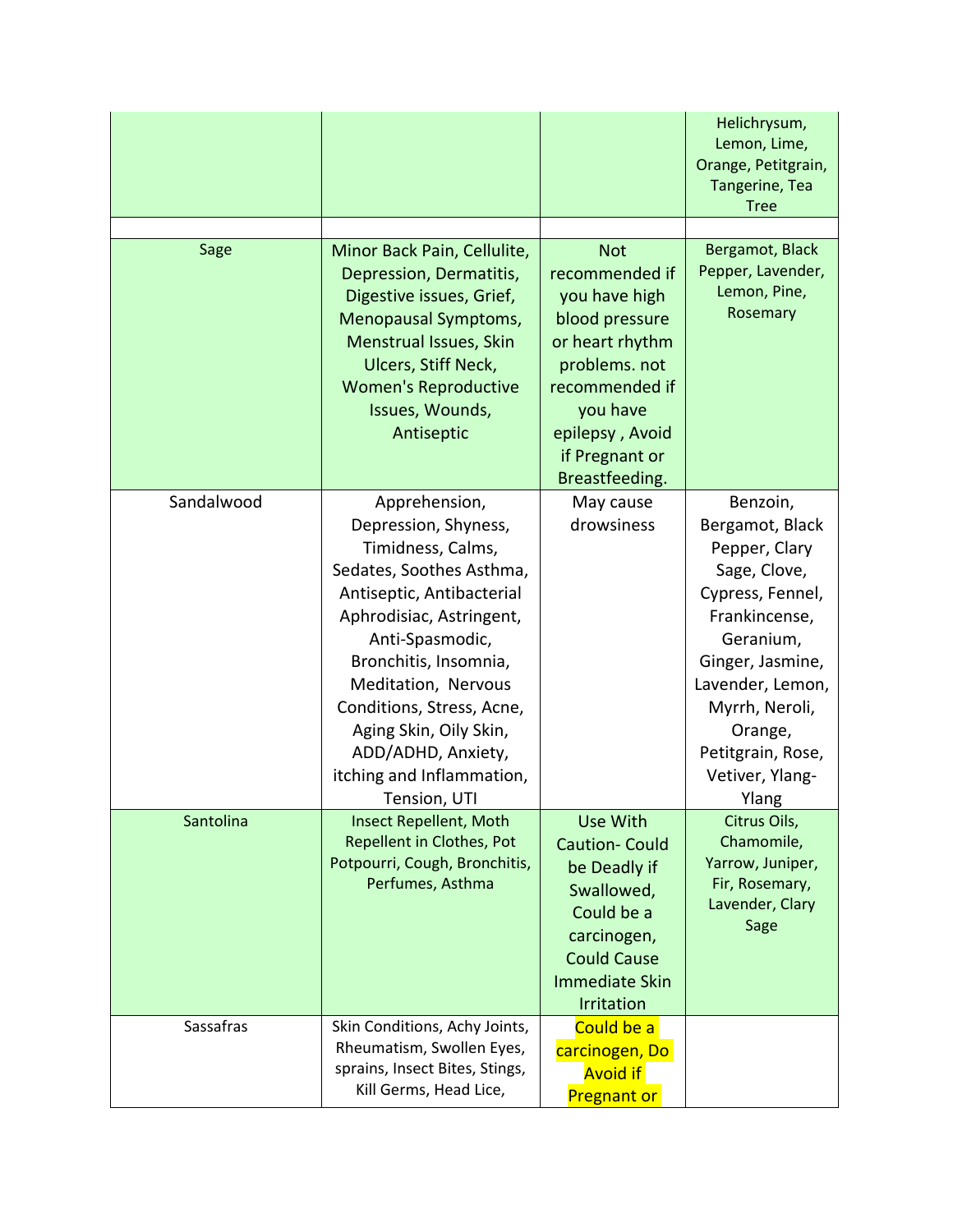| Savine               |                                                                                                                                                                                                                                                                          | Breastfeeding.<br><b>Consuming just</b><br>5ml can kill an<br>adult<br>Use With                                                                                                                        |                                                                                                                                                                         |
|----------------------|--------------------------------------------------------------------------------------------------------------------------------------------------------------------------------------------------------------------------------------------------------------------------|--------------------------------------------------------------------------------------------------------------------------------------------------------------------------------------------------------|-------------------------------------------------------------------------------------------------------------------------------------------------------------------------|
|                      |                                                                                                                                                                                                                                                                          | <b>Caution- Could</b><br>be Deadly if<br>Swallowed,<br>Could be a<br>carcinogen,<br><b>Could Cause</b><br><b>Immediate Skin</b><br><b>Irritation, Avoid</b><br><b>if Pregnant or</b><br>Breastfeeding. |                                                                                                                                                                         |
| <b>Schinus Molle</b> | Astringent, Antibacterial,<br>Diuretic, Digestive<br>Stimulant, Antiviral,<br>Wounds, laxative, fractures,<br>antiseptic, Toothaches,<br>rheumatism, colds,<br>hypertension, depression,<br>irregular heart beat,<br>menstrual disorders,<br>respiratory infections, UTI |                                                                                                                                                                                                        | Bergamot, Clary<br>Sage, Palmarosa,<br>Frankincense,<br>Orange, Lavender,<br>Myrrh, Ylang-<br>Ylang, Vetiver,<br>Sandalwood,<br>Juniper, Coriander,<br>Geranium, Fennel |
|                      |                                                                                                                                                                                                                                                                          |                                                                                                                                                                                                        |                                                                                                                                                                         |
| Snakeroot            | Anxiety, High Blood<br>Pressure, Insomnia,<br>Constipation, Fever, Insect<br>Bites, Liver Disease, Malaria,<br>Schizophrenia, Poor<br>Circulation, Anti fungal                                                                                                           |                                                                                                                                                                                                        |                                                                                                                                                                         |
| <b>Spanish Broom</b> | Constipation, Fluid<br><b>Retention, Induces</b><br>Vomiting, Improve heart<br>functions,                                                                                                                                                                                |                                                                                                                                                                                                        | Vetiver                                                                                                                                                                 |
| Spanish Sage         | Nerve tonic, Headaches,<br>Fatigue, Nervous<br>Exhaustion, Stress,<br>Circulation, Arthritis,<br>Menstrual Pain.                                                                                                                                                         |                                                                                                                                                                                                        | Citronella, Clary<br>Sage, Juniper,<br>Lemon.                                                                                                                           |
| Spearmint            | Digestive Issues, Fatigue,<br>Itching, Migraine,<br>Headaches, Respiratory<br>Issues, Skin Issues, Stress,<br>Urine Retention.                                                                                                                                           |                                                                                                                                                                                                        | Basil, Eucalyptus,<br>Jasmine, Lavender,<br>Rosemary                                                                                                                    |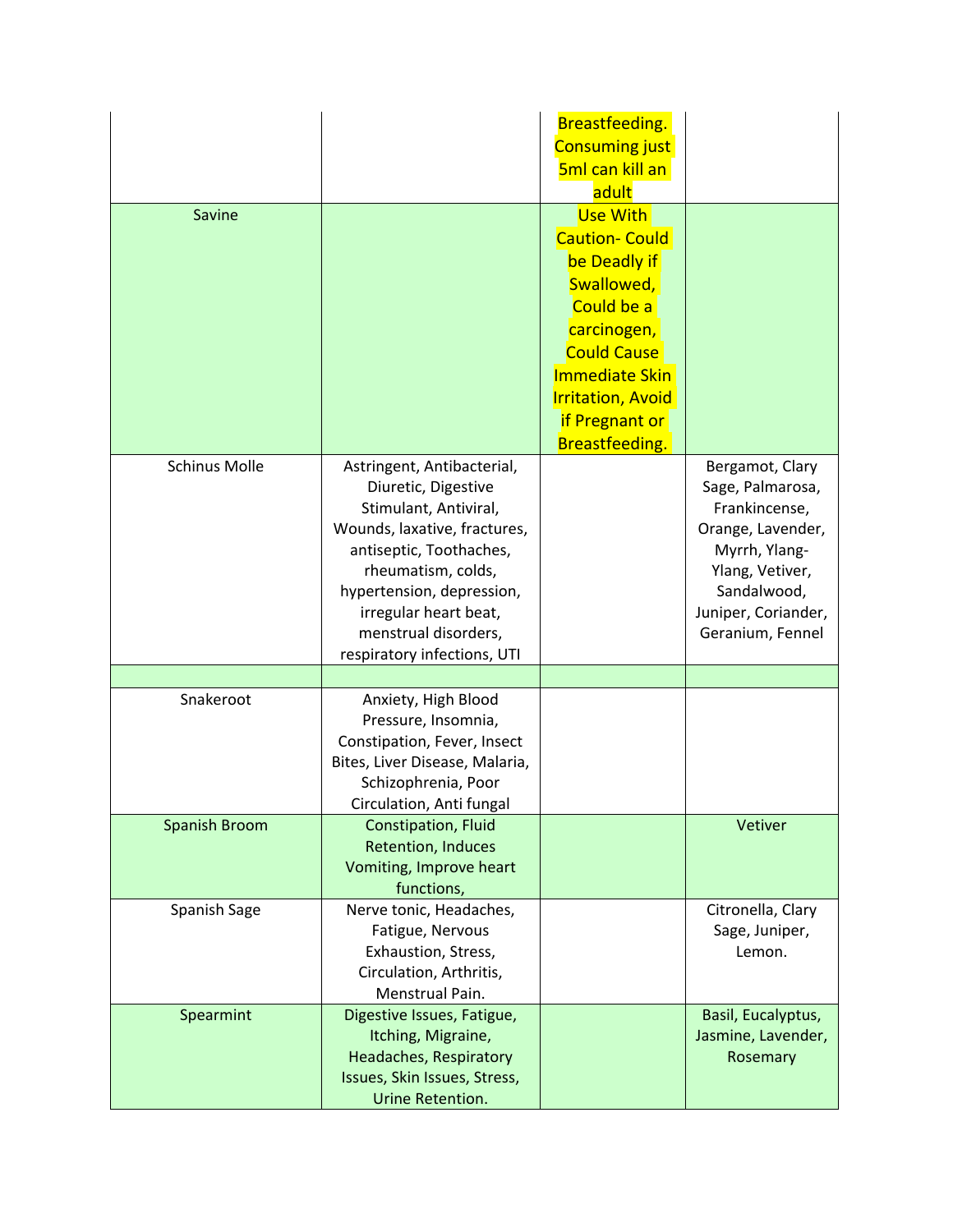| Spike Lavender       | Insect Repellent, Kills<br>Parasites                                                                                                                                                                                                                                                                                                                                                                                                                                                                         | not<br>recommended if<br>you have<br>epilepsy                                                                                                      |                                                                                                                                                                              |
|----------------------|--------------------------------------------------------------------------------------------------------------------------------------------------------------------------------------------------------------------------------------------------------------------------------------------------------------------------------------------------------------------------------------------------------------------------------------------------------------------------------------------------------------|----------------------------------------------------------------------------------------------------------------------------------------------------|------------------------------------------------------------------------------------------------------------------------------------------------------------------------------|
| Spikenard            | Aging Skin, Insomnia,<br>Migraine, Stress, Tension                                                                                                                                                                                                                                                                                                                                                                                                                                                           | May cause<br>drowsiness                                                                                                                            | Clary Sage,<br>Lavender, Lemon,<br>Neroli, Patchouli,<br>Vetiver                                                                                                             |
| <b>Star Anise</b>    | Bronchitis, Colds, flu,<br>digestion, muscular aches<br>and pains, antibacterial,<br>antibiotic                                                                                                                                                                                                                                                                                                                                                                                                              | <b>Not</b><br>recommended if<br>you have cancer<br>or estrogen-<br>dependent<br>cancer, could<br>cause seizures,<br>hallucinations,<br>and nausea. | Lavender, Cypress,<br>Rose, Pine, Clove,<br>Peppermint,<br>Cinnamon                                                                                                          |
| <b>Summer Savory</b> | Cough, Stomach pain, gas,<br>diarrhea, loss of appetite                                                                                                                                                                                                                                                                                                                                                                                                                                                      |                                                                                                                                                    | Geranium, Orange,<br>Peppermint                                                                                                                                              |
| <b>Sweet Birch</b>   | Anti-Inflammatory, anti-<br>fungal, anti-bacterial, skin<br>infections, detoxification,<br>diuretic, stimulant for<br>digestive, nervous and<br>excretory systems. Support<br>Hormone related illnesses.<br>Stimulates circulatory<br>system, edema, swelling,<br>arthritis, rheumatism.<br>Circulatory diseases. Skin<br>toner, reduce wrinkles and<br>sagging, tighten skin,<br>strengthens hair,<br>strengthens gums, promotes<br>sweating, joint and muscle<br>pain, toothaches,<br>headaches, cramping. |                                                                                                                                                    | Eucalyptus,<br>Peppermint,<br>Rosemary,<br>sandalwood,<br>jasmine                                                                                                            |
| <b>Sweet Orange</b>  | Refresh the mind and spirit,<br>depression, stress                                                                                                                                                                                                                                                                                                                                                                                                                                                           | Could make<br>sensitivity to<br>sunlight.                                                                                                          | Patchouli,<br>peppermint, clove,<br>citrus oils,<br>cedarwood atlas,<br>virginian,<br>cardamon,<br>cinnamon, clary<br>sage, coriander,<br>frankincense,<br>geranium, ginger, |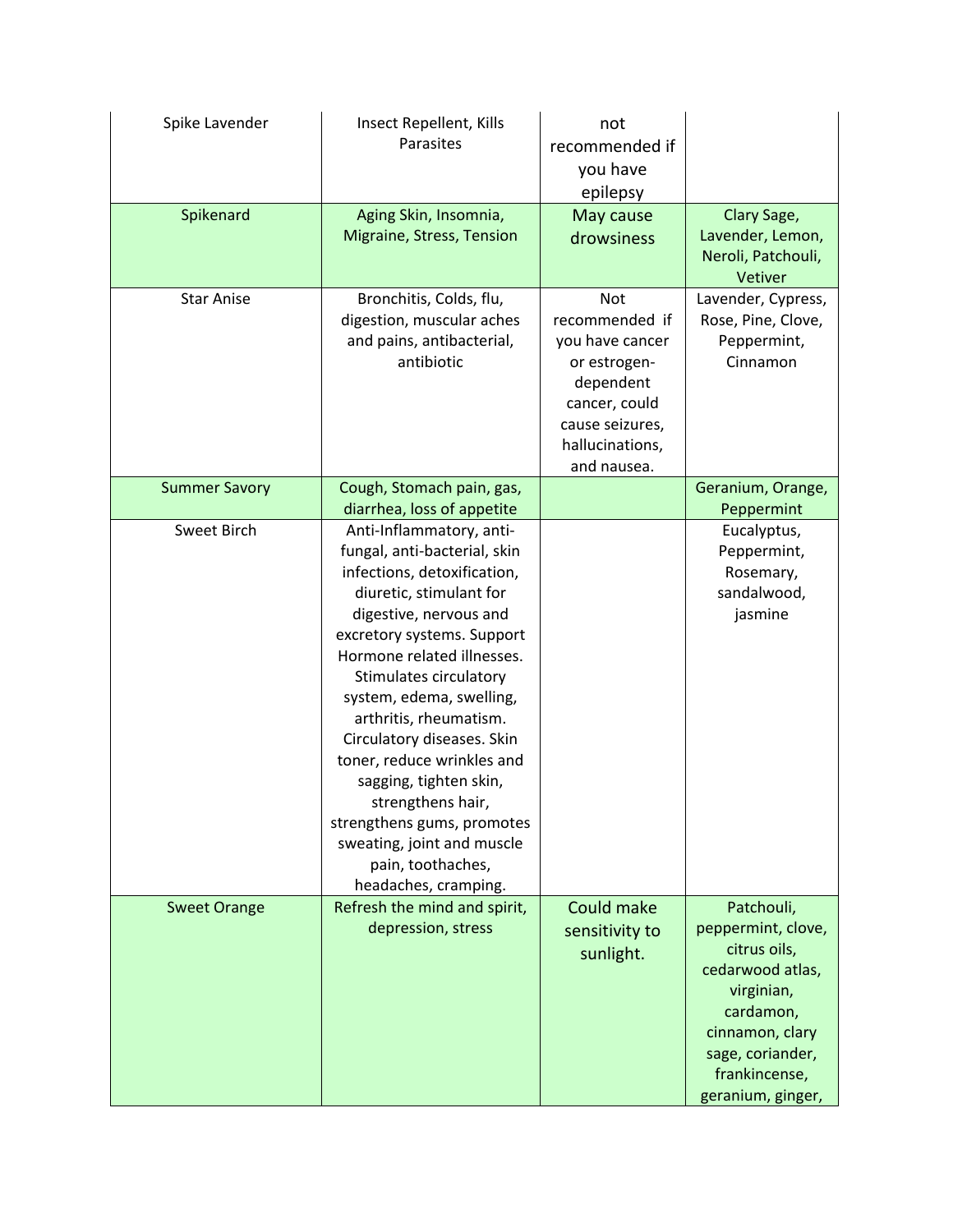|                |                                                                                                                                                                                                                                                                                    |                                                                                                                                                                                                                  | jasmine, lavender,<br>nutmeg, rosemary,<br>sandalwood                                                                                                                                                                         |
|----------------|------------------------------------------------------------------------------------------------------------------------------------------------------------------------------------------------------------------------------------------------------------------------------------|------------------------------------------------------------------------------------------------------------------------------------------------------------------------------------------------------------------|-------------------------------------------------------------------------------------------------------------------------------------------------------------------------------------------------------------------------------|
| Sweet Marjoram | Asthma, Bronchitis, Colds,<br>Depression, Headache,<br>Migraine, Hypertension,<br>Insomnia, PMS, Pain<br>Relief, Menstrual Cramps,<br>Muscle Stress, Nervous<br>Conditions, Stress,<br>Antibacterial, Anti-<br>Rheumatic, Anti-<br>Spasmodic, Calming,<br>Disinfectant, Fungicidal | Avoid if<br>Pregnant or<br>Breastfeeding.                                                                                                                                                                        |                                                                                                                                                                                                                               |
| <b>Tagetes</b> | <b>Fungal Infections, Parasitic</b><br>Infections, Wounds                                                                                                                                                                                                                          | Use Sparingly,<br>Could cause<br>sensitivity to<br>sunlight                                                                                                                                                      | Clary Sage,<br>Jasmine, Lavender,<br>Lemon, Myrrh,<br>Tangerine.                                                                                                                                                              |
| Tangerine      | Aging Skin, Digestive Issues                                                                                                                                                                                                                                                       | May cause<br>sensitivity to<br>sunlight.                                                                                                                                                                         | Aniseed,<br>Bergamot, Black<br>Pepper, Carrot<br>Seed, Cinnamon,<br>Clary Sage, Clove,<br>Cypress, Dill,<br>Frankincense,<br>Ginger,<br>Helichrysum,<br>Hyssop, Jasmine,<br>Lavender, Neroli,<br>Nutmeg,<br>Rosewood, Tagetes |
| Tansy          |                                                                                                                                                                                                                                                                                    | not<br>recommended if<br>you have<br>epilepsy. Avoid if<br><b>Pregnant or</b><br>Breastfeeding.<br>Can cause<br>restlessness,<br>vomiting, severe<br>diarrhea,<br>stomach pain,<br>dizziness,<br>tremors, kidney |                                                                                                                                                                                                                               |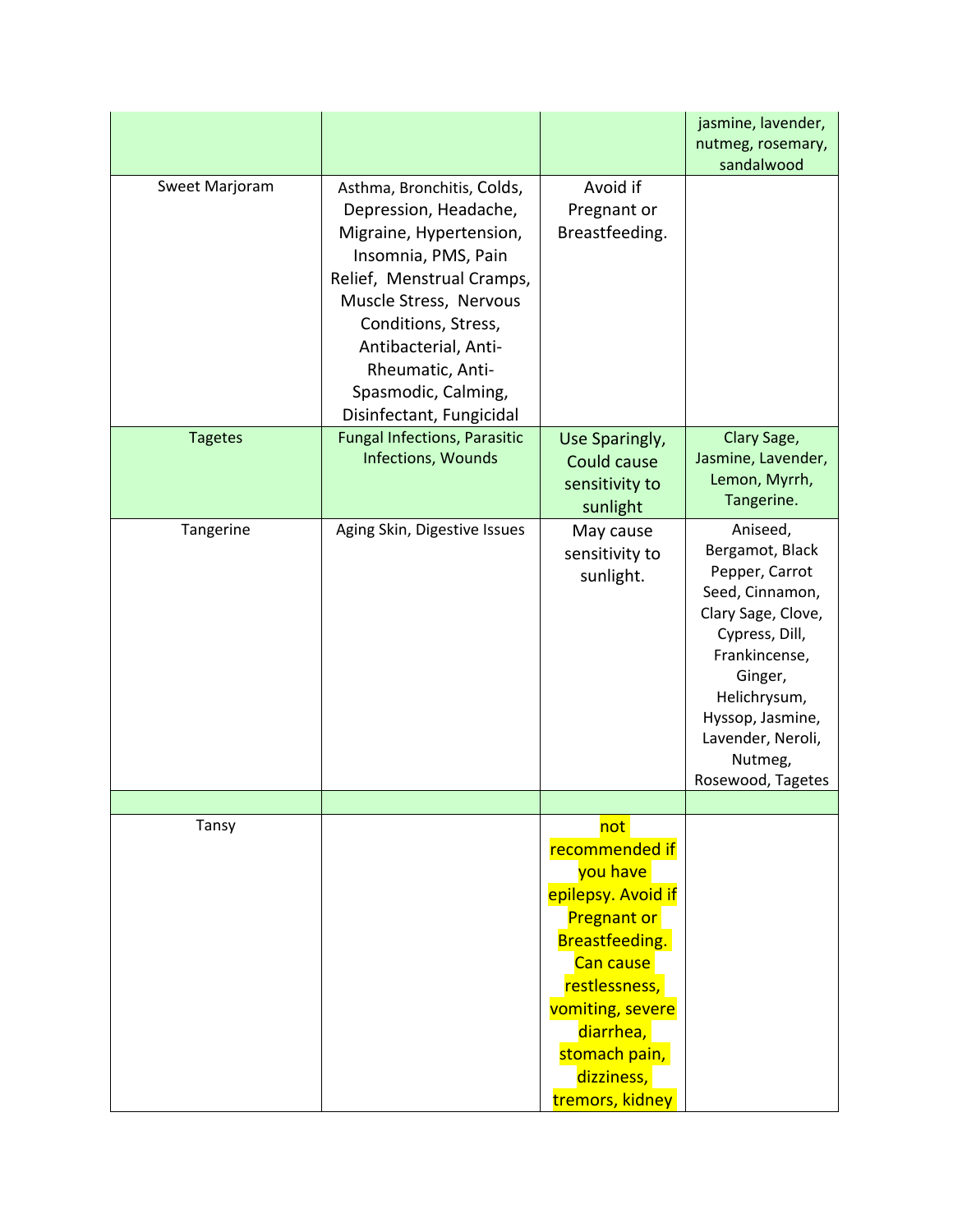|                    |                                                                                                                                                                                                                                                                                                                                                                                                  | or liver damage,<br>bleeding,                                                                                                                                               |                                                                                                                                                                 |
|--------------------|--------------------------------------------------------------------------------------------------------------------------------------------------------------------------------------------------------------------------------------------------------------------------------------------------------------------------------------------------------------------------------------------------|-----------------------------------------------------------------------------------------------------------------------------------------------------------------------------|-----------------------------------------------------------------------------------------------------------------------------------------------------------------|
|                    |                                                                                                                                                                                                                                                                                                                                                                                                  | seizures                                                                                                                                                                    |                                                                                                                                                                 |
| <b>Tarragon</b>    | Tension, Relaxation, muscle<br>tension, queasiness, breath<br>easy                                                                                                                                                                                                                                                                                                                               | <b>Slow Blood</b><br>Clotting,<br>Increase risk of<br>bleeding,                                                                                                             | Anise, Basil, ginger,<br>cardamom                                                                                                                               |
| <b>Tea Tree</b>    | Athlete's Foot, Acne, Oily<br>Skin, Infections, Psoriasis,<br>Dandruff, Sinusitis,<br>Bronchitis, Respiratory<br>Issues, Disinfectant,<br>Energy, Stimulates,<br>Sunburn, Fevers, Anti-<br>Fungal, Anti-Infectious,<br>Antimicrobial, Antiseptic,<br>Antibacterial, Anti-<br>Inflammation<br>Decongestant, Anti-Viral<br>Wounds, Burns, Allergies,<br>Arthritis, Deodorant,<br>Calluses, Chafing | not<br>recommended if<br>you have<br>epilepsy, avoid<br>contact with<br>eyes, avoid<br>contact with<br>mucous<br>membranes                                                  | Chamomile,<br>Cinnamon, Clary<br>Sage, Clove,<br>Geranium,<br>Lavender, Lemon,<br>Lemongrass,<br>Marjoram,<br>Myrrh, Nutmeg,<br>Rosemary,<br>Rosewood,<br>Thyme |
| Thuja              | Respiratory tract infections,<br>bronchitis, skin infections,<br>cold sores, osteoarthritis,<br>nerve disorders                                                                                                                                                                                                                                                                                  | not<br>recommended if<br>you have<br>epilepsy. Avoid if<br>Pregnant or<br>Breastfeeding.                                                                                    | Armoise,<br>cedarwood,<br>lemon, lavender,<br>pine                                                                                                              |
| Thyme              | Acne, Animal Bites, Arthritis,<br>Gout, Respiratory Issues,<br>Sciatica, Antiseptic,<br>Deodorant                                                                                                                                                                                                                                                                                                | <b>Not</b><br>recommended if<br>you have high<br>blood pressure<br>or heart rhythm<br>problems, Avoid<br>if Pregnant or<br>Breastfeeding.<br>20 - 40 min<br>absorption time | Bay, Bergamot,<br>Cajeput,<br>Cinnamon,<br>Eucalyptus,<br>Grapefruit,<br>Lavandin,<br>Lavender, Lemon,<br>Pine, Rosemary,<br>Tea Tree.                          |
| <b>Tolu Balsam</b> | Cough, bronchitis, bedsores,<br>minor skin cuts, cracked                                                                                                                                                                                                                                                                                                                                         | <b>Avoid Use, Don't</b><br>use if you have a                                                                                                                                | Clove, cinnamon,<br>vanilla, patchouli,                                                                                                                         |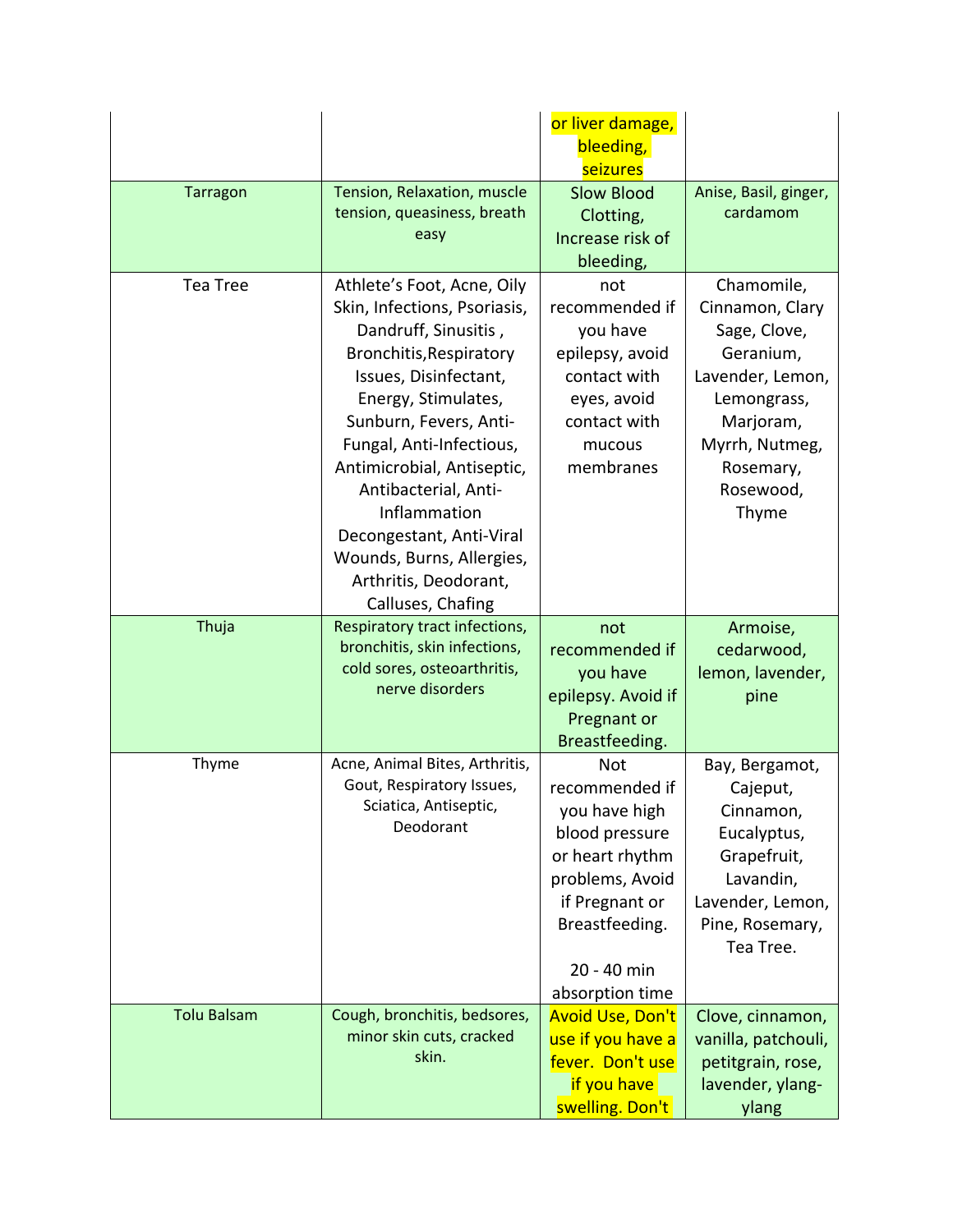|            |                                                                                                                                                                                               | use if you have<br>kidney disease                                                                                                          |                                                                                                                                                                                                                                                                                                               |
|------------|-----------------------------------------------------------------------------------------------------------------------------------------------------------------------------------------------|--------------------------------------------------------------------------------------------------------------------------------------------|---------------------------------------------------------------------------------------------------------------------------------------------------------------------------------------------------------------------------------------------------------------------------------------------------------------|
| Tonka      | Bath soaks, perfumes, mists.<br>Antiseptic, Ear aches,<br>expectorant, Anti-coagulant,<br>aphrodisiac, insecticide                                                                            | Use With<br>Caution-Could<br>be Deadly if<br>Swallowed,<br>Could be a<br>carcinogen,<br><b>Could Cause</b><br>Immediate Skin<br>Irritation | Vanilla, Clary<br>Sage, Geranium,<br>Jasmine                                                                                                                                                                                                                                                                  |
| Tuberose   | Aphrodisiac, home<br>disinfectant, insect<br>repellent, Increase skin<br>health, insomnia, stress                                                                                             |                                                                                                                                            | Agarwood,<br>Ambrette,<br>Amyris,<br>Bergamot, Citrus<br>Oils, Boronia,<br>Carnation,<br>Carrot, Cassie,<br>Clary Sage, Clove,<br>Coriander,<br>Ginger,<br>Helichrysum,<br>Jasmine, Lime,<br>Mandarin,<br>Mimosa,<br>Opopanax,<br>Orange,<br>Patchouli, Rose,<br>Sandalwood,<br>Tumeric,<br>Verbena, Vetiver, |
| Turmeric   | Promote clear skin, radiant<br>skin, immune system<br>support, healthy circulation,<br>fight hair loss, anti-allergic,<br>anti-bacterial, anti-<br>microbial, anti-fungal, anti-<br>parasitic |                                                                                                                                            | <b>Ylang-Ylang</b><br>Cinnamon,<br>Ginger,<br>Cardamom,<br>Orange,<br>grapefruit, Ylang-<br>Ylang                                                                                                                                                                                                             |
| Turpentine | Joint pain, muscle pain,<br>nerve pain, toothaches,<br>reduce chest congestion                                                                                                                | When taken<br>orally -<br>Headache,<br>sleeplessness,<br>coughing,                                                                         | Bergamot,<br>cedarwood, clary<br>sage, cypress,<br>eucalyptus,<br>frankincense,                                                                                                                                                                                                                               |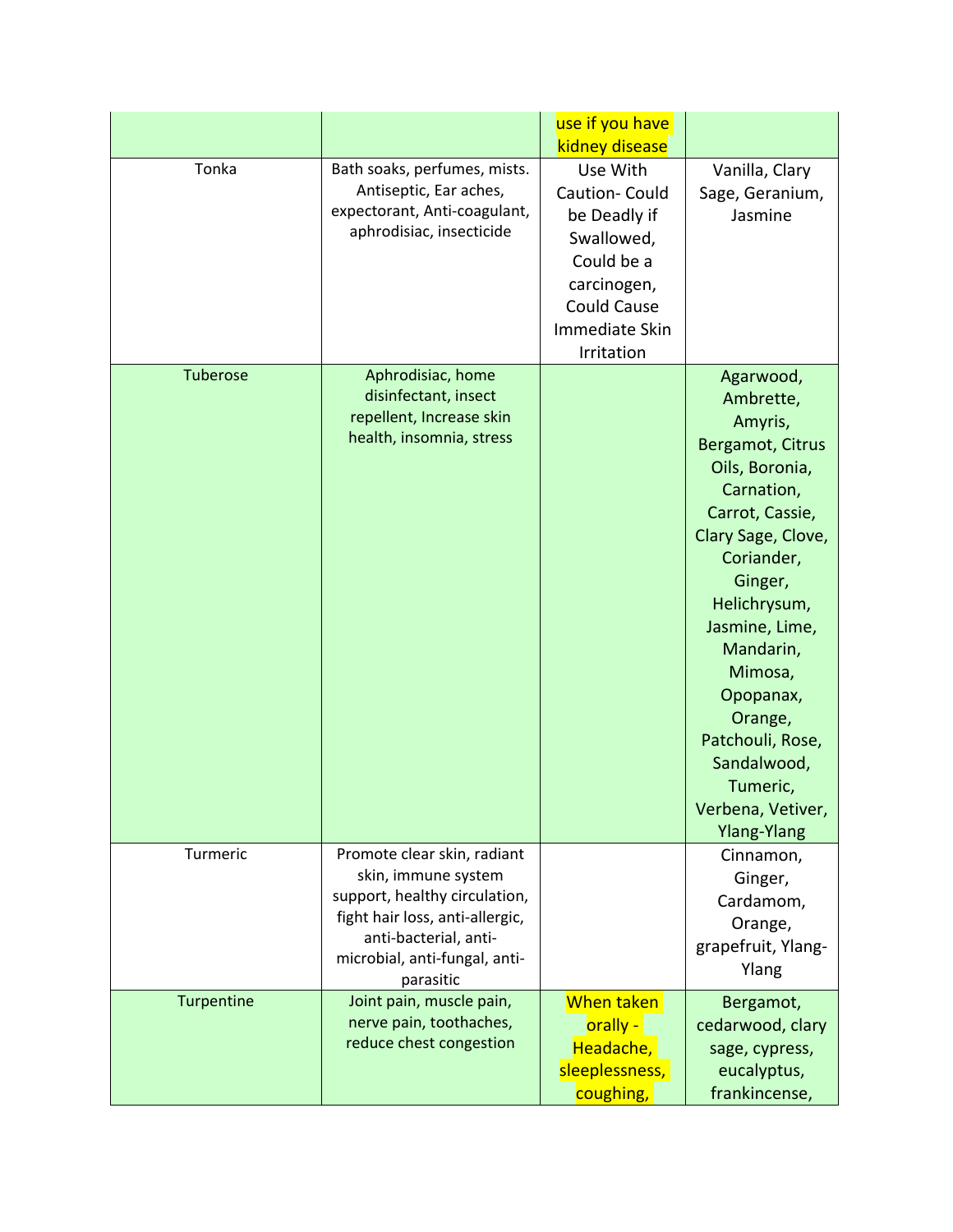|          |                                                                                                                                               | bleeding in the<br>lungs, vomiting,<br>kidney damage,<br>coma and death<br>When applied to<br>the skin possibly<br>safe | grapefruit,<br>juniper, lavender,<br>lemon,<br>marjoram,<br>peppermint,<br>rosemary,<br>sandalwood, tea<br>tree, thyme                                                                                                                                                                                                                                                         |
|----------|-----------------------------------------------------------------------------------------------------------------------------------------------|-------------------------------------------------------------------------------------------------------------------------|--------------------------------------------------------------------------------------------------------------------------------------------------------------------------------------------------------------------------------------------------------------------------------------------------------------------------------------------------------------------------------|
| Valerian | Stress, sleep aid, sleep<br>disorders, anxiety                                                                                                | May cause<br>drowsiness                                                                                                 | Cedarwood,<br>lavender,<br>patchouli,<br>petitgrain, pine,<br>rosemary,<br>tangerine                                                                                                                                                                                                                                                                                           |
| Vanilla  | Relaxation, promotes sleep,<br>respiratory health, defends<br>against disease, aphrodisiac,<br>relieves PMS symptoms,<br>boosts skin and hair |                                                                                                                         | Orange, lemon,<br>neroli,<br>chamomile,<br>lavender,<br>sandalwood                                                                                                                                                                                                                                                                                                             |
| Verbena  | Antioxidant, stress,<br>increases white blood cell<br>activity, depression, anxiety,<br>insomnia, enhance<br>concentration                    | <b>Not</b><br>recommended<br>if you have<br>estrogen-<br>dependent<br>cancer                                            | Basil, bergamot,<br>citrus oils, black<br>pepper, boronia,<br>cardamom,<br>cedarwood,<br>chamomile,<br>cypress, elemi,<br>frankincense,<br>geranium,<br>grapefruit,<br>jasmine, juniper,<br>lavender, lemon,<br>lime, marjoram,<br>neroli, orange,<br>palmarosa,<br>peppermint,<br>petitgrain,<br>rosemary,<br>spearmint, tonka<br>bean, vanilla,<br>vetiver, ylang-<br>ylang. |
| Vetiver  | ADD/ADHD, Anger,<br>Arthritis, Exhaustion,<br>Insomnia, Muscle Aches,                                                                         | May cause<br>drowsiness                                                                                                 | Benzoin,<br>Bergamot,<br>Grapefruit,                                                                                                                                                                                                                                                                                                                                           |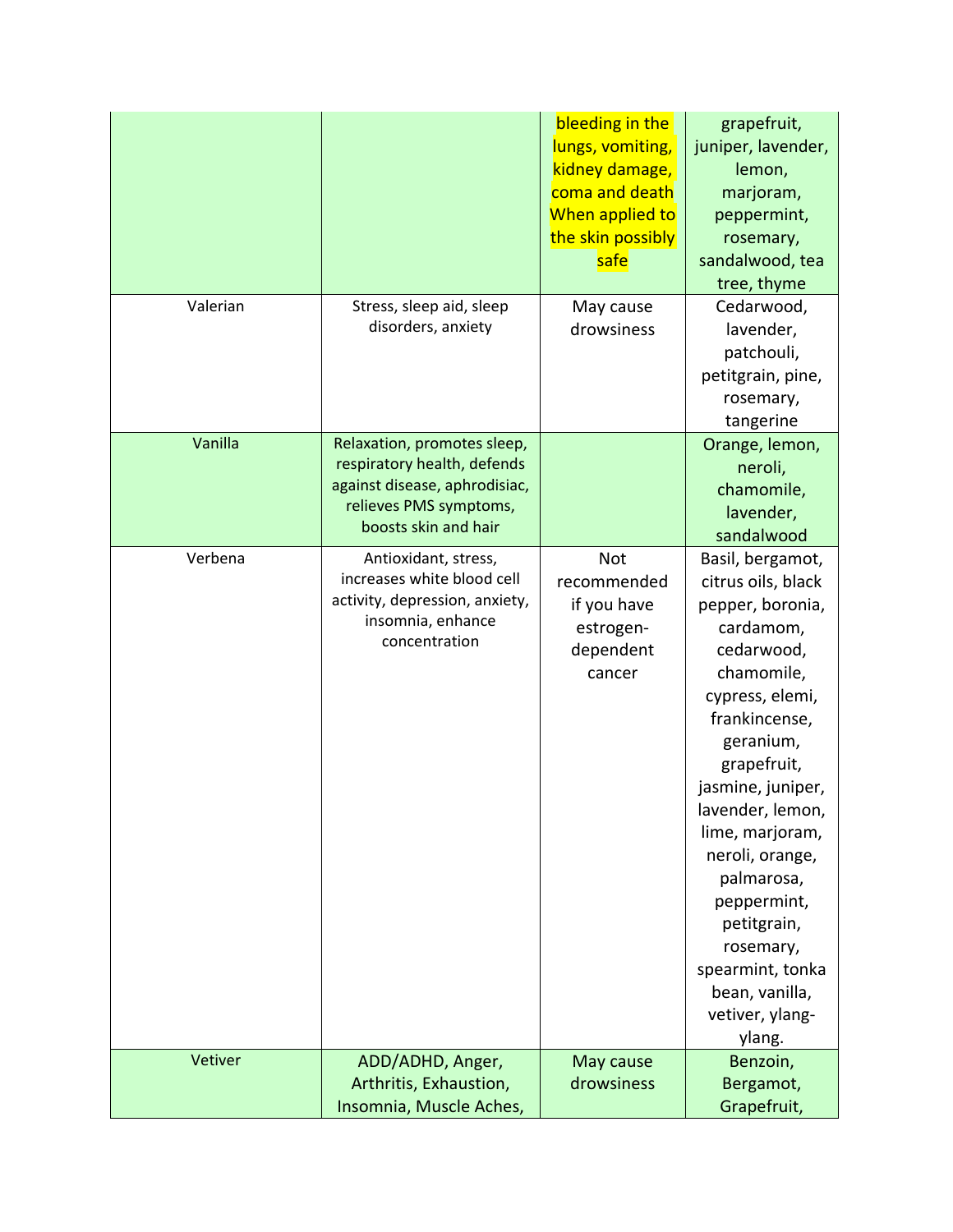| Violet               | <b>Stress</b><br>Cough, headaches,<br>insomnia, migraines, anti-<br>inflammatory, diuretic,<br>expectorant, asthma,<br>bronchitis, infections of the<br>mouth and throat.                                            |                             | Jasmine, Juniper,<br>Lavender,<br>Orange,<br>Sandalwood,<br>Spikenard, Ylang-<br>Ylang.<br>Tuberose, clary<br>sage, lavender,<br>benzoin, cumin,<br>basil, citrus oils,<br>sandalwood,<br>geranium, spice<br>family oils                                    |
|----------------------|----------------------------------------------------------------------------------------------------------------------------------------------------------------------------------------------------------------------|-----------------------------|-------------------------------------------------------------------------------------------------------------------------------------------------------------------------------------------------------------------------------------------------------------|
| West Indian Bay      | Digestion, constipation, hair<br>growth, muscular pain,<br>aches, boost circulation,<br>nerve pain. Antibacterial,<br>cleanse pores, astringent,<br>relax body muscles and<br>nerves. Stress, anxiety,<br>depression |                             | Bergamot, black<br>pepper,<br>cardamom,<br>cinnamon, clove,<br>coriander,<br>eucalyptus,<br>frankincense,<br>geranium, ginger,<br>grapefruit,<br>lavender, lemon,<br>mandarin,<br>nutmeg, orange,<br>petitgrain,<br>rosemary,<br>sandalwood,<br>ylang-ylang |
| Wintergreen          | Arthritis, Bee Stings,<br>digestion, sore muscles,<br>achy joints                                                                                                                                                    |                             | Marjoram,<br>peppermint,<br>spearmint,<br>thyme, oregano,<br>Ylang-Ylang                                                                                                                                                                                    |
| <b>Winter Savory</b> | Cramps, indigestion,<br>diarrhea, nausea, gas,<br>cough, sore throat, reduces<br>sex drive                                                                                                                           | Avoid if taking<br>lithium. | Citrus oils,<br>lavender, oak<br>moss, pine,<br>rosemary                                                                                                                                                                                                    |
| White Birch          | Anti-inflammatory, anti-<br>bacterial, anti-fungal, skin<br>infections, detoxification,<br>diuretic, stimulates<br>digestive, nervous, and<br>excretory systems. Assist in                                           |                             | Benzoin,<br>sandalwood,<br>rosemary,<br>jasmine                                                                                                                                                                                                             |